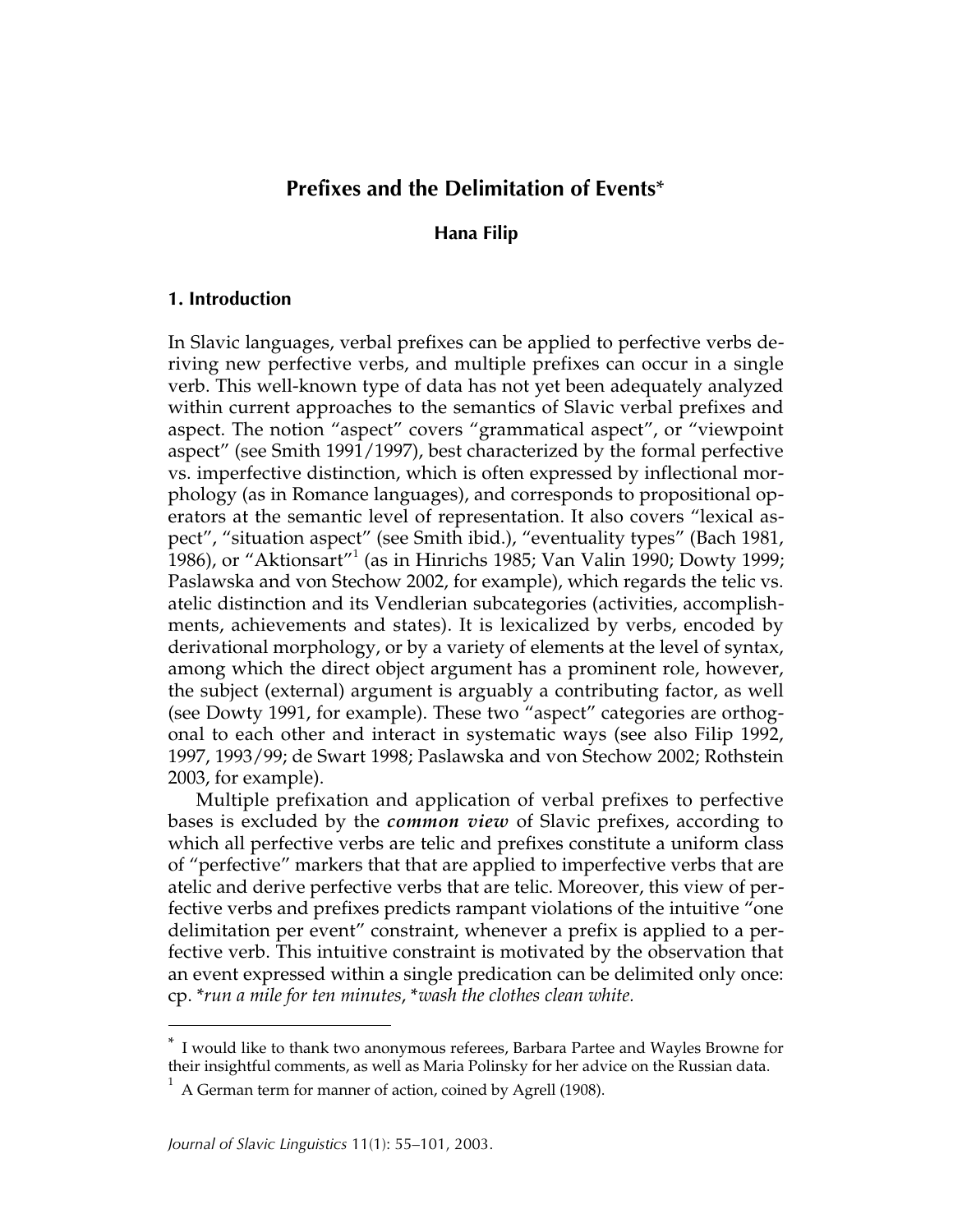The paper is structured as follows: In section 2, I introduce the properties of "telicity", "quantization" and "homogeneity". They presuppose the general framework of event semantics with mereological structures, and provide the background for characterizing what has emerged as the *common view* of the Slavic perfective aspect and prefixation. In section 3, this view is invalidated by examples in which verbal prefixes are applied to perfective verbs. In section 4, I establish that prefixes do not uniformly function in all of their uses as telicity modifiers, and consequently, they may derive perfective verbs that fail to be telic. In section 5, I show that certain apparent violations of the intuitive "one delimitation per event" constraint, when prefixes are applied to perfective verbs, are tractable by means of semantic constraints that are directly related to basic general principles in the structuring of events. The semantic proposal advanced here has the advantage that it allows us to make predictions about admissible combinations of prefixes on one and the same verb in Slavic languages by relying on basic assumptions in the domain of event structure that are independently, and also cross-linguistically, motivated.

## **2. Background Assumptions**

#### **2.1. Quantization and Telicity**

The form and meaning of complex nominal and verbal predicates are partly motivated by the intuition that "we do not use the expressions that chunk up our experience with (singular) expressions that provide that experience already chunked up" (Bach 1981: 74). For example, we judge \**a pound of an orange* to be unacceptable, because *an orange,* a singular count NP, picks out clearly individuated objects, each separate from the other by a fixed boundary. This does not hold for a mass noun like *sugar*, and hence it can be "packaged" by means of explicit measure expressions like *a pound of*, as in *a pound of sugar*. Similarly, *a pound of oranges* is acceptable, because bare plurals like *oranges* describe unlimited quantities of objects that can be bundled into bunches.

One useful way of understanding the basic distinction between singular count nouns, on the one hand, and bare plural and mass nouns, on the other hand, is in terms of the logic of part-whole structures, or mereology. Following Link (1983, 1987), such structures are modeled by means of the algebraic device of join semilattices, atomic and non-atomic ones. Atomic semilattices, from which singular count nouns take their denotation, have smallest discrete elements, atoms. In contrast, non-atomic (i.e., not necessarily atomic) semilattices may not, and they serve to represent the denotations of bare plural and mass nouns. Based on such assumptions, we may define a class of quantized predicates and a class of homogeneous predicates, as in (1) and (2). The definition of quantized predicates given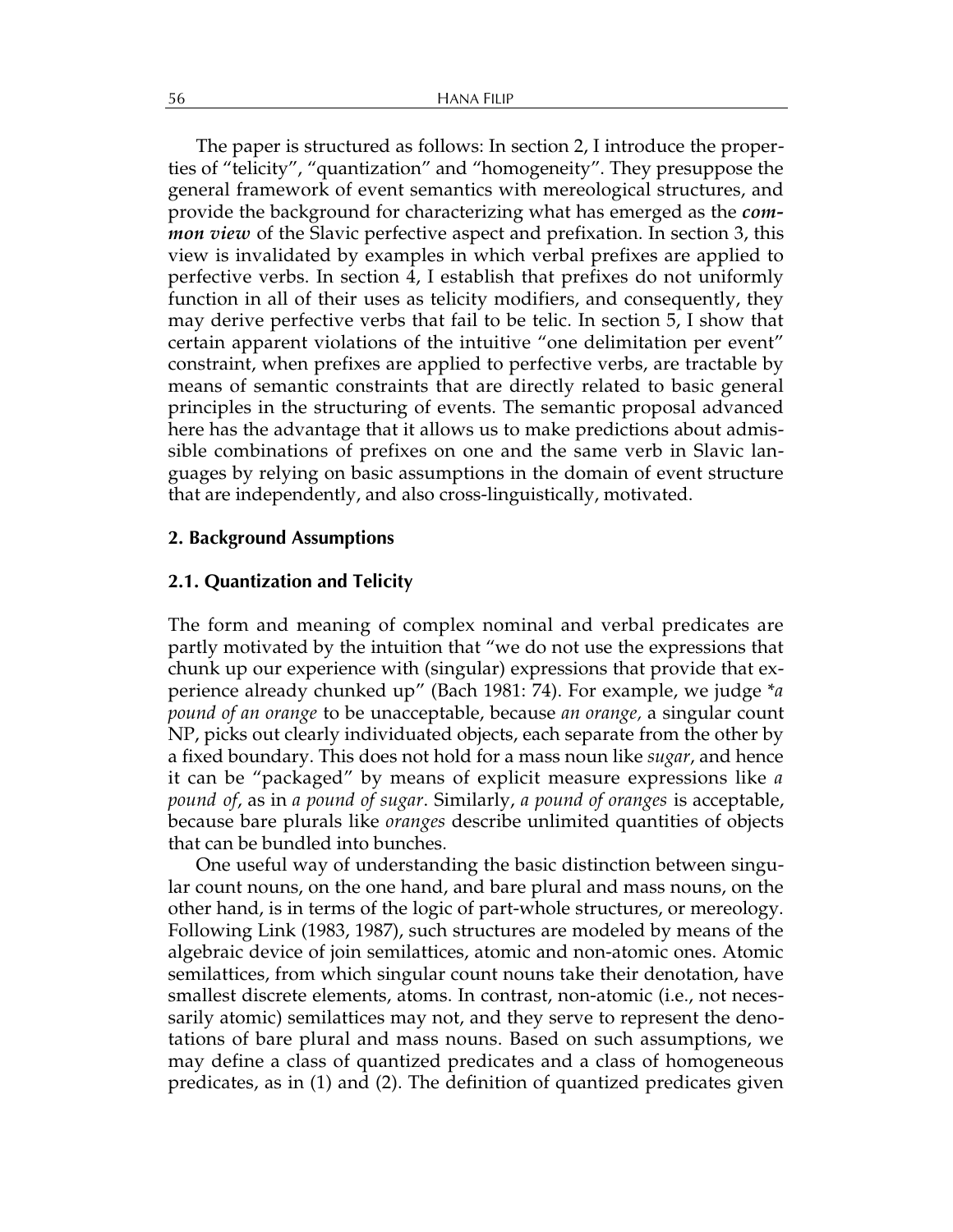in (1) is due to Krifka (1986). Homogeneous predicates are defined as having the properties of divisivity (2a) and cumulativity (2b), following some suggestions in Moltmann (1991) and Kiparsky (1998). The notion of "cumulative reference" is due to Quine (1960: 91), and Krifka's (1986) definition is given in (2b).

- (1)  $QUA(P) \leftrightarrow \forall x, y[P(x) \land P(y) \rightarrow \neg y \ll x]$ A predicate *P* is quantized iff, whenever it applies to *x* and *y*, *y* cannot be a proper part of *x*.
	- $\leq$ : the proper part relation:  $\forall x, y \in U[x \leq y \iff x \leq y \land x \neq y]$
	- '≤': the part relation:  $\forall x, y \in U[x\leq y \leftrightarrow x\oplus y = y]$
	- '⊕': the binary sum operation, it is a function from U × U to U, idempotent, commutative, associative.
- (2)  $HOM(P) \leftrightarrow DIV(P) \wedge CML(P)$

a. DIV(P)  $\leftrightarrow \forall x, y$  [P(x)  $\land y \leq x \rightarrow P(y)$ ]

A predicate is **divisive** if and only if whenever *P* applies to *x*, then it must also apply to any *y* that is properly included in *x*.

b. CML(P)  $\leftrightarrow \forall x,y[P(x) \land P(y) \rightarrow P(x\oplus y)] \land \exists x,y[P(x) \land P(y) \land \neg x=y]$ 

A predicate *P* is **cumulative** if and only if, whenever *P* applies to any *x* and *y*, it also applies to the sum of *x* and *y*, and *P* should apply to at least two distinct entities.

According to (1), *an orange* is quantized, because no proper part of *an orange* can ever fall under the denotation of *an orange*. <sup>2</sup> *Sugar* is homogeneous, because any proper part of some quantity of *sugar* will count as sugar (disregarding certain minimal or smallest "parts"), and adding sugar to sugar amounts to something that again falls under the denotation of *sugar.* Similarly, bare plurals like *oranges* are homogeneous: If *x* and *y* fall under the denotation of *oranges*, then their sum does, as well. *Oranges* will also have proper parts (down to groups of two) that fall under *oranges*. 3

 $2$  The property of "quantization", as defined in (1), is problematic in many cases, as pointed out in Zucchi and White (1996, 2001) and Krifka (1998). An extensive critical discussion of Krifka's notion of "quantization" can be found in Rothstein (2003).

 $^3$  Contrary to mereological proposals like Link's (1983), for example, Borer (2002) argues that bare plurals presuppose any type of division at all, including some that has no completed "cells" (zero cells), that is, no atoms or individuals at all as well as noncanonical cells, such as fractions of all kinds. On Borer's account of bare plurals it is felicitous to describe a half of an apple with *apple*s. Mass nouns have denotations with no divisions.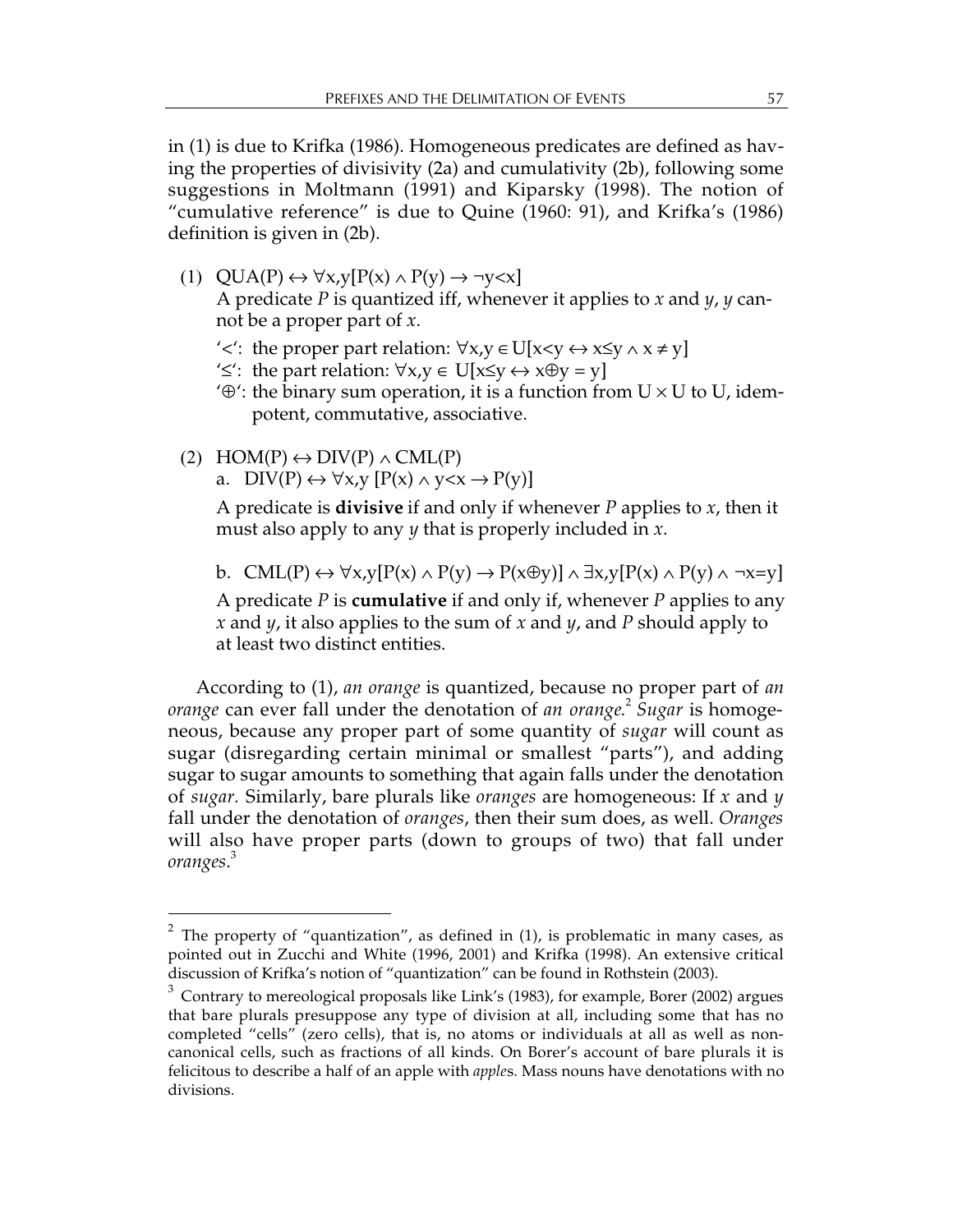The notions of "quantization" and "homogeneity" are not complementary properties. "Quantization" guarantees that no *P*-entity has a proper part which is a *P-*entity. "Divisivity" and "cumulativity" ensure that every proper part of a *P*-entity is a *P-*entity. There are predicates that are divisive, but not cumulative (*a few books*), and predicates that are cumulative, but not divisive (*many books*).

Quantized predicates can be formed with (extensive) measure functions.<sup>4</sup> For example, *sugar* and *oranges* are homogeneous, combining them with the extensive measure function expressed by *a pound of*, yields a quantized predicate *a pound of sugar*/*a pound of oranges*.

|  | $(3)$ a. <i>a pound of sugar</i> | a'. *a kilo of <i>a pound of</i> sugar   |
|--|----------------------------------|------------------------------------------|
|  | b. <i>a pound of oranges</i>     | b'. *a kilo of <i>a pound of</i> oranges |

Quantizing modifiers like extensive measure functions can only be applied to homogeneous predicates, but not to quantized predicates, as we see in (3a′–b′). Based on this, Bach's observation cited at the outset of this section can be recast in the form of the general quantizing constraint as follows:

### (4) **The Quantizing Constraint**

Quantizing modifiers express functions that map homogeneous predicates onto quantized predicates:

 $\lambda \text{P} \lambda \text{P}[\text{P}(\text{e}) \wedge \text{HOM}(\text{P})(\text{e})] \rightarrow \lambda \text{P} \lambda \text{P}[\text{P}(\text{e}) \wedge \text{QUA}(\text{P})(\text{e})].$ 

Examples of quantizing modifiers: *a pound of, a jar of*.

The quantizing constraint, as it is formulated in (4), is best thought of as an abstraction over more specific constraints that are still under much discussion. The behavior of nominal measure expressions is notoriously intriguing and complex (see Parsons 1970, 1979; Higginbotham 1995; Schwarzschild 2002).

Quantization and homogeneity are also properties of predicates of eventualities.<sup>5</sup> In (1–3)*, P* is a variable over nominal predicates or verbal predicates, *x* and *y* are variables that range over individuals or eventualities. For example, the predicate *ran*, in a sentence like *John ran*, is homoge-

 $^4\,$  For a definition of an extensive measure function, see Higginbotham 1995; Krifka 1998; and here section 5.2.

 $^5$  Originally, the mereologically based properties of quantization and homogeneity were applied to verbal predicates for two main reasons: (i) to capture certain well-known structural parallels between the denotational domains of nominal and verbal predicates (see Taylor 1977; Mourelatos 1978/1981; Bach 1981, 1986; Link 1987; Hinrichs 1985; Krifka 1986; Partee 1999, and others), and (ii) to account for interactions between verbal and nominal predicates (see Krifka 1986, 1992).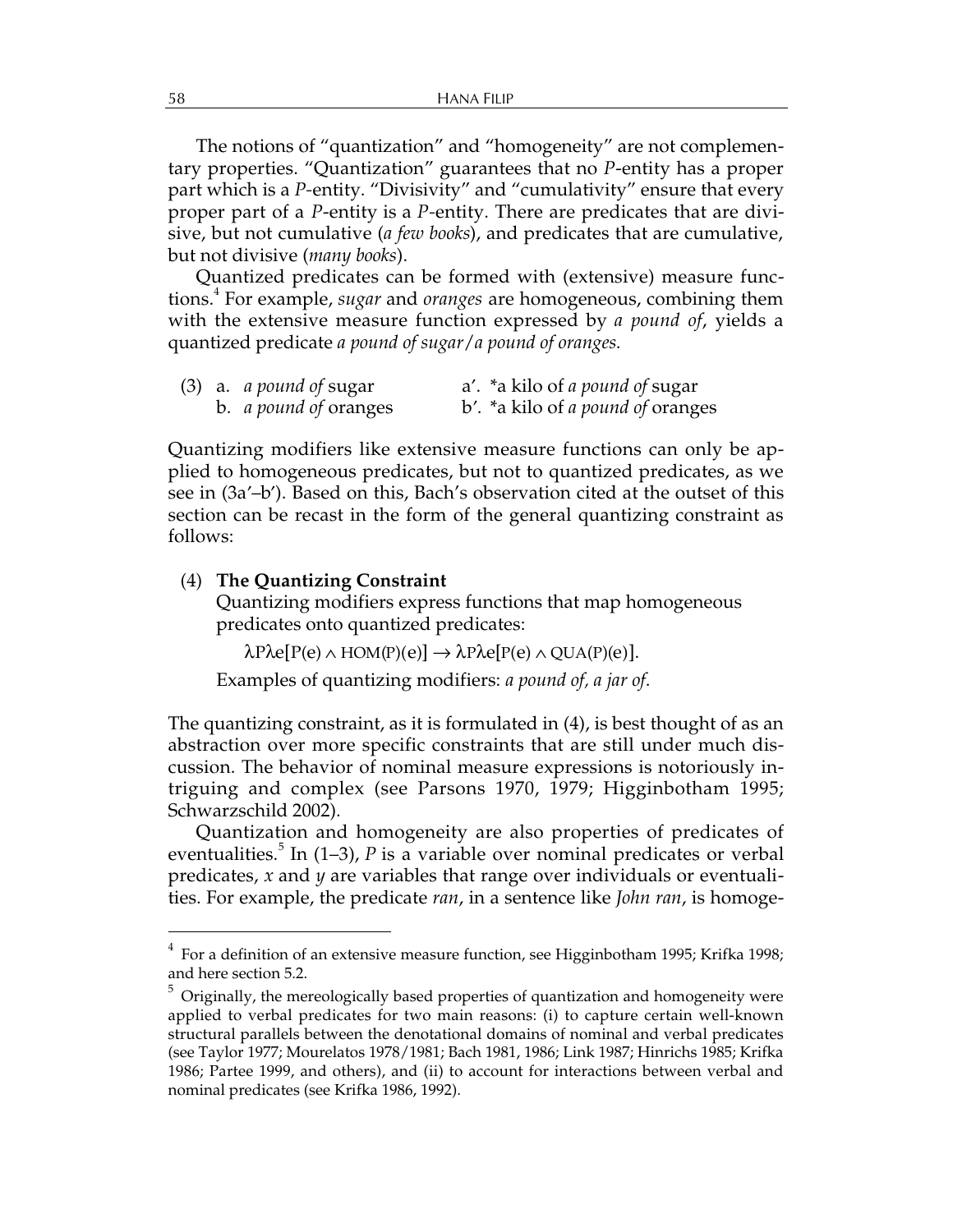neous. It is divisive, according to (2a), because it describes an eventuality that will have proper parts that can be described by *(John) ran*. It is also cumulative, according to (2b), because it describes some unspecified length of running, and if we add it to the same type of eventuality also described by (*John*) *ran*, we get some chunk of running, which is again describable by (*John*) *ran*. (A verbal predicate is cumulative only with respect to temporally adjacent events and under identity of its participants.) Homogenous predicates are divided into process predicates (*ran, lived in California, hammered the metal*) and state predicates (*knew the answer*). Quantized predicates correspond to certain event predicates. An example of a quantized predicate is *find the key:* No proper part of an event described by this predicate can fall under the denotation of *find the key*. (The tripartite division "process-state-event" is due to Mourelatos 1978/1981 and Bach 1981, 1986.) Hence, the domain of eventualities *E* is a union of the set *S* of states, the set *P* of processes and the set *E* of events: *E = S*∪*P*∪*E.*

(5) The quantized-homogeneous distinction and eventuality types:

| $E = S \cup P \cup E$   | <b>QUANTIZED</b> | <b>HOMOGENEOUS</b> |                 |
|-------------------------|------------------|--------------------|-----------------|
| eventuality types event |                  | process            | state           |
| examples                | find the key     | ran                | knew the answer |

Just as we can package stuff and pluralities of individuals into portions of various types, so can we package situations into delimited "portions," as is shown in (6).

- (6) a. John ran **for an hour/a mile/to the end of the track**.
	- b. John lived in California **for nine years**.
	- c. John hammered the metal **flat**.

Here, the relevant "portions" are expressed by the measure phrases *for an hour*, *a mile*, *for nine years*, the directional PP *to the end of the track*, and the resultative phrase *flat.* When applied to homogeneous predicates like *ran, lived in California, hammered the metal,* which denote eventualities with no inherent limits, they yield predicates that are delimited. However, it turns out that they are not quantized. Here is why.

Take *walk for an hour*, for example. If *walk for an hour* is a predicate that applies to all eventualities that have a run time between 8a.m. and 9a.m., then *walk for an hour*,  $\lambda x$ ,  $e$ [**walk'**( $x$ , $e$ ) **hour'**( $e$ ) = 1], is telic, but not quantized. It is not quantized, because it might apply to two temporally overlapping eventualities and their sum (see Krifka 1998: 207 and 245). For example, let us take two events *e* and *e*′ that do not overlap mereologically, but that overlap temporally: *e* is a walking of John that goes on from 8 a.m.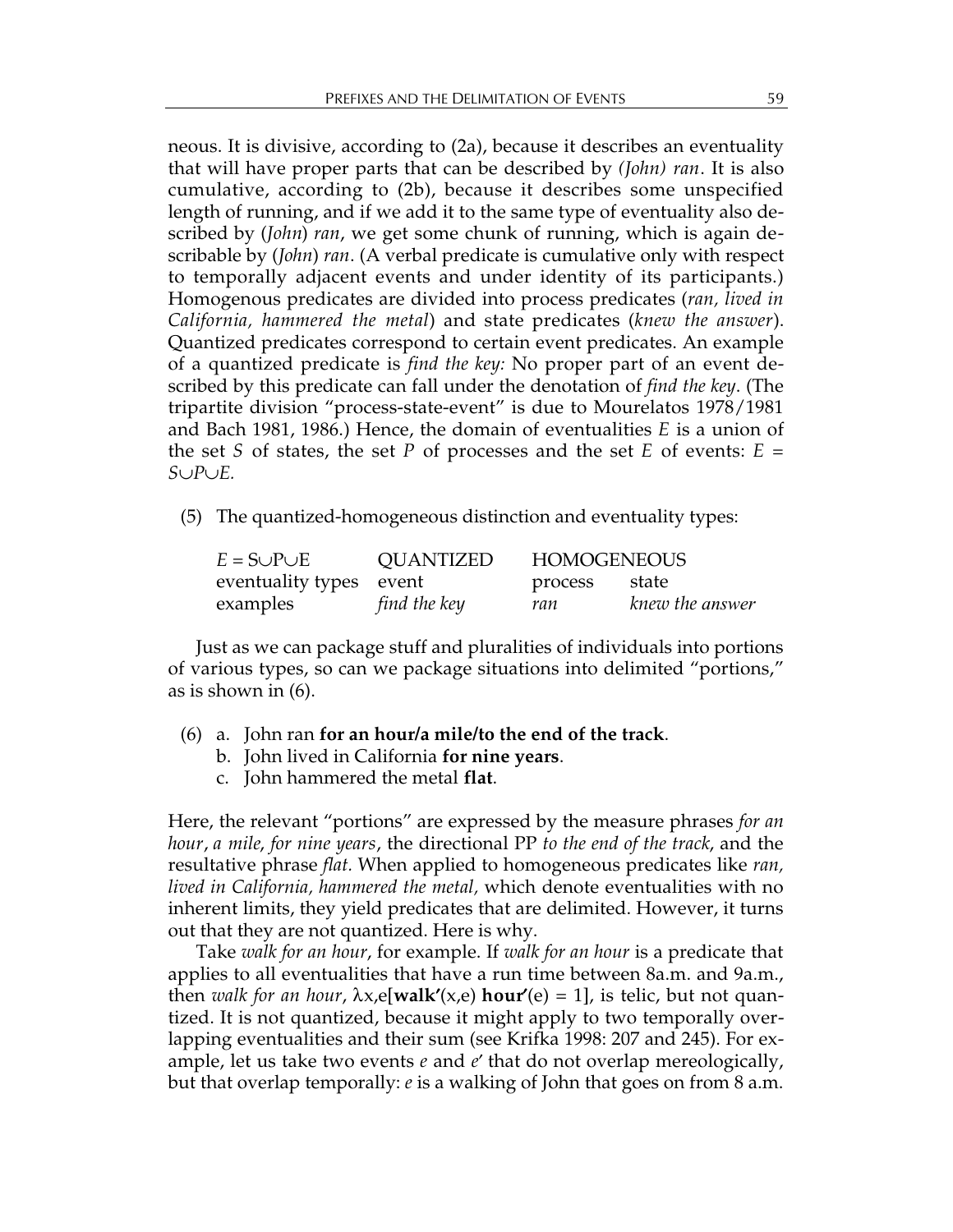to 9 a.m. and *e*′ is a walking of Mary that also lasts from 8 a.m. to 9 a.m. In this situation, *e* ⊕ *e*′ also falls under *walk for an hour.* Given that *e, e*′*,* and  $e^{\prime\prime} = e \oplus e^{\prime}$  all fall under *walk for an hour*, this predicate cannot be quantized. However, *for an hour* delimits a bounded chunk of walking in the denotation of *walk for an hour*, and hence it is *telic*: If John started walking, and made a few steps in a normal fashion and then stopped, then we can describe this situation with *John walked*, but not with *John walked for an hour*.

This leads Krifka (1998) to characterize telicity as the property of an event predicate *P* such that all parts of *e* that fall under *P* are initial and final parts of *e*. This amounts to the following: If a telic predicate *P* applies to *e* and *e*′, and *e*′ is a part of *e*, then *e*′ and *e* must have the same run time. "Telicity" is here essentially restricted to "temporal quantization", even though Krifka's definition of telicity avoids any reference to time points. "Quantization" is a stricter notion than "telicity", because all quantized predicates are necessarily telic, but not every telic predicate is quantized.

However, if "telic" means "temporally quantized", then we are still faced with the problems related to the notion of "quantization" and aspectual compositionality. Problematic are predicates that contain nominal heads like *ribbon, sequence, twig, fence, wall,* nonstandard vague measures of amount like *distance*, *quantity*, *piece*, and vague determiner quantifiers like *many, a lot, (a) few*, *most, some, at least/at most three, less/more than three*. They fail to be quantized, when analyzed in isolation as predicates, nevertheless they behave like quantized noun phrases with respect to aspectual composition and temporal adverbials. $\rm^6$  To illustrate this point, take an example from Zucchi and White 2001: The sequence *1, 2, 3, 4* has the sequence *1, 2, 3*, the sequence *2, 3, 4*, and *2, 3* as its proper parts. Since there are members of the extension of *a sequence (of numbers)* having proper parts which are also members of the extension of *a sequence (of numbers)*, the predicate *is a sequence (of numbers)* cannot be quantized, according to the definition in (1). Yet, *a sequence (of numbers)* interacts with time-span *in*adverbials in the same way as quantized noun phrases like *a letter* do: cp. *John wrote a letter ??for an hour/in an hour* and *John wrote a sequence (of numbers) ??for ten minutes/in ten minutes.*

Given the problems related to the notion of "telicity" based on "quantization", I will assume the following definition of "telicity", which presuppposes the criterion of contextually determined atomicity, following suggestions in Rothstein 2003:

<sup>6</sup> See L. Carlson 1981: 54; Mittwoch 1988: fn. 24; Dahl 1991: 815; Moltmann 1991; White 1994; Zucchi and White 1996, 2001; Borer 2002; Rothstein 1999, 2003, for example. The same problematic behavior is also exhibited by definite noun phrases like *the water* and possessive noun phrases like *my friends*.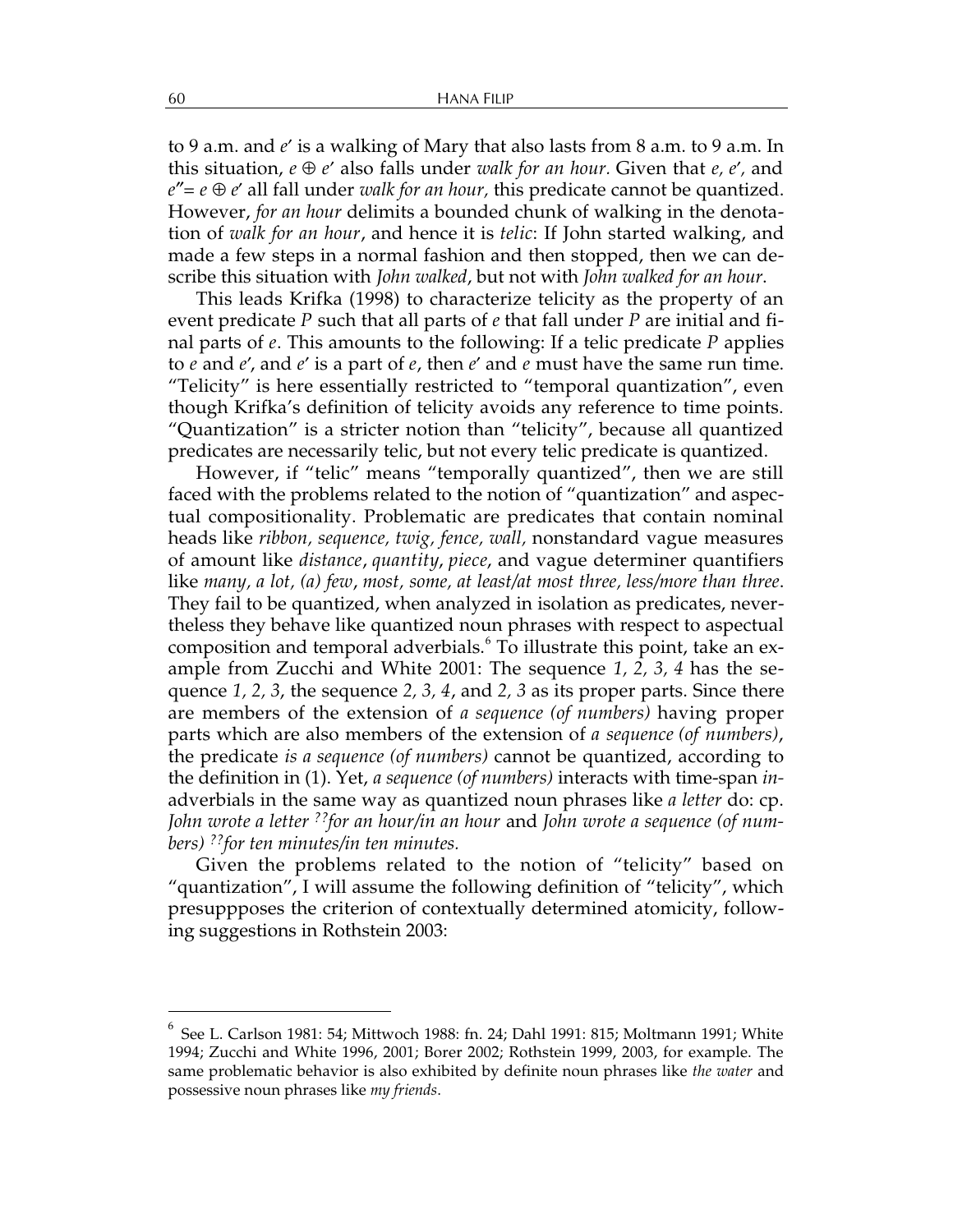- (7) a. A verbal predicate is telic if (i) it denotes a set  $P_C$ , i.e., a set of single atomic events contextually restricted by *t* (a time index) and *M* (a measure statement for *P*), or (ii) a plural set of atomic events of definite cardinality. Otherwise, the predicate is atelic. *M*:  $\forall$ e[P(e) ∧ Q(e) → |e|=1], whereby *Q* is a context-dependent variable.
	- b. Example: *John walked for an hour.*  $\exists$ **e**,t[**walk'**(**j'**,x,**e**)  $\land$   $|e| < t$ , $\forall$ **e**[**walk'**(**j'**, x, **e**)  $\land$  HOUR(**e**)=1  $\rightarrow$   $|e| = 1$ ]> = 1  $\land$  $AT(e,t)$ ]

(In what follows I will adopt Rothstein's formalism exemplified by (7b).) In the simplest terms, telicity has to do with the identification of atomic events. What counts as an atom cannot be determined in absolute terms once and for all, but rather it must be determined relative to a given context of use. A context consists of a time index *t* and a measure statement for *P* that involves the criterion of individuation *Q*, or a means of identifying an atomic event, here implemented as assigning the cardinality of 1. A predicate is telic if it denotes a set of events for which the criterion for individuating a single atomic event is fully recoverable relative to a certain context. The range of telic predicates is thus constrained by the different ways in which the cardinality of 1, or atomicity, of verbal predicates are determined.

The definition of telicity given in (7) fits well with independently made arguments that the interpretation of predicates (and sentences) as telic or atelic depends not only on semantic factors (e.g., the lexical semantics of the main predicate, the lexical semantic and referential properties of its nominal arguments), but also on pragmatic factors like the elements of the extralinguistic context of the described eventuality (see Moltmann 1991; Filip 1993/99; Jackendoff 1996, among others).

Unlike Rothstein (2003), I require that "telic pluralization" only concerns plural sets of definite cardinality, as in *John ran a mile twice*, which denotes sets of two atomic events, whereby each single atomic event is an event of running a mile. This ensures that iterative predicates (as in *John ran many times*) and generic predicates (as in *John often ran*) and pluractional verbs do not express telic predicates. They are arguably homogeneous and cumulative just like bare plural nominals. Pluractional verbs express a multiplicity of actions that involve multiple participants, times or locations (see Lasersohn 1995: 240). Pluractionality may be expressed by morphemes that are typically affixed to the verb, as in the languages of North America, West Africa, Dravidian languages, and American Sign language, for example (for references see Lasersohn 1995; Matthewson 1998, for example), but also in Slavic languages (see Filip and Carlson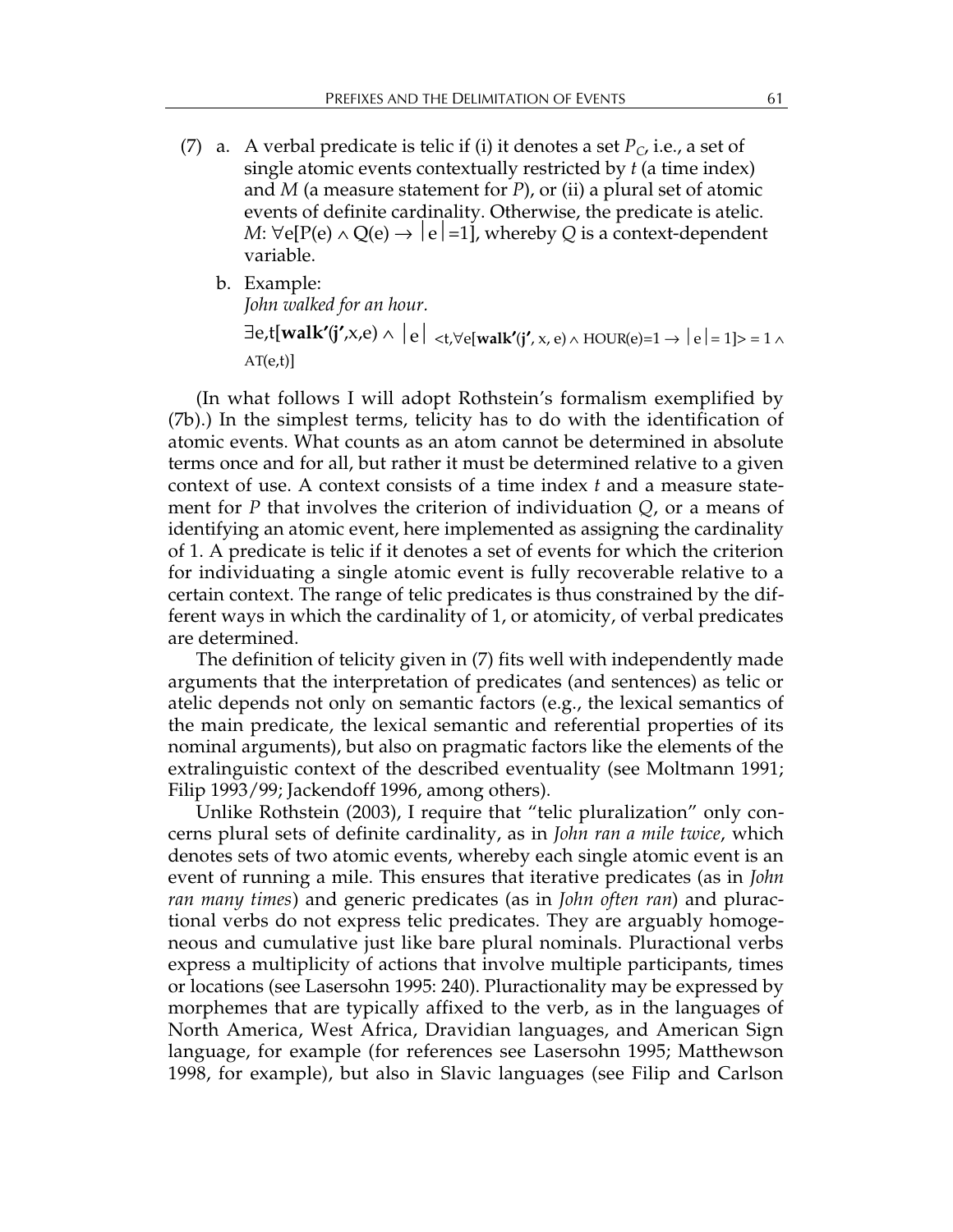2001). Examples of pluractional verbs in Czech are: *poskakovat* (IMP) "to hop repeatedly", *sebûhnout se* (PF) 'to gather by running', 'to run (all) to the same place', and distributive verbs like *poumírat* (PF) 'to die out (all gradually)'.

The properties of quantization, homogeneity, and telicity are properties of predicates of eventualities, i.e., properties of second order, and not properties of eventualities. (Hence, it does not make sense to talk about "telic events" or "quantized events".) The relevant classificatory criteria that underlie these properties are not inherent in the eventualities themselves but in verbal predicates. For example, if you saw John drinking coffee (from a cup), you can represent what you saw either by means of an atelic sentence *John drank coffee* or a telic sentence *John drank a cup of coffee*. An analogous situation obtains for the referential relation between noun phrases and entities in the world. For example, we may point to a piece of gold and felicitously assert *This is gold* using a mass noun phrase or *This is a nugget* with a count noun phrase (the example is taken from Dahl 1981:  $83$ ).

As we have seen in (3), we cannot measure a given quantity twice within the same nominal predicate, and this observation also motivates the general quantizing constraint given in (4). In the domain of verbal predicates, what needs to be captured is the observation that it is impossible to delimit a single event more than once within a single predication, as we see in (8). (8a–d) contain two occurrences of phrases that serve to form telic predicates in English: measure phrases (*a mile, for ten minutes, for an hour*), goal phrases (*to the creek, to the top of the hill, to the end of the track*) and resultatives (*clean, white, exhausted*). (8e) is odd, because the predicate *found a penny* entails a "set terminal point" and the measure phrase *for an hour* adds another limit to the same event.

- (8) a. \*John **ran** [**a mile**] [for ten minutes].
	- b. \*Bill **rolled the log** [**to the creek**] [to the top of the hill].

[Tenny 1994]

- c. \*John **washed the clothes** [**clean**] [white]. [Rothstein 1983; Simpson 1983]
- d. \*Jonathan **ran himself** [**exhausted**] [to the end of the track].

[Tenny 1994]

e. ??I found a penny [for an hour]

 $<sup>7</sup>$  The view that the classification into eventuality types (telic vs. atelic, quantized vs.</sup> homogeneous) is a classification that concerns predicates is argued for in Krifka 1989, 1992; Filip 1993/1999; and Partee 1999, for instance. However, as one anonymous referee points out, this is not the only way of understanding what entities are classified into eventuality types. For example, Bach (1981, 1986) along with Parsons (1990) consider the classification into eventuality types to be an ontological (sortal) classification.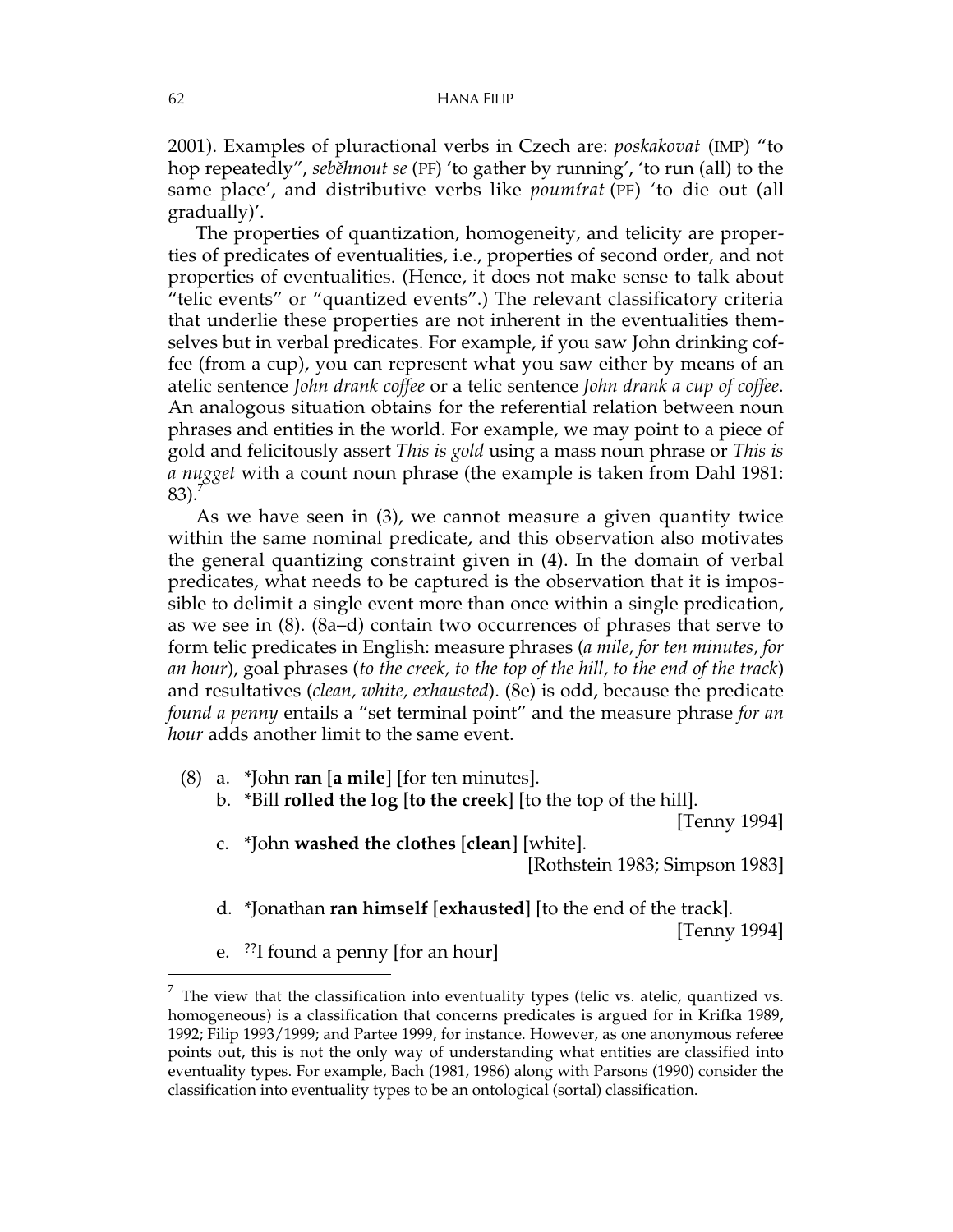In analogy to the general quantizing constraint given in (4), we may formulate the telicity constraint, which governs the semantic input-output of telicity inducing modifiers:<sup>8</sup>

## (9) **The telicity constraint**

Telicity modifiers express functions that map atelic (homogeneous) predicates onto telic predicates:

 $\lambda \text{P} \lambda \text{P}[\text{P}(\text{e}) \wedge \text{HOM}(\text{P})(\text{e})] \rightarrow \lambda \text{P} \lambda \text{P}[\text{P}(\text{e}) \wedge \text{TEL}(\text{P})(\text{e})].$ 

Examples: *to the store*, *for an hour*, *a mile*, *flat*.

Given our definition of telicity in (7), modifiers like *to the store, for an hour, a mile, flat* denote functions from denotations of atelic (homogeneous) predicates onto sets of contextually restricted atomic events, expressed by telic predicates. A combination of a homogeneous predicate like *ran* with *a mile* behaves like a telic predicate. As we see in (8a), *ran a mile* cannot be combined with the temporal measure phrase *for ten minutes*. Similarly, *for an hour* in (8e) is odd, because it is applied to *found a penny*, which is telic (and quantized). Although *for an hour* cannot be directly applied to a telic predicate (8e), it can be applied to a derived atelic/homogeneous predicate, obtained as a result of pluralization, for example. A sentence like *The light flashed for an hour* is acceptable, if it is interpreted as meaning that *for an hour* measures a plurality of events, obtained as a result of coercing the singular quantized sentence *The light flashed* into a plural (iterative) interpretation.

Against the telicity constraint in (9), it could be objected that there are examples in which a predicate contains two telicity modifiers. For example, in (10), the spatial measure phrase *a mile* and the directional PP *to the store* each seem to contribute a separate "measurement" of one and the same Path argument, apparently contradicting the telicity constraint.

 $^8$  Although resultatives are here classified as telicity modifiers, they can be applied not only to atelic (homogeneous) predicates, just like other telicity modifiers, but also to telic predicates: cp. *The pond froze solid***.** Resultative phrases are one of the most productive means of forming complex telic predicates in English. If resultatives are taken to apply to atelic (homogeneous) predicates in the default case (see Dowty 1979: 249ff.; Jackendoff 1990: 240; Tenny 1987, 1994; Levin and Rappaport Hovav 1995; Rappaport Hovav and Levin 1999), then a special strategy is needed to accommodate cases like *The pond froze solid.* There is an alternative view of resultatives, on which the domain of application of resultatives is that of telic predicates, as Van Valin (1990: 255) or Rothstein (2000: 256ff.) propose. Rothstein argues that resultatives cannot in general introduce culmination points. On her account, sentences with resultatives are represented by means of a PART-OF relation, which relates the culmination of the matrix telic predicate to the eventuality of the resultative predicate. If a matrix clause is headed by a homogeneous predicate (activity), a resultative induces its shift into a telic interpretation.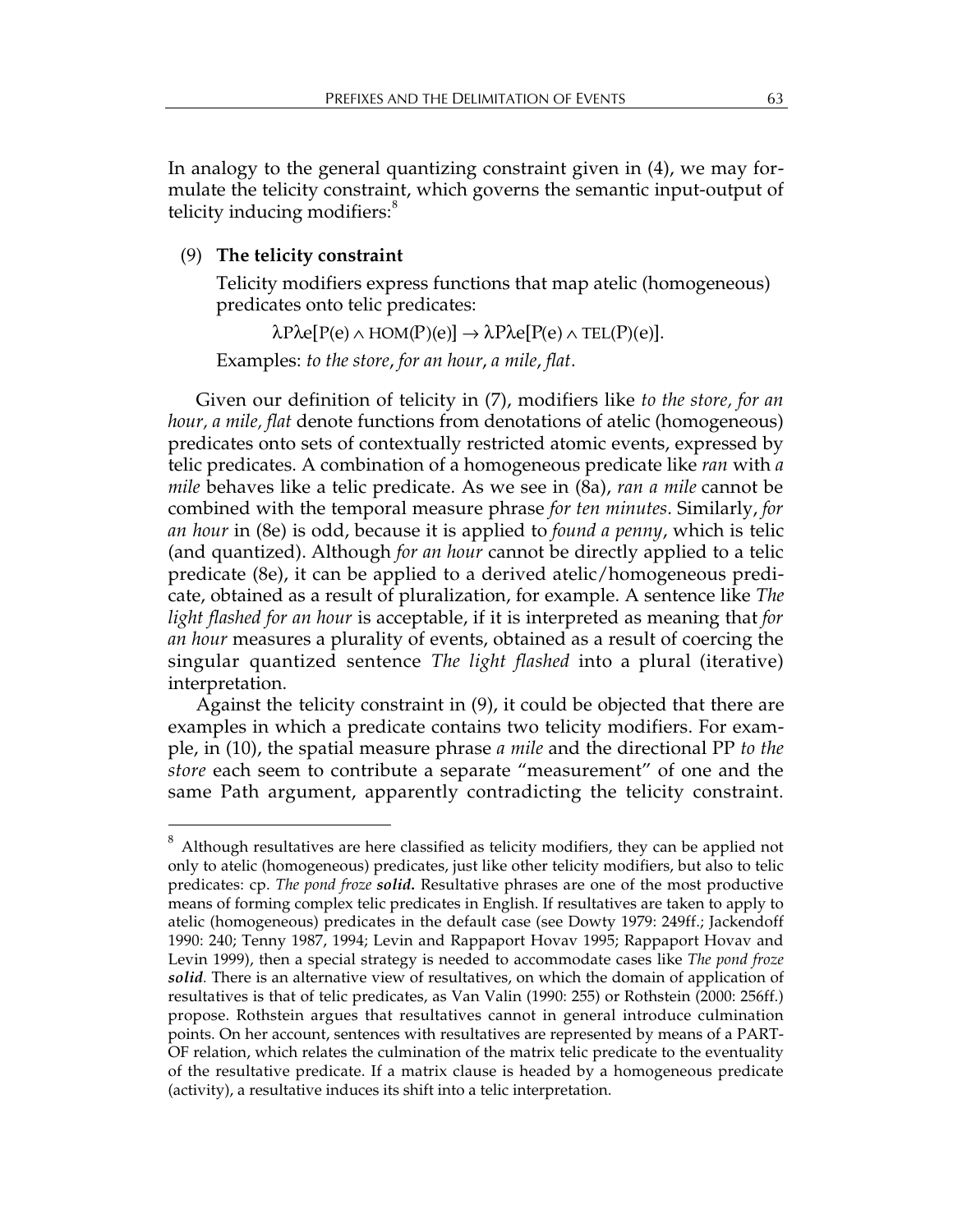However, such a conclusion is based on a misanalysis of (10). A different analysis is proposed by Rothstein (2003). According to her, *a mile to the store* is a single constituent: It can function as a subject argument, as (11) shows, and the reverse order is unacceptable, as we see in (12). (Examples in (10)–(12) are taken from Rothstein 2003.)

- (10) Dafna ran a mile to the store.
- (11) A mile to the store is a long way.
- (12) #Dafna ran to the store a mile.

Based on Rothstein, it can be assumed that *a mile* and the directional Goal-PP in (10) constitute a single syntactic and semantic constituent. *A mile to the store* functions as a telicity modifier, which is here applied to the atelic base predicate *ran*, in compliance with the telicity constraint given in (9). If this is correct, examples like (10) do not constitute counterexamples to the telicity constraint given in (9).

What the telicity constraint in (9) captures is the set of phenomena that fall under the intuitive "one delimitation per event" constraint. One example is Tenny's "single delimiting constraint" (1987, 1994), here given in (13):

## (13) **The Single Delimiting Constraint**:

The event described by a verb may only have one measuring-out and be delimited only once (Tenny 1994: 79).

The advantage of formulating the distribution and interpretation of telicity inducing operators with respect to predicates, as in (9), rather than with respect to events, as in (13), is that we avoid certain difficult questions regarding individuation of events, and closely related analytical and representational questions, to which we have no satisfactory answers yet. Obviously, we do not always find a one-to-one mapping between verbs (or simple clauses) and events described by them. For example, take *Jane cracked the egg into the bowl*. Here, *into the bowl* does not delimit the event expressed by the quantized predicate *cracked the egg*, but it generates a reference to an implicit directed motion event of the liquid part of the egg into the bowl. This means that *Jane cracked the egg into the bowl* may be analyzed in terms of two events (at least): The subevent described by the main predicate *cracked the egg* and the implicit motion event associated with the directional prepositional phrase *into the bowl*. Since each event comes with its own limit, the intuitive "one delimitation per event" constraint is not violated. Given that *crack* is a causative verb that entails a definite change of state, it will in turn be decomposed into further events. But how do we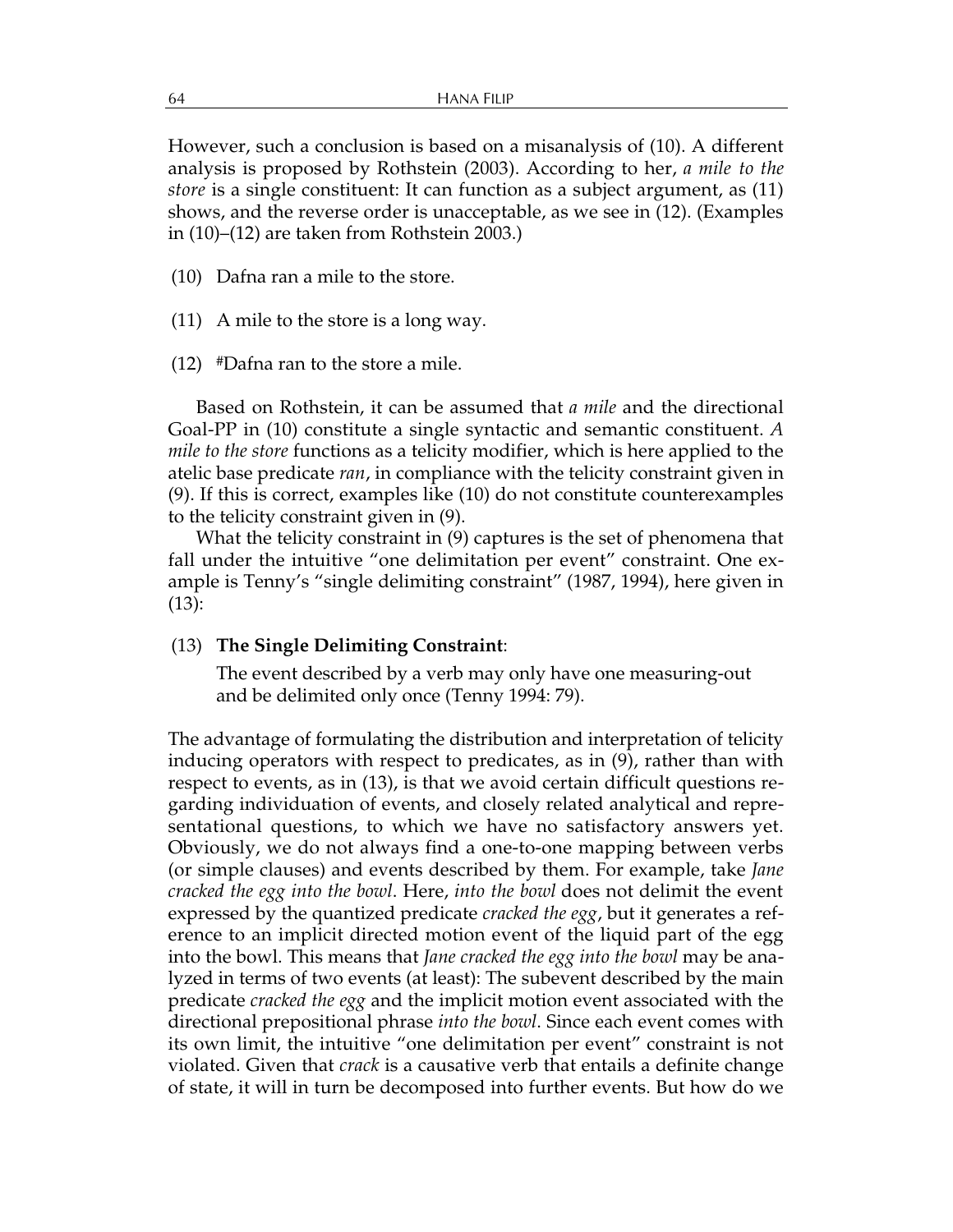determine in a *systematic* way how many events a logical representation of such simple sentences as *Jane cracked the egg into the bowl* involves, and in which relation they stand to each other? We have no ready and convincing answers to such questions (see also Carlson 1998: 49, fn.4).

The telicity constraint in (9) is a useful common denominator for a variety of views that ascribe an event delimiting function to Slavic verbal prefixes: namely, as overt markers of telicity, and closely related event endings of various types, completion, culmination and result, for example.

# **2.2. The** *Common View* **of Slavic Verbal Prefixes**

One of the salient functions of verbal prefixes in Slavic languages is the delimitation of events: It is easy to find examples with prefixed perfective verbs that describe complete or culminated events, possibly with result states, and in which the semantic component of "completion" or "result" appears to be contributed by a prefix. Semantically, such prefixed perfective verbs thus straightforwardly correspond to telic predicates, or Vendler's accomplishments and achievements. From this basic observation it is concluded that Slavic prefixes encode telicity on the verb, hence all prefixed verbs are telic. This view is also incorporated into generalizations regarding cross-linguistic marking of telicity. According to one dominant version (see Borer 2002; van Hout 2003, among others), Slavic languages exploit a verb-marking strategy for telicity. In contrast, English, Dutch, and Finnish use an object-marking strategy for telicity: cf. *John ate soup* (atelic) vs. *John ate three apples* (telic).

This is the view of Slavic prefixes, in all its various manifestations, that I will dispute, and I will henceforth call it the *common view* of Slavic verbal prefixes. In the terminology introduced here it can be summarized as follows:

- (14) The *common view* of Slavic verbal prefixes
	- (i) Semantically, Slavic verbal prefixes are telicity modifiers. They express a function that maps atelic (homogeneous) predicates onto telic predicates:

For any prefix,  $\alpha$ ,  $[[\alpha]] \Rightarrow \lambda P \lambda e[P(e) \wedge HOM(P)(e)] \rightarrow \lambda P \lambda e[P(e) \wedge$  $TEL(P)(e)].$ 

Related assumptions:

- (ii) All perfective verbs are telic.
- (iii) Slavic verbal prefixes can *only* be applied to imperfective verbs
- (iv) Prefixes are morphological exponents of the perfective operator (Or, prefixes are grammatical markers of perfective aspect.)

Although (14) is supposed to characterize what is common to a number of researchers coming from different schools of thought, "telic" is here based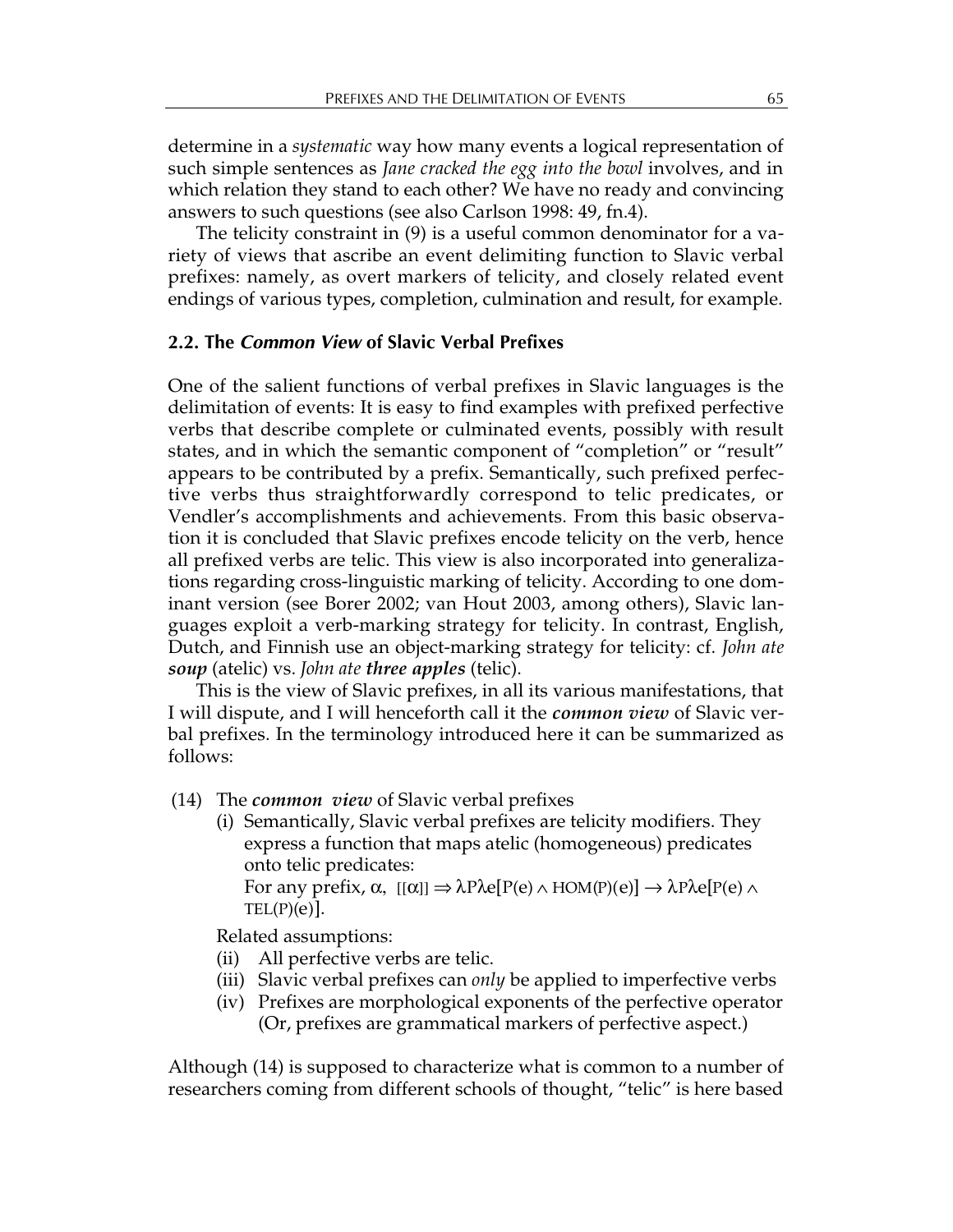on atomicity, as defined in (7). It is reasonable to assume that "telicity" characterized in terms of "atomicity" covers "telicity" understood in the sense of temporal boundedness (see Declerck 1989; Depraetere 1995), or as a property of predicates that entail a result state, and event endings of other types, the other two common uses of "telicity".<sup>9</sup>

The main assumption of (14) can be illustrated by the Czech example in (15). (Note: The superscripts "I" and "P" here stand for the imperfective and perfective aspect of a verb.)

(15) plavat<sup>1</sup> (přes řeku) swim*INF* (across river*SG.ACC*) 'to (be) swim(ming) (across the/a river)' **pře**-plavat<sup>r</sup> (přes) řeku **across**-swim<sub>INF</sub> (across) river<sub>SGACC</sub> 'to cross the/a river by swimming'

In (15), we see that the prefix *pfie-* 'across', 'over' is attached to the simple imperfective verb *plavat* 'to (be) swim(ming)' and derives the perfective verb *pfieplavat*′ 'to cross X by swimming'. Intuitively, the prefix takes an imperfective verb that describes some swimming without limits, and derives a new perfective verb that carves out a bounded chunk or portion of swimming. The relevant portion is measured by the path covered in space, here obligatorily expressed by the DO ('river') or the PP argument ( $'$ across the/a river') of the perfective verb.<sup>10</sup> In addition, the perfective verb entails that the crossing of the river was completed. Semantically, the prefix *pfie-* 'across', 'over' can be characterized in terms

 $9^9$  The telic-atelic distinction was coined by Garey (1957) who derived it from the Greek word *télos* meaning "goal" or "purpose". Garey characterizes telic verbs as "a category of verbs expressing an action tending towards a goal envisaged as realized in a perfective tense, but as contingent in an imperfective tense" (Garey 1957: 6). Although this suggests that telic verbs describe goal-oriented actions with human agents, this is not necessarily always so, given that Garey also includes French verbs like *mourir* 'to die' and *noyer* 'to drown' among his telic verbs: cp. *il mourait* 'he was dying' - *il mourut* 'he died'. Hence, Vendler's (1957) notion of a "set terminal point" (beyond which the described event cannot continue), which Vendler uses to characterize accomplishments, is more appropriate for characterizing what is really meant by telic verbs. Atelic verbs, on the other hand, do not involve any such set terminal point in their semantic structure. They are characterized as verbs denoting actions that "are realized as soon as they begin" (Garey 1957:6). A basic distinction of this type was already made by Aristotle (Metaphysics 6, 1048b, 18-35; see Dowty 1979: 52ff.) who draws a line between *kineseis* ('movements') and *energiai* ('actualities').

<sup>&</sup>lt;sup>10</sup> Verbal prefixation in Slavic languages, and also in other Indo-European languages (e.g., German), is an argument-structure changing operation which often induces an increase in the number of arguments, commonly yielding a new perfective verb that is transitive.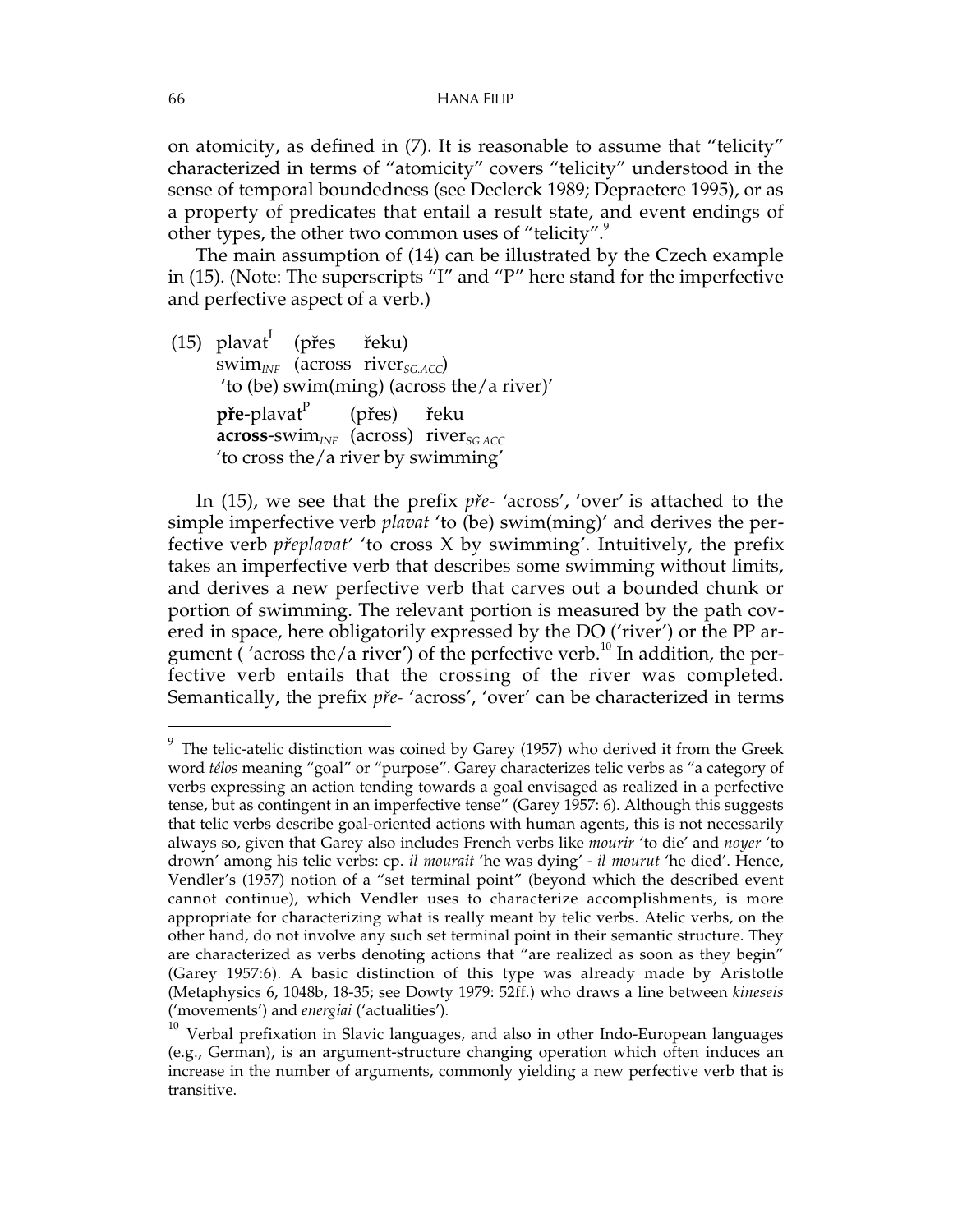of a function that maps a homogeneous predicate expressed by an imperfective verb onto a telic predicate expressed by a perfective verb. In fact, many current accounts of Slavic verbal prefixes presuppose that most, if not all, Slavic prefixes make a semantic contribution to a verb that essentially amounts to this function.

At first blush, the *common view* in (14) appears quite compelling, and it can be found in many studies of Slavic perfective and imperfective verbs. Let me give just a few illustrative examples. The main assumption (i) is formulated in Piñón's (1994) analysis of Polish prefixes as follows: "The perfectivization of imperfective verbs is achieved via prefixation. Analogously, such prefixes denote the value of [the *event function*, HF] as applied to the processes in the denotation of the imperfective verb" (502). The main assumption (i) is also presupposed in Slabakova's (1997) account of prefixes in Bulgarian and other Slavic languages, according to which all prefixes entail the feature "[+complete]" (104), apart from possible other idiosyncratic lexical semantic components. This may be interpreted as meaning that Slavic prefixes entail the feature "[+quantized]", given the following general knowledge inference mechanism: Asserting that a given predicate entails that the event described by it is viewed in its entirety presupposes that the event is delimited. Hence, the verbal predicate describing it must be telic. Van Hout (2003) assumes that ("perfective") prefixes deriving perfective verbs in Russian and Polish make the verbal predicates expressed by them telic.

The assumption (i) of the *common view* given in (14) is closely tied to (ii), according to which all perfective verbs are semantically telic. (ii) seems plausible, given that perfective verbs are often derived from imperfective verbs by prefixation, and given that simple perfective verbs are also telic. Some Czech and Russian examples of simple perfective verbs are given in (16).

|  | $(16)$ a. Czech                                | b. Russian                       |
|--|------------------------------------------------|----------------------------------|
|  | $d\hat{a}t^{\mathrm{P}}$ 'to give'             | zabyt' <sup>P</sup> 'to forget'  |
|  | <i>skočit<sup>P</sup></i> 'to jump', 'to leap' | sest <sup>'P</sup> 'to sit down' |
|  | <i>říci</i> <sup>P</sup> 'to say'              | leč <sup>r</sup> to lie down'    |
|  |                                                |                                  |

Taking all perfective verbs to be semantically telic (and some quantized) is in compliance with the long tradition of characterizing the semantics of perfectivity in terms of the notion of "totality of action" (or *celostnost*′ *dejstvija*, Russian). The notion of "totality" is understood in the *wide sense* of "a situation as a single whole without distinction of the various phases that make up that situation," as Comrie (1976: 16) puts it. (See also âerny 1877; Saussure 1916/1978; Maslov 1959; Sørensen 1949; Dostál 1954; Isaãenko 1962; Depraetere 1995, and others.) "Totality" is also understood in the *narrow sense* of completion, or the attainment of a final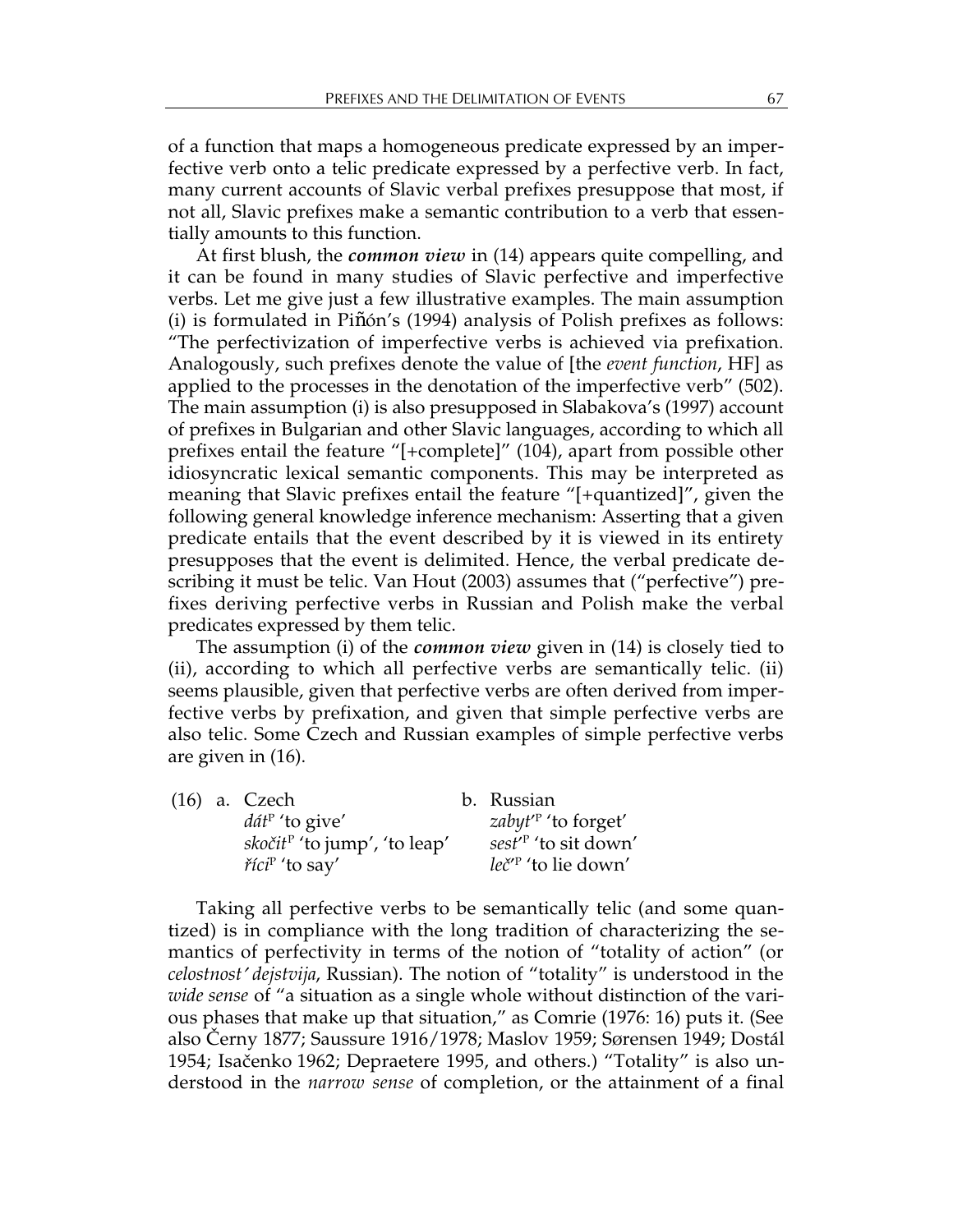limit entailed by the verb. (See Jakobson 1932; Růžička 1952; Bondarko and Bulanin 1967; Bondarko 1971; Avilova 1976, among others.)

Now, if we accept (i) and (ii) given in (14), then (iii) follows: If all perfective verbs are taken to be telic (regardless of their internal complexity), and if prefixes are restricted to apply to homogeneous predicates, then Slavic verbal prefixes can *only* be attached to imperfective verbs. (iii) is explicitly argued for in Piñón's (1994) work on Polish prefixes, for example.

Finally, prefixes and perfective aspect are often interpreted in terms of the same semantic function: For example, the event function in Piñón (1994) and Parsons' culmination function in Zucchi (1999). This then leads to the assumption (iv) in (14), namely that prefixes are overt morphological exponents of the perfective operator, or grammatical markers of perfective aspect. On Zucchi's (1999) analysis of Russian, "[t]he derivation of a perfective form by prefixing a verb stem (…) instantiates the function [Culmination, HF] posited by Parsons [1980, 1985, 1990, HF] to interpret perfective aspect: the perfective prefix *na-* takes as input a predicate of complete/incomplete events and yields a predicate of complete events" (197). Parsons' culmination predicate Cul relates eventualities to the time *t* at which the described eventuality culminates:  $\lambda$ eλt[P(e)  $\wedge$  Cul(e,t)], where *P* is a variable over predicates (i.e., description of eventualities), *e* is a variable that ranges over eventualities. According to Kozlowska-Macgregor (2002), the perfective aspect in Polish acts as a telicity marker and carries a [+TELIC] feature.

The *common view* of Slavic verbal prefixes is also compatible with aligning the category of "perfective aspect" semantically with telicity (or quantization) and that of "imperfective aspect" mostly with atelicity (or homogeneity). (See Pereltsvaig 2002, among many others.) This strategy is also common in cross-linguistic comparisons of aspectual systems. Some examples are Krifka (1986, 1992) who compares English, German, Finnish, Czech, and Hindi, and van Hout's (2003) first-language acquisition studies based on Dutch, English, Russian, Polish, and Finnish.

Although the *common view* of Slavic verbal prefixes given in (14) appears to be plausible and internally consistent, I will argue that it must be rejected, because it makes wrong predictions about the distributional and semantic behavior of prefixes. In the next section, I will show that prefixes do not function in all of their uses as telicity modifiers, consequently, not all the perfective verbs are telic. In discussing these points, I will take as a point of departure prefixes that are applied to perfective verbs, and then show that the assumptions (i–iii) of the *common view* given in (14) are invalid.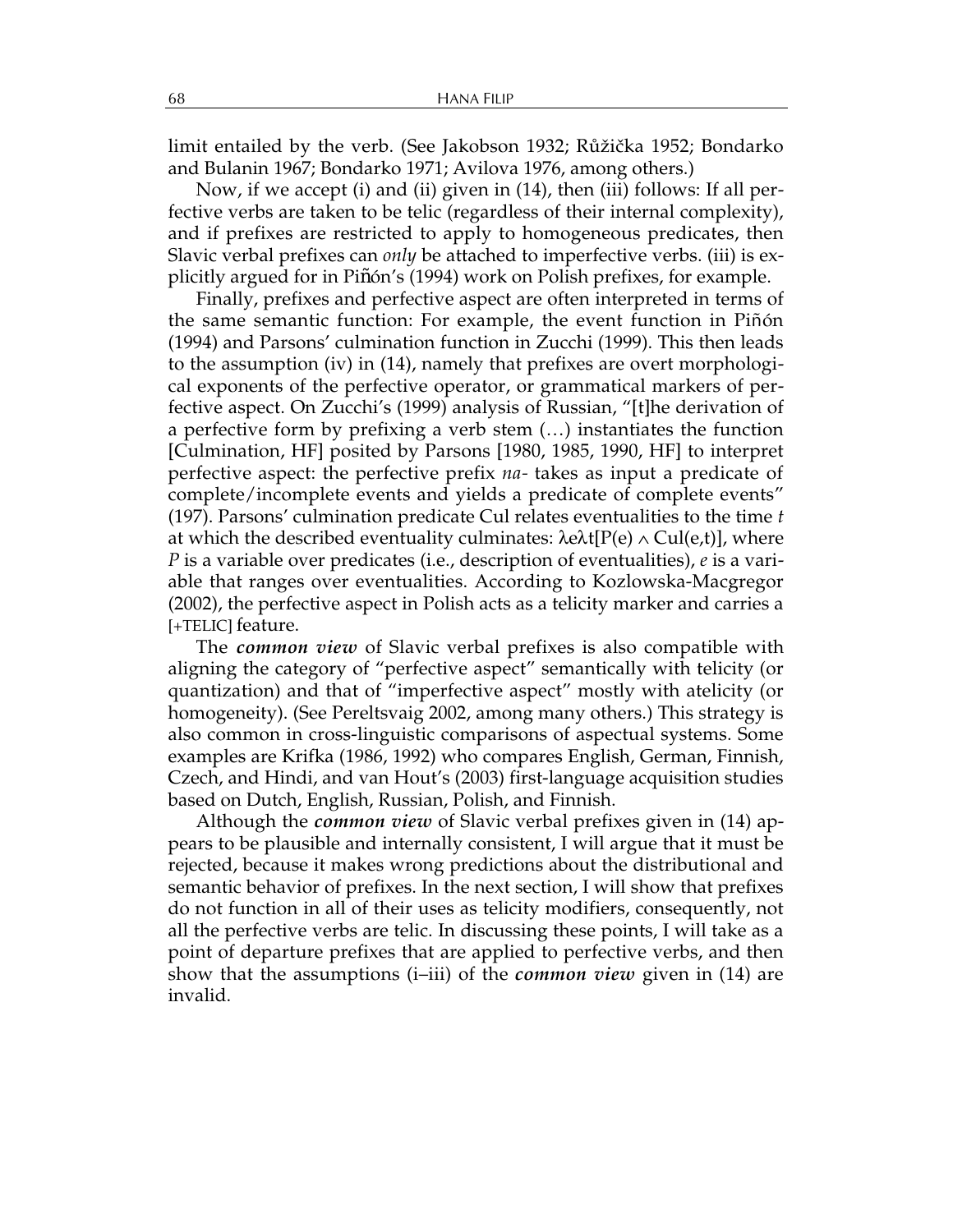### **3. Prefixation of Perfective Verbs**

In (17a–c), we see that verbal prefixes in Czech, Polish, and Russian can be applied to simple perfective verbs. The derived prefixed perfective verb in turn serves as an input into further prefixation. Hence, we get derived prefixed perfective verbs, the structure of which can be schematically represented as in (17d). All the verbs in (17) are perfective, whereby "perfectivity" is here understood as a formal category, and the perfective status of a verb is determined by the standard distributional tests used in reference grammars and textbooks: for example, perfective verbs cannot function as complements of a future auxiliary, a phasal verb, and they cannot be modified with a durative adverbial or a time-point adverbial like "right now". (Since such tests are well-known, I will not dwell on them here.)

(17) a. Czech

| skočit <sup>P</sup><br>$\rightarrow$<br>$jump_{INF}$                           | $od-skočitP$ $\rightarrow$<br><b>PREF-jump</b> $_{INF}$                     | <b>po- od-</b> skočit <sup>P</sup><br>PREF-PREF-jump $_{INF}$ |
|--------------------------------------------------------------------------------|-----------------------------------------------------------------------------|---------------------------------------------------------------|
| 'to jump [once]'                                                               | 'to jump [once]<br>away from'                                               | 'to jump [once] a small<br>distance away from'                |
| b. Polish: Kipka $(1990:33)^{11}$                                              |                                                                             |                                                               |
| $\text{da}\xi^{\text{P}}$<br>$give_{INF}$                                      | <b>sprze-</b> $da\acute{c}^P$<br>$\rightarrow$<br><b>PREF-give</b> $_{INF}$ | wy-sprze-dać <sup>P</sup><br>PREF-PREF-give <sub>INF</sub>    |
| 'to give'                                                                      | 'to sell'                                                                   | 'to clear via selling'                                        |
| c. Russian: Polinsky (p.c.)<br>$\text{dat}^P$<br>$\rightarrow$<br>$give_{INF}$ | $\mathbf{p}$ o-dat' <sup>r</sup><br><b>PREF-give</b> $_{INF}$               | pere-po-dat'<br><b>PREF-PREF-give</b> <sub>INF</sub>          |
| 'to give'                                                                      | 'to pass [sports]'<br>'to display'                                          | 'to pass again/too far'                                       |

According to Kipka (1990: 34), such cases of multiple prefixation on a perfective verb stem are rare and exceptional, one reason being is that the meaning of the complex verb is not entirely predictable and compositional. However, the meaning of verbs with a single prefix is also often not compositional and not transparent, and yet verbs with a single prefix are very common. Hence, semantic non-compositionality cannot motivate the observation that verbs with two or more prefixes are less common than verbs with a single prefix. Non-compositionality of prefixed verbs is to be expected, given that verbal prefixes in Slavic are best viewed as derivational morphemes (see also Dahl 1985; Spencer 1991, and further below). Even though cases of multiple prefixation manifest substantially more formal and semantic idiosyncracies than cases of prefixation with a single prefix, the former cannot be discarded from consideration when trying to formulate general constraints on the distributional properties of prefixes.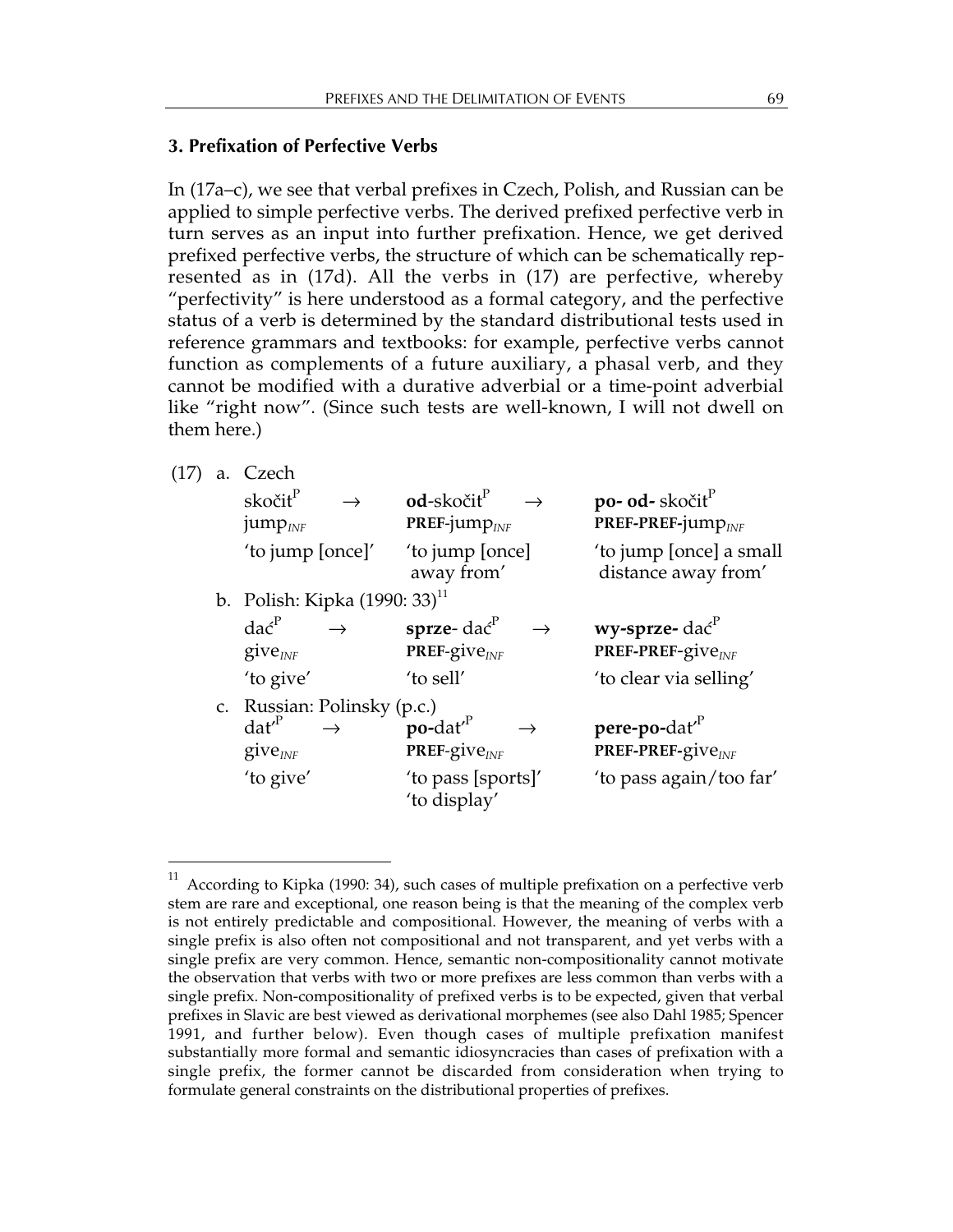

The examples above are sufficient for the conclusion that we cannot restrict the input of prefixes to imperfective verbs, contrary to the constraint (iii) of the *common view* in (17). From the synchronic point of view, what the vast majority (of uses) of prefixes share is their formal output condition: namely, they derive perfective verbs (see also Comrie 1976: 91; and for Czech see Petr et al. 1986: 389, for example). Hence, the actual inputoutput constraints on prefixation in Slavic languages can be stated as in (18):

- (18) Formal input-output constraints on prefixation in Slavic languages:
	- i. The input of prefixation is a perfective or an imperfective verb.
	- ii. The output of prefixation is a perfective verb (strong tendency).

One type of an example in which prefixation does not yield a perfective verb concerns the denominal verbs like *ponocovat* 'to stay up late at night, the whole night long' in Czech. It is imperfective, according to the standard distributional tests like the compatibility with the time point adverbial 'right now' and the future auxiliary. However, it is derived from the imperfective verb *nocovat* 'to spend the night somewhere' with the prefix *po-*.

The perfective verbs in (17) also speak against the main semantic constraint on the application of prefixes in (i) and the telicity constraint in (ii) of the *common view* (17). Take the Czech perfective verb *skoãit* 'to jump [once]' in (17a), for example: We see that the prefix *od-* 'away from' can be freely applied to it, and the prefix *po-* on top of it. If all perfective verbs were semantically telic and all prefixes were telicity modifiers, then the application of *od-* 'away from' to *skoãit* 'to jump [once]' in (17a) ought to be excluded. Put differently, *od-skoãit* 'to jump [once] away from' ought to be excluded on the same grounds on which the general telicity constraint given in (9) excludes English examples like (8e) ??*I found a penny for an hour*. However, *od-skoãit* 'to jump [once] away from' in (17a) is fully acceptable.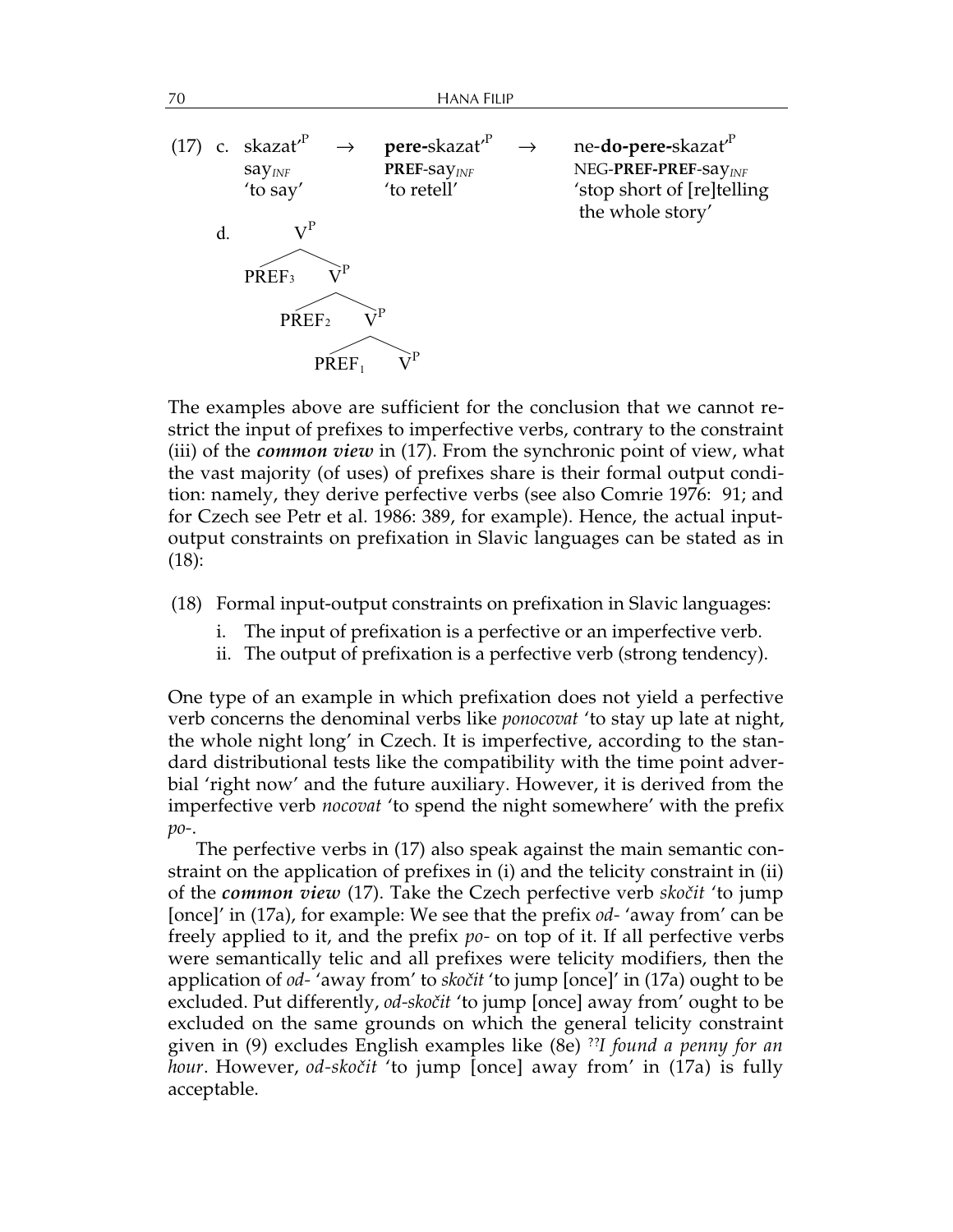We have also seen that (9a) \**John ran a mile for ten minutes* is ungrammatical, because it contains two telicity modifiers, each of which expresses a separate delimitation of the same event. However, the Czech *po-odsednout si* 'to sit down a small distance away from' in (17a) and other parallel examples in Russian and Polish are fully acceptable, even though they contain two prefixes. If each prefix were to function as a telicity modifier, following the *common view*, assumption (i), then such a recursive application of prefixes on the same verb ought to be clearly excluded on semantic grounds: namely, by both the intuitive "one delimitation per event" constraint, and the telicity constraint given here in (9).

The application of prefixes to simple perfective verbs and their recursive application on the same perfective verb raises the following questions:

- (19) a. What are the semantic input-output constraints on prefixes that are applied to perfective verbs? What are the semantic properties of the relevant derived prefixed perfective verbs?
	- b. What is the nature of the constraints that govern the admissible combinations of two or more prefixes on one and the same verb? Are they structural, semantic or pragmatic (related to performance factors)?

I will turn to these questions in the next two sections, 4 and 5.

# **4. Arguments Against the** *Common View* **of Slavic Prefixes: Atelic Uses of Prefixes**

In this section, I will show that Slavic verbal prefixes do not uniformly function in all of their uses as telicity modifiers, i.e., they do not uniformly derive either telic predicates or quantized predicates from homogeneous (atelic) ones, contrary to the *common view* of Slavic prefixes given in (14). As a case in point, I will describe in detail certain uses of the prefix *u-* in Czech, and show that it derives perfective verbs that are atelic (homogeneous). It also has other uses, and those discussed in this section, in (21), can be summarized in terms of the following inputs and outputs:

| <b>INPUT</b> |                | <b>OUTPUT</b> |                |  |
|--------------|----------------|---------------|----------------|--|
| <b>FORM</b>  | <b>MEANING</b> | <b>FORM</b>   | <b>MEANING</b> |  |
| simple ipf V | atelic         | prefixedpf V  | telic          |  |
| simple ipf V | atelic         | prefixedpf V  | atelic         |  |
| simple pf V  | telic          | prefixedpf V  | telic          |  |
| simple pf V  | telic          | prefixedpf V  | atelic         |  |

(20) Prefix *u-* in examples in (21)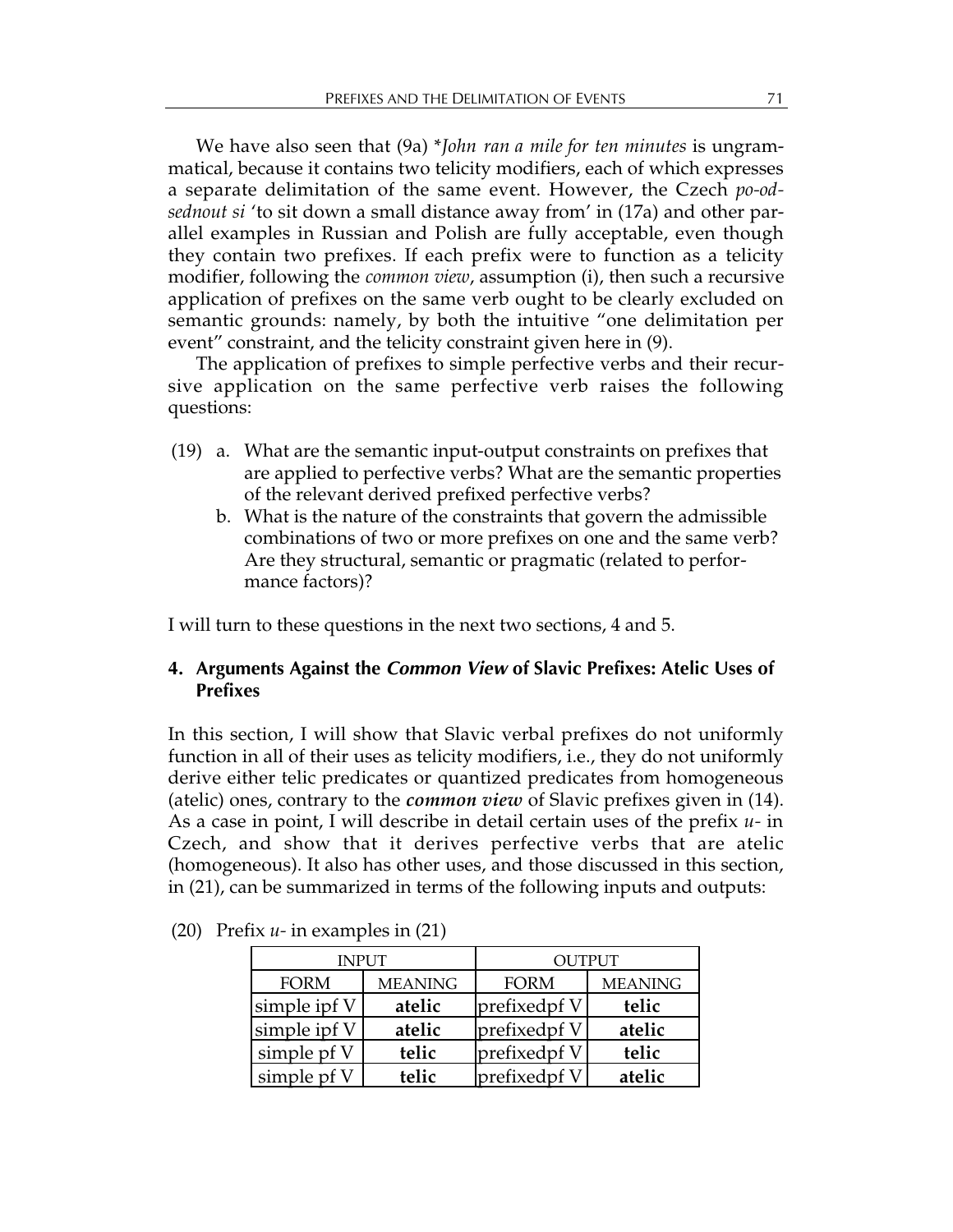Examples in (21) illustrate several uses of the prefix *u-*. We see that it can be applied to different verbs, or classes of verbs, with different semantic effects.

|  | $(21)$ a. vidět $^{I}$                   | u-vidět <sup>P</sup>                                                             |             |
|--|------------------------------------------|----------------------------------------------------------------------------------|-------------|
|  | $\sec_{INF}$                             | $TEL-seeINF$                                                                     |             |
|  | 'to [be] see[ing]'                       | 'to catch sight of'                                                              |             |
|  | b. řeknout <sup>P</sup>                  | $u$ -řeknout $v^{\rm p}$                                                         | se          |
|  | say <sub>SML.INF</sub>                   | <b>MANNER-SAY</b> SML.INF                                                        | <b>REFL</b> |
|  | 'to say [once]'                          | 'to say unintentionally, inadvertently,<br>by mistake [once], to misspeak [once] |             |
|  | c. $z$ vednout <sup><math>P</math></sup> | u-zvednout <sup>P</sup>                                                          |             |
|  | lift. $SML_{INF}$                        | MOD-lift. $SML_{INF}$                                                            |             |
|  | 'to lift [once]'                         | 'to be able to lift [once]'                                                      |             |
|  | d. nést <sup>i</sup>                     | u-nést <sup>P</sup>                                                              |             |
|  | $carry_{INF}$                            | MOD-carry $_{INF}$                                                               |             |
|  | 'to [be] carry[ing]'                     | 'to be able to carry'                                                            |             |
|  |                                          |                                                                                  |             |

In (21a), the prefix *u-* derives the perfective verb *uvidût*, which is here translated in its dominant meaning of 'to catch sight of', that is, it describes punctual events, and hence it can be reasonably assumed to be telic in the sense of (7). It is applied to the imperfective verb *vidût* 'to see', which is atelic (homogeneous). In contrast, in (21b), *u-* is applied to a perfective verb and derives another perfective verb. The input verb is *fieknout* 'to say [once]', a semelfactive verb. Semelfactive verbs are traditionally characterized as verbs that describe single events. They may be overtly marked with the suffix *-nou-* in Czech and *-nu-* in Russian, for example. Now, the derived perfective verb *ufieknout se* can be translated as 'to say unintentionally [once]', 'to misspeak [once]', which means that the prefix *u-* here only adds the *manner* component of approximately 'unintentionally', 'inadvertently', 'by mistake' to the perfective verb. $^{12}$ Clearly, the prefix *u-* does not here function as a telicity modifier in the sense of (i) of the *common view* (14).

In (21c), the prefix *u-* is also applied to a perfective verb that is semelfactive, namely, *zvednout* 'to lift [once]' and it derives another perfective verb *uzvednout* meaning 'to be able to lift.' Hence, the prefix here contributes the component of *root modality* to the verb. But this means that the prefix *u-* here derives a perfective verb that is atelic (homogeneous). This follows given that verbs expressing abilities, propensities or dispositions

<sup>&</sup>lt;sup>12</sup> Cp. also: *přeřeknout<sup>p</sup> se / přeříci<sup>p</sup> se '*to say unintentionally [once]', 'to misspeak [once]'; pro eknou<mark>s</mark>epro ɗi<sup>r</sup> s<mark>éto blab out [once]'</mark>.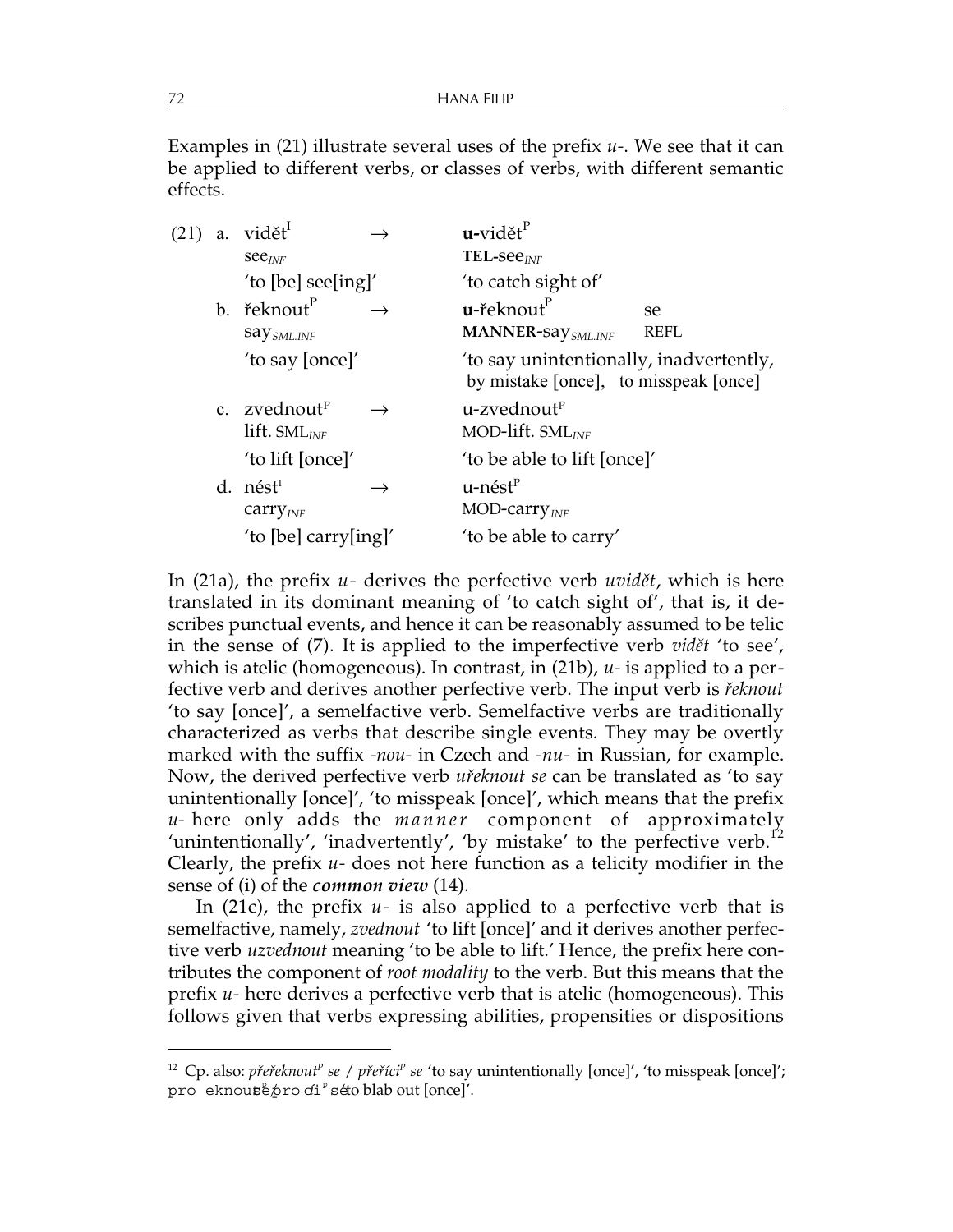are generally lexically stative, and stative verbs are atelic (homogeneous). Stative verbs are atelic (homogeneous), because they hold atemporally of their arguments, or put differently, the property they express holds at any one moment during the whole interval of their truth as much as at any other moment. For example, if I am able to lift a six-pack of beer, then I have this ability or potential during most of my existence, and I do not even have to lift a six-pack of beer ever to prove it to you. Even though the prefix *u-* is the only prefix with a clear modal use in Czech, it is very productive in this use.

In (21d), the prefix *u-* derives the perfective modal verb *unést* 'to be able to carry' from the imperfective verb *nést* 'to (be) carry(ing)', which is atelic (homogeneous). In this case, the prefix *u-* preserves the homogeneity of a verb.

The prefix *u-* may also give rise to an ambiguity of a single prefixed verb. For example, the perfective verb *uvidût* in (21a) can also have a modal meaning of 'to be able to see', apart from the dominant telic meaning of 'to catch sight of'. Most importantly, all the verbs derived with the prefix *u-* in (21) are formally perfective, according to standard reference grammars and dictionaries, that is, they are perfective according to the relevant distributional tests.<sup>13</sup> (22) lists five among those that are the most frequently used:

| <b>Criterion</b>                                   | $u$ -verbs in (21) |   |   |
|----------------------------------------------------|--------------------|---|---|
| 1. complement of a future auxiliary                | *                  | * |   |
| 2. complement of a phasal verb                     | *                  | * |   |
| 3. occurs with a durative adverbial                | $\ast$             | * |   |
| (e.g., <i>hodinu</i> 'for an hour')                |                    |   |   |
| 4. occurs with a time-span adverbial $\sqrt[3]{*}$ |                    |   | ∗ |
| (e.g., za hodinu 'in an hour')                     |                    |   |   |
| 5. occurs with the time point                      | *                  | * |   |
| adverbial (e.g., 'right now')                      |                    |   |   |
|                                                    |                    |   |   |

Perfective verbs with the modal use of the prefix *u-* differ from non-modal perfective verbs in so far as they are stative, rather than describing particular single episodes. However, modal perfectives clearly pattern with other perfective verbs in so far as they can never function as complements of a future auxiliary or a phasal verb, unlike imperfective statives.

Although modal perfectives are like the majority of episodic perfective verbs in so far as they cannot occur with durative adverbials like *hodinu*

<sup>&</sup>lt;sup>13</sup> Standard reference grammars and dictionaries classify such verbs as perfective. For example, *Ĉesko-n mecky slof Gazech-German Dictionary]*, Siebenschein et al. (1983: 666) lists the perfective verb *uzvednout* 'to be able to lift' as being perfective.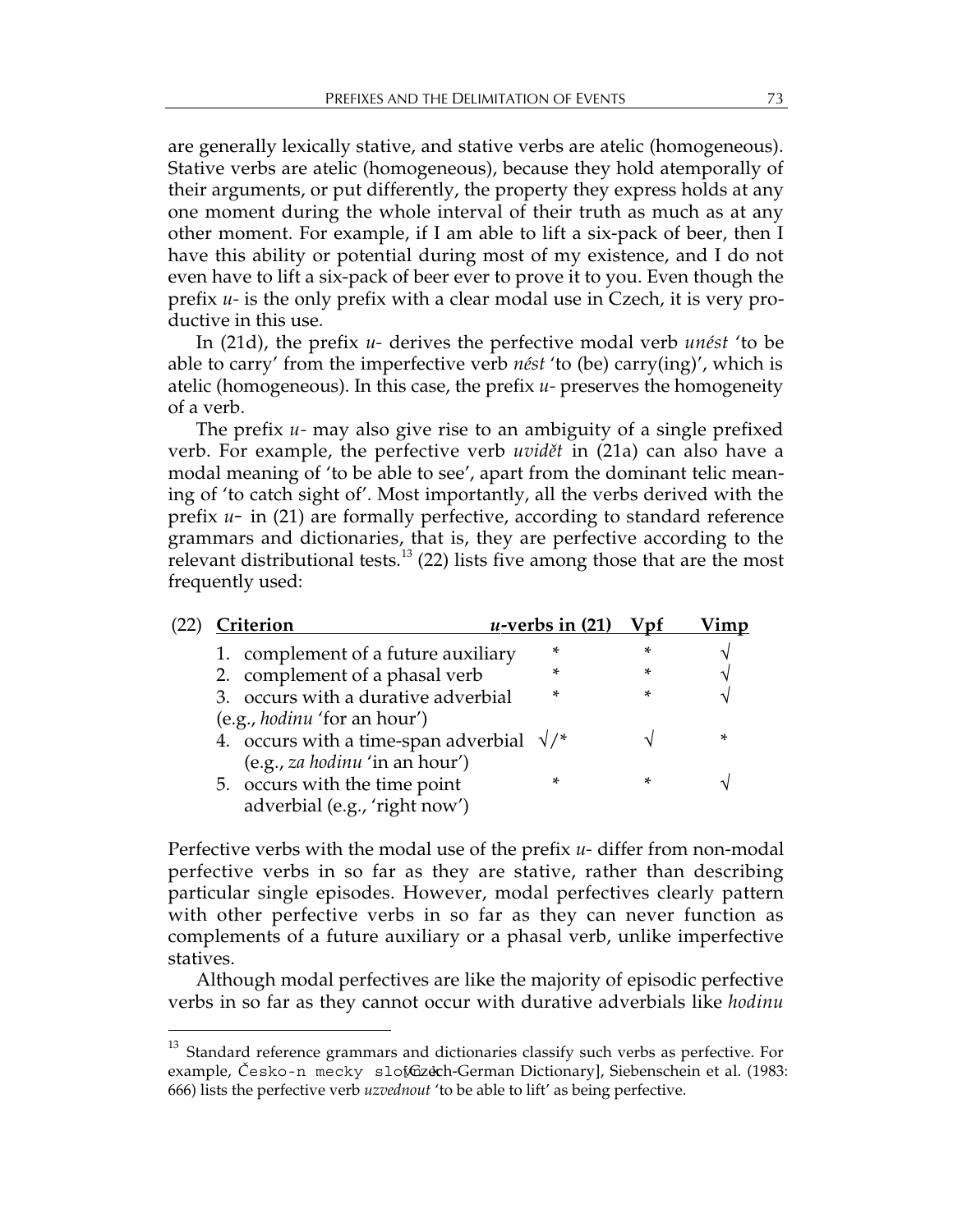'for an hour', they do so for very different reasons. Episodic non-modal perfectives are quantized, and hence of the wrong semantic type to serve as inputs of the temporal measure like *hodinu* 'for an hour'. Modal perfectives are atelic (homogeneous), but they do not freely occur with any specifications that temporally restrict the validity of dispositions, abilities and propensities they describe. This is understandable if we assume that they are tendentially stable (to borrow Chierchia's 1995 formulation), which is a distinguishing characteristics of ILP's in general. ILP's are tendentially stable in the sense that they typically hold during *one* significantly large portion of an individual's lifespan, and they hold at any one moment during the whole interval of their truth as much as at any other moment. The property of 'tendential stability' may also motivate the observation that modal perfective verbs lack a future time reference in the present tense form, unlike non-modal perfective verbs that are episodic.

To summarize, since there are prefixes like *u-* in Czech that derive verbs that are formally perfective and semantically atelic (homogeneous), the semantics of perfectivity cannot be captured in a uniform way in terms of quantization in the sense of (1), nor telicity in the sense of (7), nor other closelyrelated notions: e.g., "accomplishment/achievement", "completion", "result" and the like.

Most importantly, the behavior of the prefix *u-* is not quirky, but rather typical of the way in which verbal prefixes in Slavic languages behave. Therefore, the existence of perfective verbs that fail to be telic, cannot be dismissed as peripheral, and I will discuss other examples in the next section. Given the data and observations made here, we may conclude (23):

- (23) i) Prefixes do not uniformly function in all of their uses as telicity modifiers.
	- ii) Prefixes may derive perfective verbs that fail to be telic (and hence quantized). Consequently, not all perfective verbs are telic (or quantized).

The conclusions in (23) amount to the rejection of the first two assumptions of the *common view* of prefixes given in (14). They should not be surprising from the point of view of the behavior of verbal prefixes in other Indo-European languages. For example, Kratzer (1994: 41–43) observes that German prefixes do not invariably express quantized properties of events, and "the class of perfective predicates in our sense does not coincide with the class of predicates that express quantized properties of events" (42). Kratzer's application of the notion "quantized" seems to cover both "quantized" and "telic" in the terminology here. Although it may be questioned whether prefixed verbs in Slavic languages and German prefixed verbs have the same status as far as their classification into the formal perfective category is concerned (see also Comrie 1976,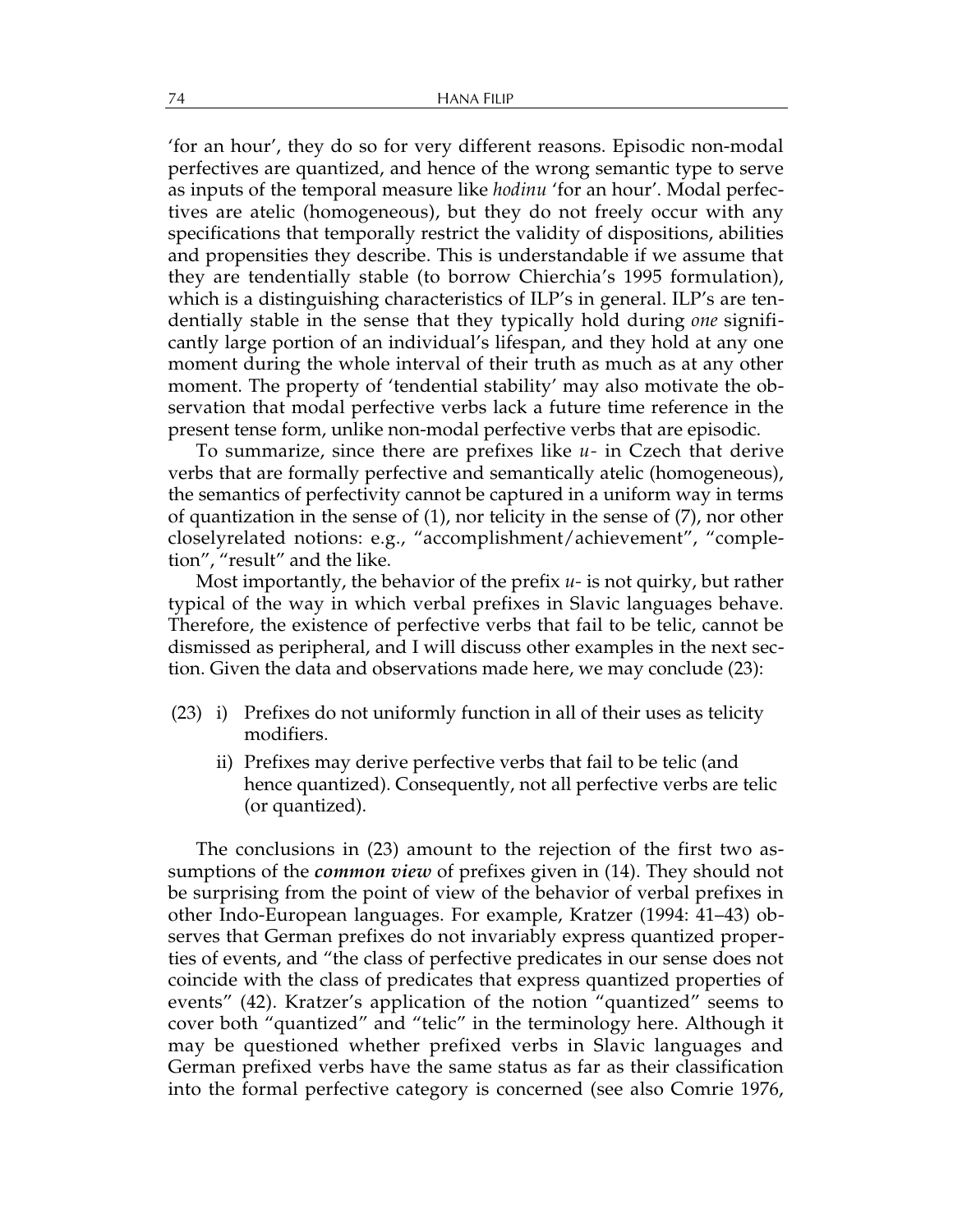Chapter 5.1.1), the general point still holds: namely, verbal prefixes in Slavic languages and German do not uniformly derive either quantized or telic predicates.

Given that the assumption (iii) of the *common view* of Slavic prefixes given in (14) was rejected in the previous section, this leaves us only with the assumption (iv) that verbal prefixes in Slavic languages are markers of the perfective aspect. However, this assumption is highly problematic and should be best rejected, as well. There are a number of reasons for this (see also Filip 2000). Let me here briefly mention just a few. It is reasonable to take as a point of departure Spencer's (1991) observation: verbal aspect in Slavic languages is standardly taken to be a grammatical category, and if this also implies that it is an inflectional category, then prefixes cannot be *perfective* morphemes, because such morphemes ought to have inflectional characteristics. However, verbal prefixes do not have (clear) inflectional characteristics, but rather behave like derivational morphemes. Building on Spencer (1991), I propose (see also Filip 2000) that a prefixed perfective verb in Slavic languages is best seen as a new verb that stands in a derivational relation to its base, rather than being an aspectually different form of one and the same lexeme. Unlike typical inflectional morphemes that occur on verbs in Indo-European languages, prefixes have morphological, syntactic, and semantic effects on the argument structure of verbs. Unlike other uncontroversial devices for the expression of grammatical aspect (i.e., the English progressive, for example), verbal prefixes in Slavic languages are recursively applicable, and their presence on a verb is neither a sufficient nor a necessary formal indicator of the perfective status of a verb. There is **no** single prefix solely dedicated to the expression of the "perfective" meaning (characterized in terms of "quantization", "telicity", or some other notion) and *no* other meaning in *all* of its occurrences. Prefixes have no constant aspectual, or other, meaning in all of their occurrences. Prefixes cannot be divided once and for all into those that derive telic properties of events (or quantized properties of events) and atelic/homogeneous properties of events. Neither is it possible to predict when exactly a given *use* of a prefix will derive a telic predicate, regardless of whether it also induces other lexical modifications of the verb related to time, manner, space, quantity, affective connotations, and the like. Different prefixes can be attached to one verb stem so that to one and the same simple imperfective verb we typically get a cluster of prefixed perfective verbs, rather than just one prefixed perfective verb. All prefixes manifest homonymy and polysemy, and the meaning of the combination [V0 prefix+V0] is not always transparently compositional, but it is often partially or fully lexicalized. The input and output constraints on the application of prefixes can only partially be specified in terms of coherent lexical semantic classes of verbs.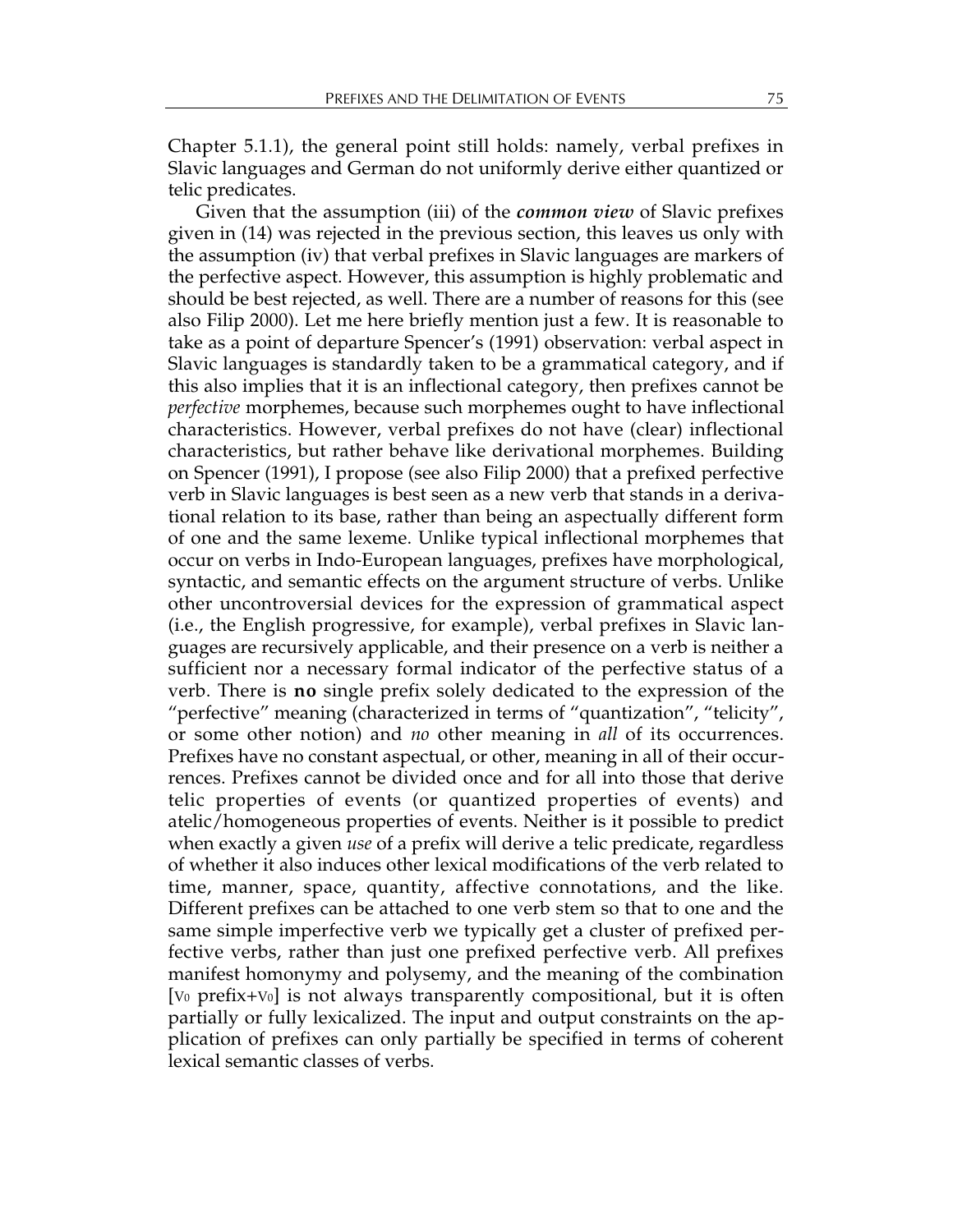I will turn to the specification of some of these constraints in the next section and argue that the constraints that sanction the application of one or more prefixes on a verb can be to a large extent motivated by semantic factors.

# **5. Recursivity of Prefixes: Semantic Motivation for Admissible Combinations**

In section 3, a derivational pattern was introduced in which a prefix is applied to a simple perfective verb and derives a prefixed perfective verb to which another prefix can be attached. Do prefixed perfective verbs of this type constitute a counterexample to the intuitive constraint against "one delimitation per event"? On the *common view* of perfective verbs and prefixation given in (14), they would constitute a blatant counterexample to this constraint as well as to the telicity constraint given in (9). In this section, I will show that we may successfully account for a variety of such apparent counterexamples if we rely on certain general principles in the structuring of eventualities that are independently, and also cross-linguistically, motivated. Semantically, prefixes are here taken to be predicate modifiers, and characterized in terms of functions that map sets of eventualities of any type (states, processes or events) onto eventualities of some (possibly) other type. Application of a single prefix to a perfective verb as well as combinations of prefixes on the same verb are limited by semantic constraints related to the eventuality change potential of prefixes.

I will illustrate this point with interactions between directional and measurement uses of verbal prefixes in Czech. The choice of the directional and measurement uses is not accidental. These are some of the most frequent uses of prefixes in Slavic languages. Directional uses reflect the historical connection of prefixes to prepositions and adverbials that express direction and location in the concrete spatial domain. In Czech, all nineteen prefixes listed in Petr et al. (1986: 395ff.) have directional meanings. In addition, sixteen prefixes have vague measure uses, which are pronounced to different degrees and may be related to spatial and directional meanings of prefixes. (The exceptions are *v(e)-* 'into', *vz-* 'upwards', *z(e)-* 'out of'.) Although the generalizations established here are based on Czech data, they are directly related to basic principles in the structuring of events, and hence are transferable to other Slavic languages.

#### **5.1. Asymmetry of Goal and Source Modifiers**

In Slavic languages, directed motion predicates are expressed by a combination of a manner of motion verb with Source and/or Goal modifiers. These are prepositions, prefixes, and adverbs, that is, "satellites" in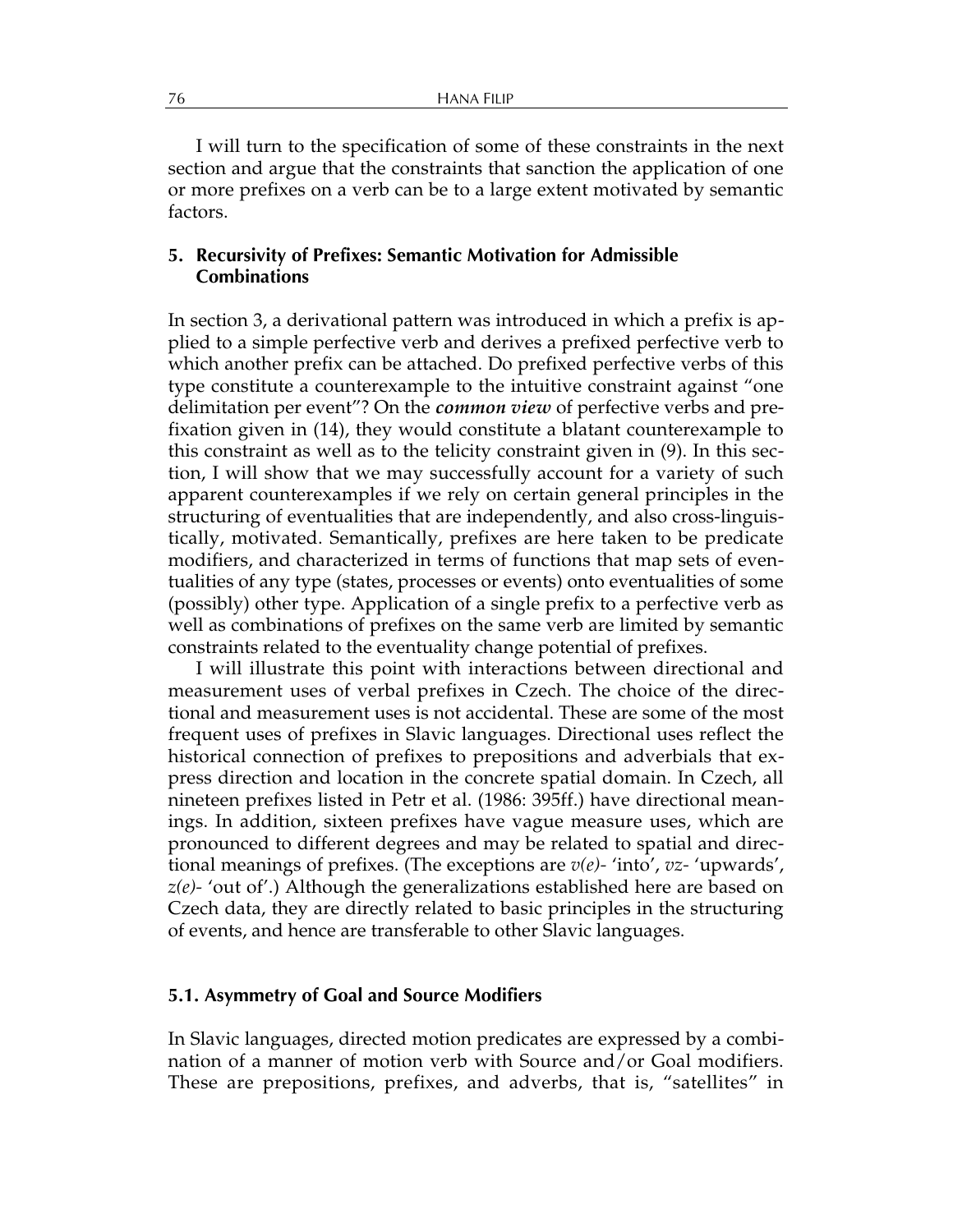Talmy's (1985) sense. In what follows I will argue that only Goal modifiers induce a telic interpretation of a directed motion predicate, but not Source modifiers on their own. Let me start with Czech examples in (24). Here, we see that both the main verbs are perfective, according to the standard distributional tests for perfectivity (see also (22) above), and both are formed with a directional prefix from the simple perfective verb *skoãil* 'he [once] jumped [once]', 'he made a single jump'.

- (24) a. Od-skoãil<sup>P</sup> **metr** od okna. AWAY-jump*PAST.3SG* **a meter** from window 'He jumped **a meter** away from the window.'
	- b. Při-skočil<sup>P</sup> <sup>??</sup>metr k oknu. TO-jump*PAST.3SG* **a** meter to window 'He jumped **a meter** to the window.'

In what follows I will use the labels "Goal-prefix" and "Source-prefix" for the sake of brevity. However, strictly speaking, we here have Goal and Source *uses* of prefixes, and the prefixes discussed here also have other uses than directional ones. In (24a), the prefix *od-* 'away (from)' encodes the orientation away from the entity specified in the Source-PP. In the absence of an overt Source-PP, it encodes the orientation away from the location of the speaker/addressee at the speech act time, or from some other salient entity (i.e., participant, location) of the discourse at the reference time. In contrast, the Goal-prefix *při*- 'to' encodes the orientation towards the relevant point of reference, in (24b) it is the entity specified in the Goal-PP.

Most importantly, *od-skoãil* 'he [once] jumped away [from]' with the Source-prefix *od*- 'away (from)' is acceptable with the measure phrase *metr* 'a meter'. In contrast, *pfii-skoãil* 'he [once] jumped to', 'he made a single jump to' with the Goal-prefix *pfii-* 'to' is odd in this context. Since (24a) and (24b) only differ in the directional prefixes on the verbs, we may conclude that the spatial orientation encoded in the prefixes interacts with the semantics of the measure expression.

It is crucial to establish that the acceptability judgments in (24) are determined by the interaction between prefixes and the measure expression *metr* 'a meter'. If either the directional prefixes are omitted, as in (25), or the measure expression *metr* 'a meter' is left out, as in (26), we get perfectly well-formed sentences. In (25), the additional context provided by the subordinate clauses makes the main clauses sound more natural.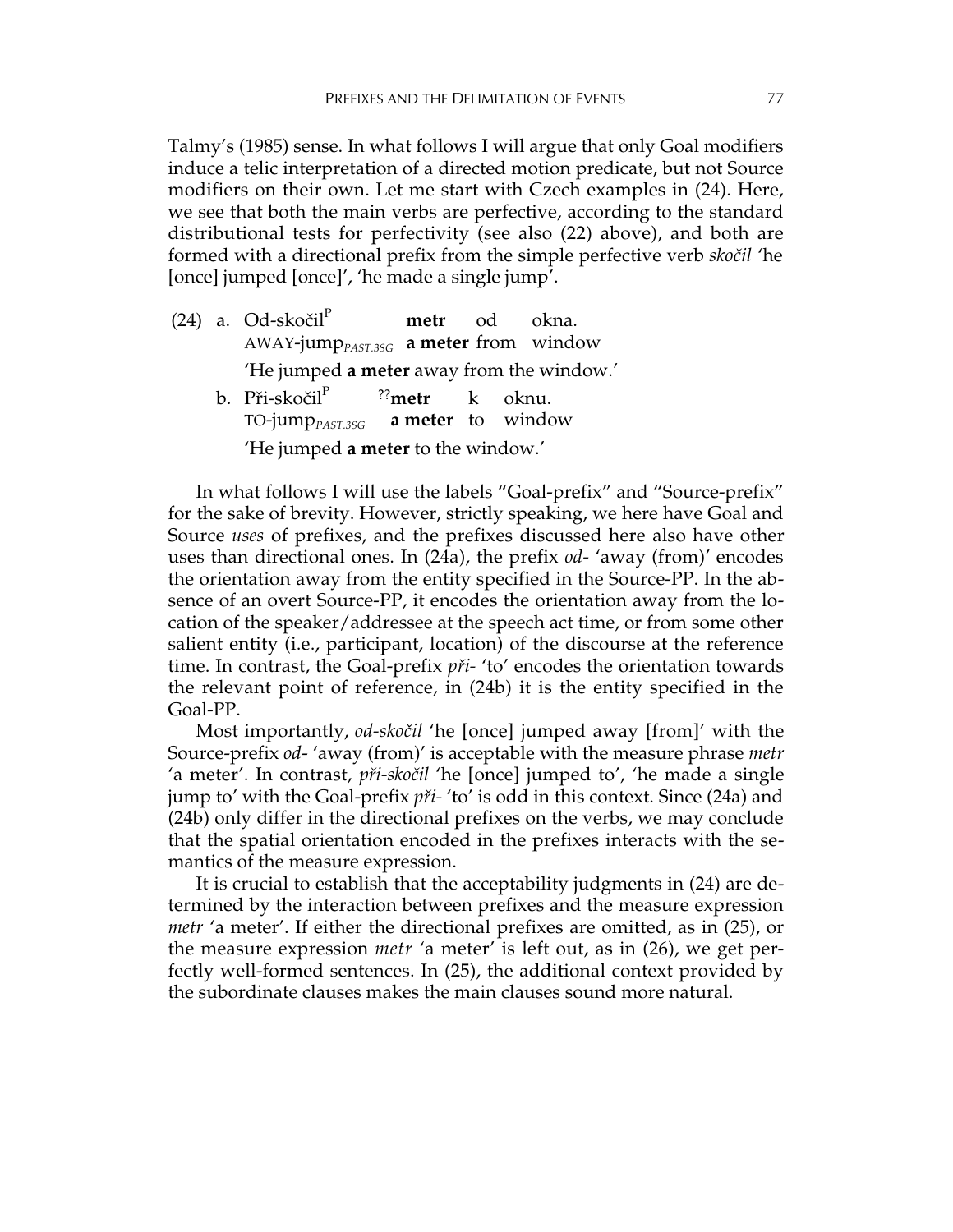- (25) a. Skoãil<sup>P</sup> **metr** od branky, aby chytil<sup>P</sup> míã. jump<sub>PAST.3SG</sub> **a meter** from goal in order to catch<sub>PAST.3.SG</sub> ball 'He jumped **a meter** away from the goal so that he could catch the ball.'
	- b. Skočil<sup>P</sup> **metr** k brance, aby do-ní vstřelil<sup>P</sup> míč. jump<sub>PAST.3.SG</sub> **a meter** to goal to into-it kick<sub>PAST.3.SG</sub> ball 'He jumped **a meter** to the goal so that he could kick the ball into it.'
- (26) a. Od-skočil<sup>r</sup> od okna. AWAY-jump*PAST.3.SG* from window 'He jumped away from the window.'
	- b. Při-skočil<sup>P</sup>k oknu. TO-jump*PAST.3.SG* to window 'He jumped to the window.'

It is reasonable to assume that PPs that have a directional use, both Goal and Source, form a single syntactic and semantic constituent with spatial measure phrases, as Rothstein (2003) argues for English examples like (10)–(12). Hence, the spatial measure expression *metr* 'a meter' constitutes a single telicity modifier with the Goal-PP and Source-PP in (25) and (26).

In contrast, prefixes that have a directional use, both Goal and Source, as in (24a–b), *cannot* form a single syntactic and semantic constituent with the spatial measure phrases, but instead the measure phrase and the directional prefixes are formally and semantically fully independent of each other. This follows from the Lexical Integrity Hypothesis, one of the widely accepted generalizations about the separation of syntax and morphology, according to which syntactic processes should be blind to the internal structures of words, which are created by the morphology. Crucially, in (24a–b), we see that the spatial measure phrase is only compatible with perfective verbs that contain the Source-prefix, but not the Goal-prefix.

We can use this behavior as an important piece of evidence for the telicity status of the perfective verbs. First, the input-output constraints on expressions of extensive measure functions that apply to verbal predicates can be stated as in (27):

(27) For verbal predicates, the domain of application of extensive measure functions is restricted to atelic (homogeneous) predicates. Their outputs are telic predicates.

Examples: *a mile, for an hour*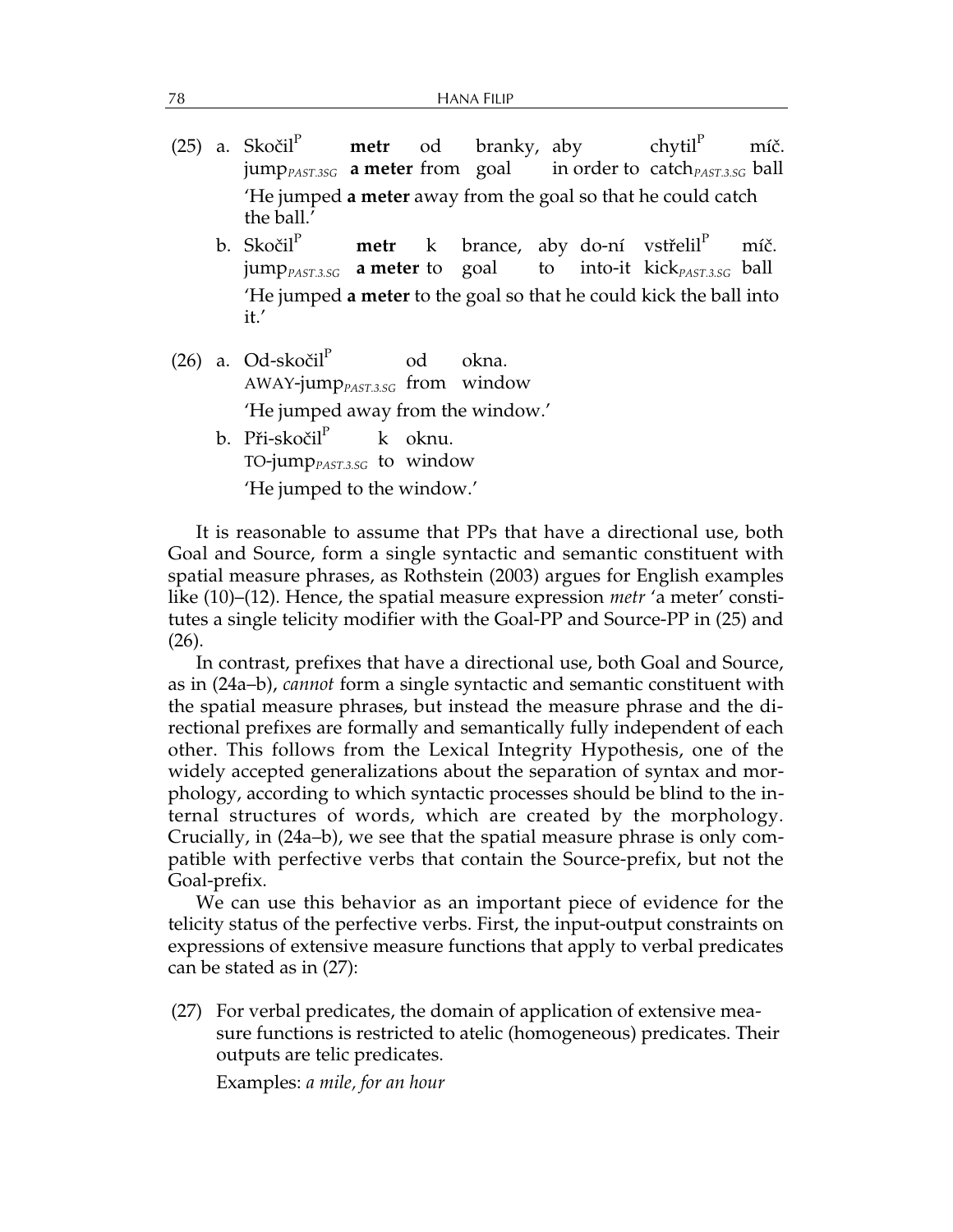Expressions of extensive measure functions that apply to verbal predicates are paradigm examples of telicity modifiers in the sense of the general telicity constraint in (9). (The homogeneity input requirement of measure adverbials is discussed in detail in Moltmann 1991, for example.)

Second, since the perfective verb *od-skoãil* 'he [once] jumped away [from]' with the Source-prefix *od- '*away' in (24a) is compatible with the measure expression *metr* 'a meter', we can conclude that it is atelic (homogeneous). In contrast, in (24b) the perfective verb *pfii-skoãil* 'he [once] jumped to' with the Goal-prefix *pfii-* 'to' is incompatible with this measure expression, which indicates that it is not atelic (homogeneous). Therefore, we may conclude that the telicity status of perfective verbs that are formed with directional prefixes depends on the spatial orientation encoded in their directional prefixes.

An additional independent piece of supporting evidence for (27) can be seen in the interaction between temporal measure phrases and directed-motion predicates that are formed with Goal- and Source-PPs. This is shown in English examples in (28):

(28) a. John ran away from the car for ten minutes/ $(*)$  in ten minutes. b. John ran to the car \*for ten minutes/in ten minutes.

In (28a), the predicate *ran away from the car* contains a Source PP, and it is compatible with the temporal measure adverbial *for ten minutes*. Since it satisfies the input constraint of a measure expression, we can conclude that it is atelic (homogeneous). In general, temporal *for-*PPs express that for all the relevant parts of an interval with the length indicated by them, the verbal predicate is true (see Dowty 1979: 60, 79, 81). Hence, the domain of application of temporal *for*-PPs is taken to be restricted to homogeneous (atelic) predicates.  $('*)'$  indicates that the sentence is acceptable in the inchoative reading, i.e., 'after ten minutes, he started to run away from the car.') In contrast, the predicate *ran to the car* with the Goal-PP in (28b) cannot be modified with the temporal measure adverbial *for ten minutes*, only with the *in-*PPs time-span adverbial. In general, predicates with Goal-PPs behave like telic predicates in this respect.

Based on the above Czech and English examples, we may suggest that Goal-modifiers, prefixes or PPs, differ from Source-modifiers in their telicity inducing properties. This may be stated as in (29):

#### (29) **Goal-Source telicity asymmetry**

The spatial orientation of directional modifiers determines the telicity status of derived predicates. Source-modifiers form atelic (homogeneous) predicates. Goal-modifiers form telic predicates.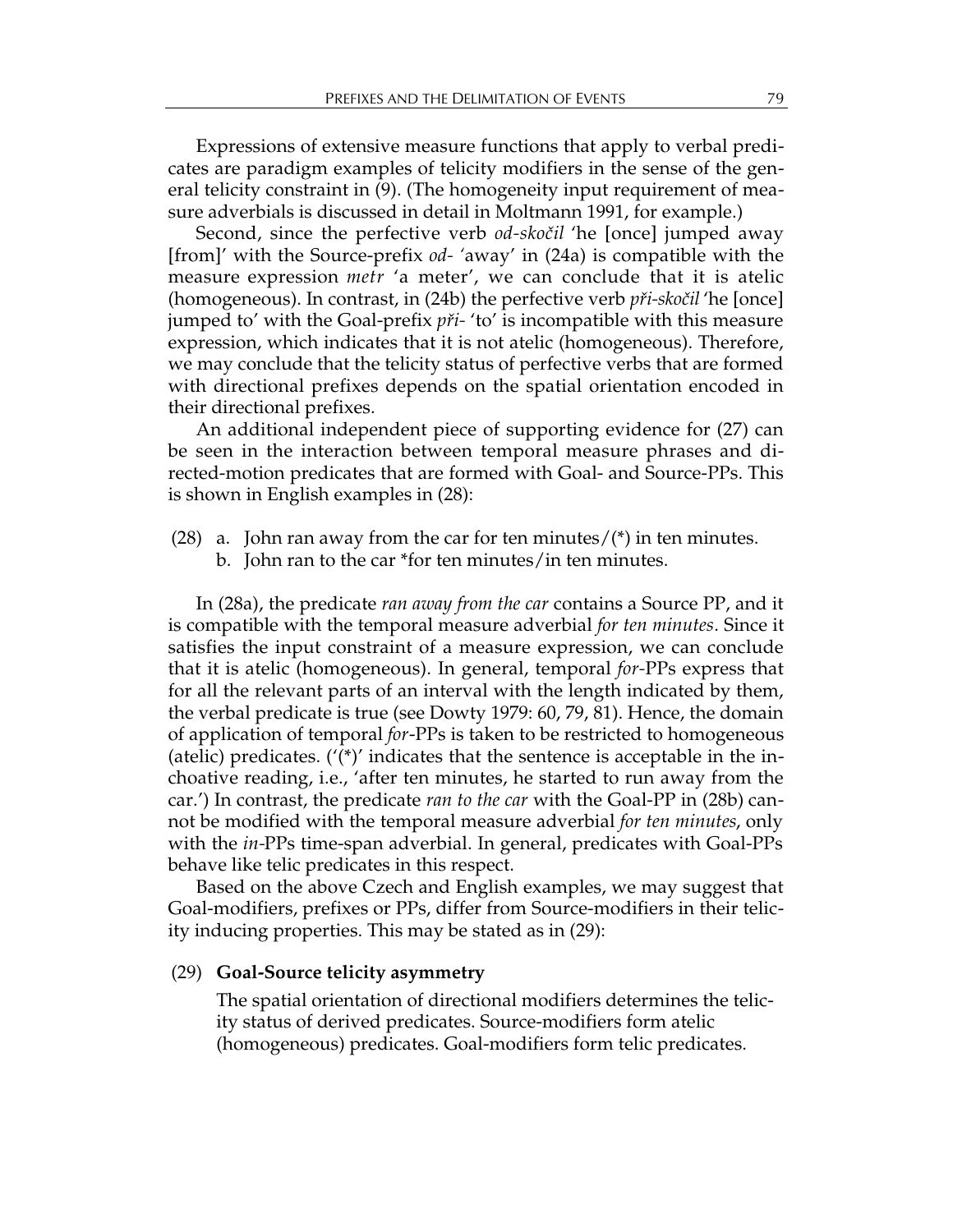Before turning to our Slavic examples, let me first illustrate the semantic constraint in (29) with well-known English examples, and then address a few representational issues. It has been observed by many that the overt expression of a Goal-PP does not suffice to guarantee that  $"V + Goal-PP"$ expresses a quantized predicate. This follows given that the implicit Path argument is not guaranteed to be quantized, because two paths with the same Goal but different starting points can stand in the "proper part" relation. In the diagram below (30a), we see that an event of a running to the car that starts at the location LOC1 and ends at the Goal (the car), will have a proper part, namely an event of a running to the car that starts at the location LOC2, that also falls under *ran to the car*. Therefore, the predicate *ran to the car* is not quantized, according to (1). At the same time, *ran to the car* behaves like a telic predicate; for example, with respect to temporal adverbials, as we have just seen. To account for their telic behavior, Hinrichs (1985) and Krifka (1998) propose that sentences like (30a) involve an implicit starting point in their semantic representation. This idea is implemented in the formula (30b), which is a part of the semantic representation of (30a): the LOC argument of the implicit SOURCE predicate stands for a specific starting location that must be recoverable from the context in which (30a) is used. (To simplify the representation, it is here treated as a constant.)

(30) a. John ran *to the car* \***for ten minutes**.



b.  $\exists x, e, t$ [run'(**j'**,x,e) ∧ |e| <sub><t,x,e[run'(**j'**, x, e) [SOURCE(x, LOC, e) ∧ GOAL(x, the-</sub>  $\text{car}'$ , e)] = 1 →  $|e| = 1$  > = 1 ∧ SOURCE(x, LOC, e) ∧ GOAL(x, **the-car'**, e)  $\wedge$  AT(e,t)]

By assuming that the LOC argument of the abstract SOURCE predicate is contextually fixed, and the Goal is expressed by the Goal PP, the implicit Path argument is atomic, and provides the criterion for atomicity of the verbal predicate *ran to the car*. In a given context (30a) can be understood as *John ran* [from the store] *to the car*, if the LOC is understood to be some specific store location. Assuming that any motion verb establishes a relation between a moving entity (*x*), a path (*y*) and an event (*e*), as in λxλe∃y[**run'**(x,y,e)] in (30b), the telicity of *ran to the car* follows from the parts of a path being related to the parts of an event. However, this is not a matter of homomorphism, because there are also circular and backward movements, as Krifka (1998) argues.

Apart from Goal modifiers (and their associated implicit SOURCE predicates), the criterion for atomicity of motion predicates, and hence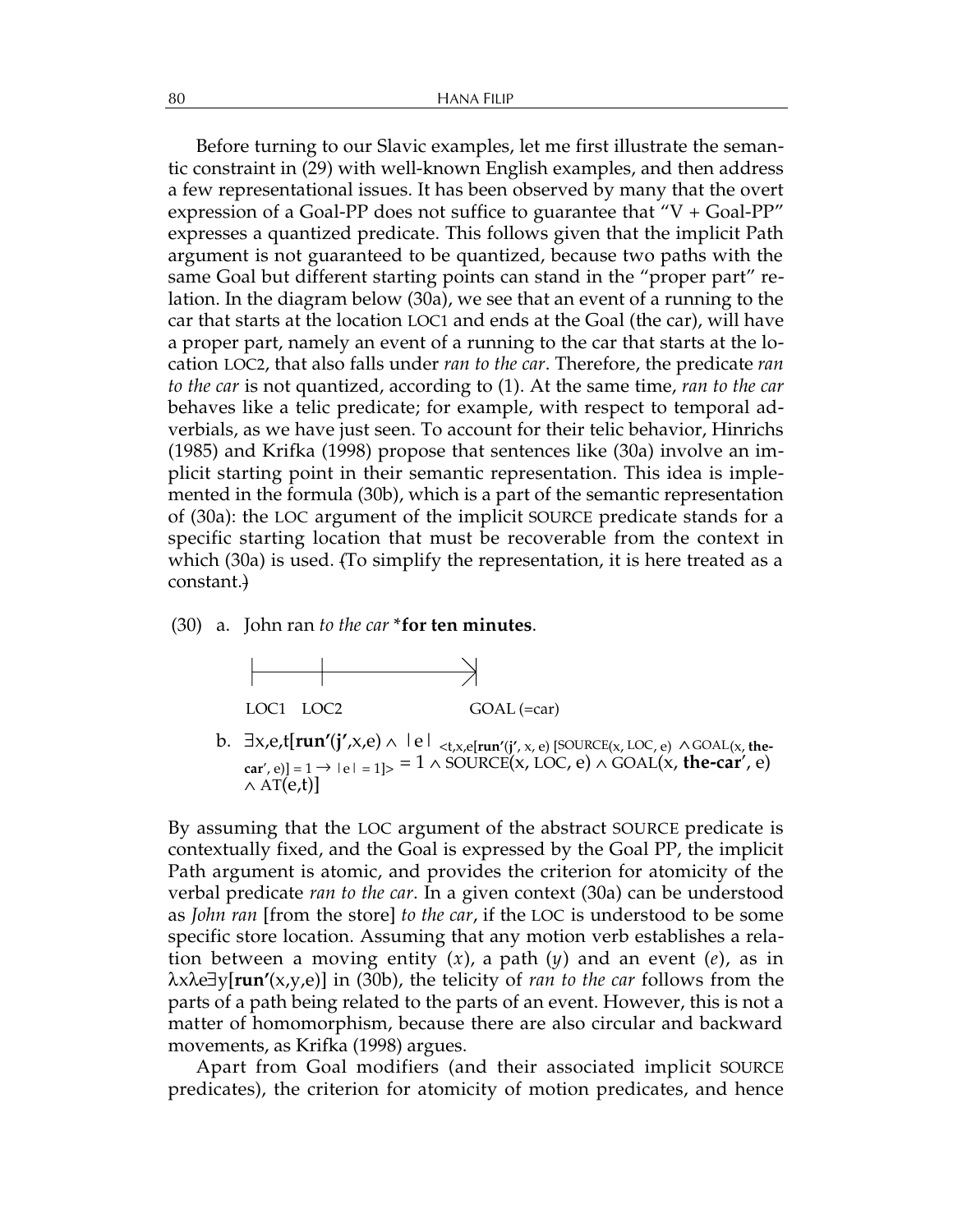their telicity, can be indicated by an overt extensive measure applied to their Path argument, as in *John ran three miles*: ∃x,e,t[**run'**(**j'**,x,e) ∧ |e| <t,∀x,e[**run'**(**j'**, x, e) ∧ MILE(x) = 3 → |x| = 1]> = 1 MILE(x) = 3 ∧ AT(e,t)]. In general, the telicity of directed motion predicates is constrained by (31), which can be understood as a meaning postulate on one type of admissible telic predicates:

(31) Motion predicates are telic iff their Path argument denotes a set of single atomic individuals, or a plural set of atomic individuals of definite cardinality. The criterion of atomicity for a Path argument is provided by (i) an extensive measure function, or (ii) its SOURCE *and* GOAL predicate, whereby the GOAL predicate must be overtly expressed, and the SOURCE predicate must be either expressed or contextually determined. Otherwise, motion predicates are atelic.

In general, I assume that any motion verb introduces a Path argument into its semantic representation. (In this respect, I depart from Talmy (1985), according to whom simple manner of motion verbs like RUN in Germanic and Slavic languages do not lexicalize a path at all.) A path is a one-dimensional axis that is non-branching and non-directed (a special case of an adjacency structure, in Krifka's (1998) sense). In λxλe∃y[**run'**(x,y,e)] the Path argument *x* is not associated with any SOURCE or GOAL predicate delimiting its endpoints. This effectively amounts to the Path argument being homogeneous. Some paths have an additional property of being directed, such as those implied in predicates with Goalmodifiers. However, a path that is directed is not necessarily atomic. A case in point are paths implicit in predicates with Source modifiers. They add directionality, but they cannot induce telicity of a predicate they derive. Take *ran away from the car* in (32a), for example. It applies to any eventuality in which the moving individual changes its location to any degree whatsoever from the Source (provided it is not too small to count as being away), and it will simultaneously apply to any of its proper parts. In the diagram below (32a), a running from the car to LOC1, and a running from the car to LOC2 both count as eventualities of running away from the car.





This also means that a predicate like *ran away from the car* is divisive, according to (2a), and cumulative, according to (2b), given in section 2.1.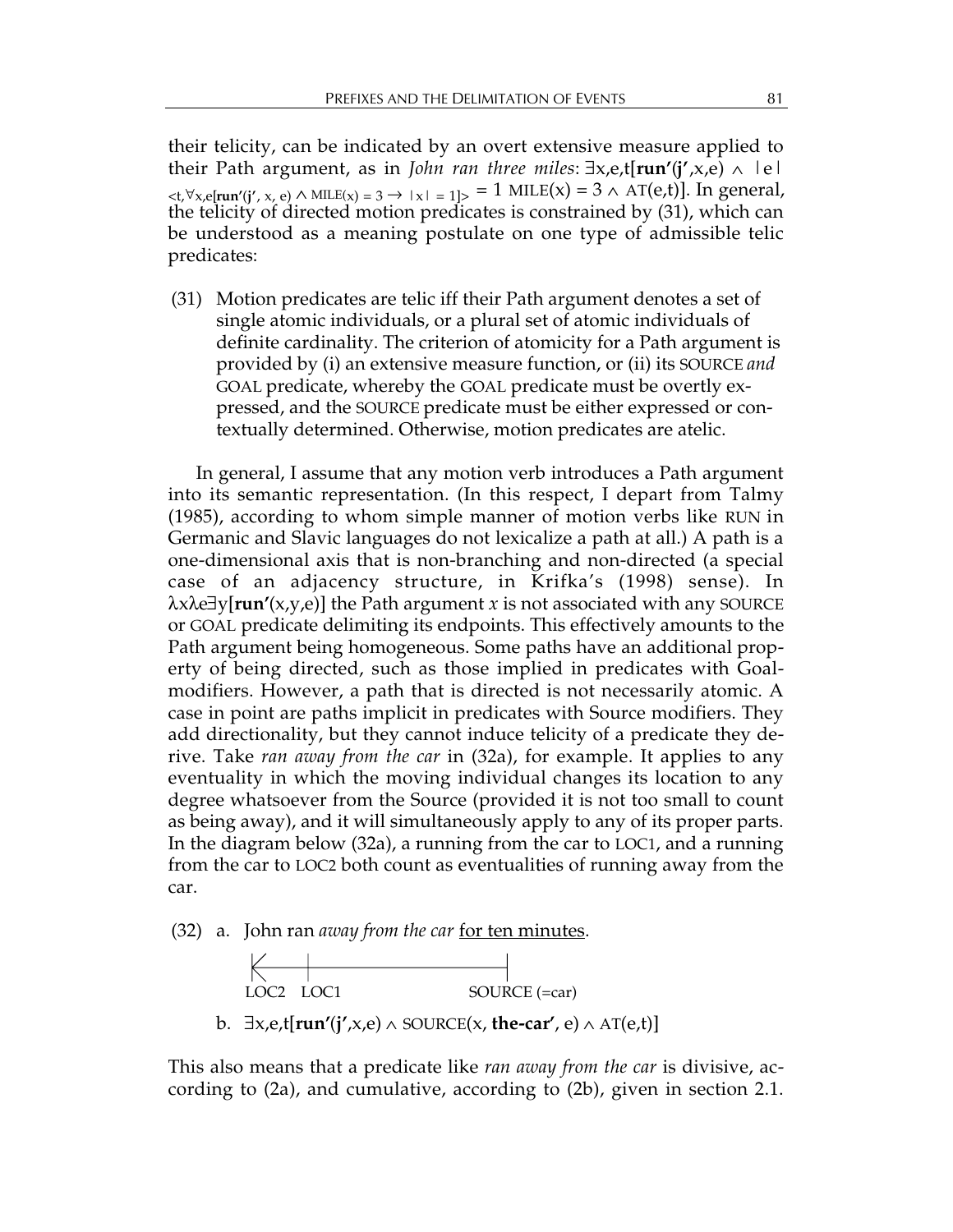Hence, it is homogeneous (atelic), which is also confirmed by its compatibility with the measure phrase *for ten minutes*. Sentences with Sourcemodifiers like (32a) can be represented as in (32b).

One piece of evidence for the claim that predicates with Goal-PPs involve an implicit Path argument that is atomic, but predicates with Source-PPs do not, can be seen in the behavior of *all the way*. As (33) shows, it can only be used with Goal-PPs, but not with Source-PPs:

(33) a. John ran all the way to the car.

b. ??John ran all the way away from the car.

It could be proposed that *all the way* is restricted to apply to an atomic Path predicate. Intuitively, it highlights the entire length of the path. Consequently, if a verbal predicate does not involve an atomic Path argument in its semantic representation, as I here argue for predicates with Source-modifiers, the occurrence of *all the way* is not sanctioned.

This idea can be supported by examples in which *all the way* selects the atomic interpretation of an overt Path argument, if either the atomic or homogeneous interpretation of a Path argument is available. Examples in (34), taken from Declerck (1979: 768ff.) and Jackendoff (1996: 309), illustrate this point:

(34) a. The insect crawled *through/down the tube* for an hour/in an hour. b. The insect crawled **all the way** *through the tube*\*for an hour/in an hour. **all the way** *down the tube*

In (34a), *the tube* introduces a Path argument into the semantic representation. The NP *the tube* on its own can be understood as atomic (and hence quantized) or homogeneous.14 Since *down*-PP and *through*-PP only provide a direction, but do not enforce an atomicity of the path, the sentences in (34a) are ambiguous between a telic and an atelic interpretation. In con-

- (i) a. The water was rushing out of the faucet.
	- b. The people were streaming into the room.
- (ii) a. The water rushed out of the faucet.
	- b. The people streamed into the room.

<sup>&</sup>lt;sup>14</sup> In English, definite NPs do not necessarily denote quantized predicates and consequently, they do not always induce a telic reading of a complex verbal predicate. Some of the best examples illustrating this point are given in Jackendoff (1990: 101–02):

According to Jackendoff (1990: 101), the sense of cumulativity (his "unboundedness") is in (ia–b) heightened by the use of progressive aspect, "which in a sense takes a snapshot of an event in progress" (101). The definite article "performs only a deictic function; in these cases it designates a previously known medium instead of a previously known object" (101). If the progressive is replaced by simple past, the event is viewed as temporally bounded and consequently, "the amount of water and the number of people is also bounded" (101).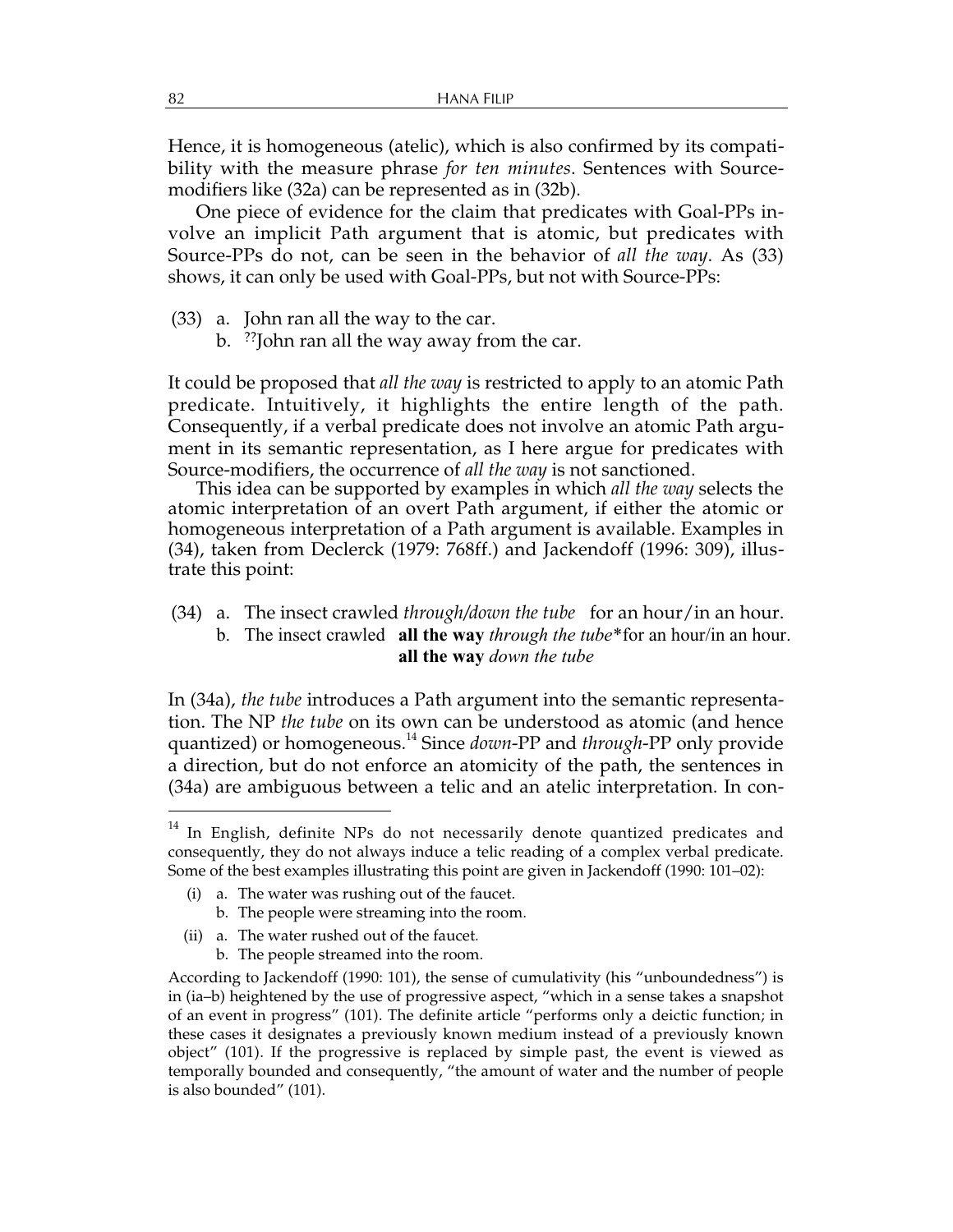trast, (34b) is telic, because *all the way* here selects the atomic meaning of *the tube*. Notice also that *all the way* on its own cannot induce telicity of predicates that are inherently atelic (homogeneous): cp. *John ran all the way (*\**in ten minutes/??for ten minutes).*

The different representations proposed for verbal predicates with Source-PPs and Goal-PPs may appear to be ad hoc, even though these two types of verbal predicates clearly manifest differential behavior with respect to telicity tests like the compatibility with temporal adverbials. In particular, the representations may raise the following question: Why do we require that verbal predicates with Goal-PPs have a determinate starting point, but those with Source-PPs have no determinate end point in their semantic representation? The answer to this question is ultimately related to the general motivation for the *Goal-Source telicity asymmetry*, given here in (29). Why do expressions of final parts of events, "Goals" in a variety of event dimensions (including spatial Goals, results, and end delimitations of various types), necessarily induce telicity of predicates, but expressions of Sources do not seem to? A related question is posed by Rothstein (2000): Why do we find resultative secondary predicates (along with depictives), but no inceptive secondary predicates? In this connection, we may also explore the plausibility of an analysis that reduces final parts of events, "Goals" in a variety of event dimensions to one abstract representation involving a (relevant) property scale and its endpoint. Attempting to answer such questions would go beyond the scope of this paper, so I will leave them open here.

Now, in (24a–b) we have seen that the verb with the Goal-prefix *pfii-* 'to' does not satisfy the atelicity (homogeneity) requirement of the measure phrase, but the verb with the Source-prefix *od-* 'away (from)' does. Therefore, only the verb with the Source-prefix *od-* 'away (from)', but not with the Goal-prefix *při-* 'to' is atelic. If it is correct that Source-modifiers derive new predicates that are homogeneous, then they do not function as telicity modifiers in the sense of the telicity constraint given in (9). Consequently, Source-prefixes can be applied to any predicate without violating the telicity constraint in (9), and the intuitive constraint against more than one "measurement" or delimitation of a single event expressed by a single verb. Perfective verbs with Source-prefixes thus constitute another coherent class of perfective verbs that are not telic, apart from Czech modal perfective verbs discussed in section 4. The existence of such verbs thus contradicts the *common view* of Slavic perfective verbs given in (14), on which all perfective verbs are telic.

What about the application of the Goal-prefix *při*-'to' to the perfective verb *skoãit* 'to jump [once]', 'to make a single jump' in (24b)? If all perfective verbs were uniformly telic, as the *common view* of Slavic perfective verbs in (14) assumes, then the application of the Goal-prefix *pfii-* 'to' to the perfective verb *skoãit* 'to jump [once]', 'to make a single jump' ought to be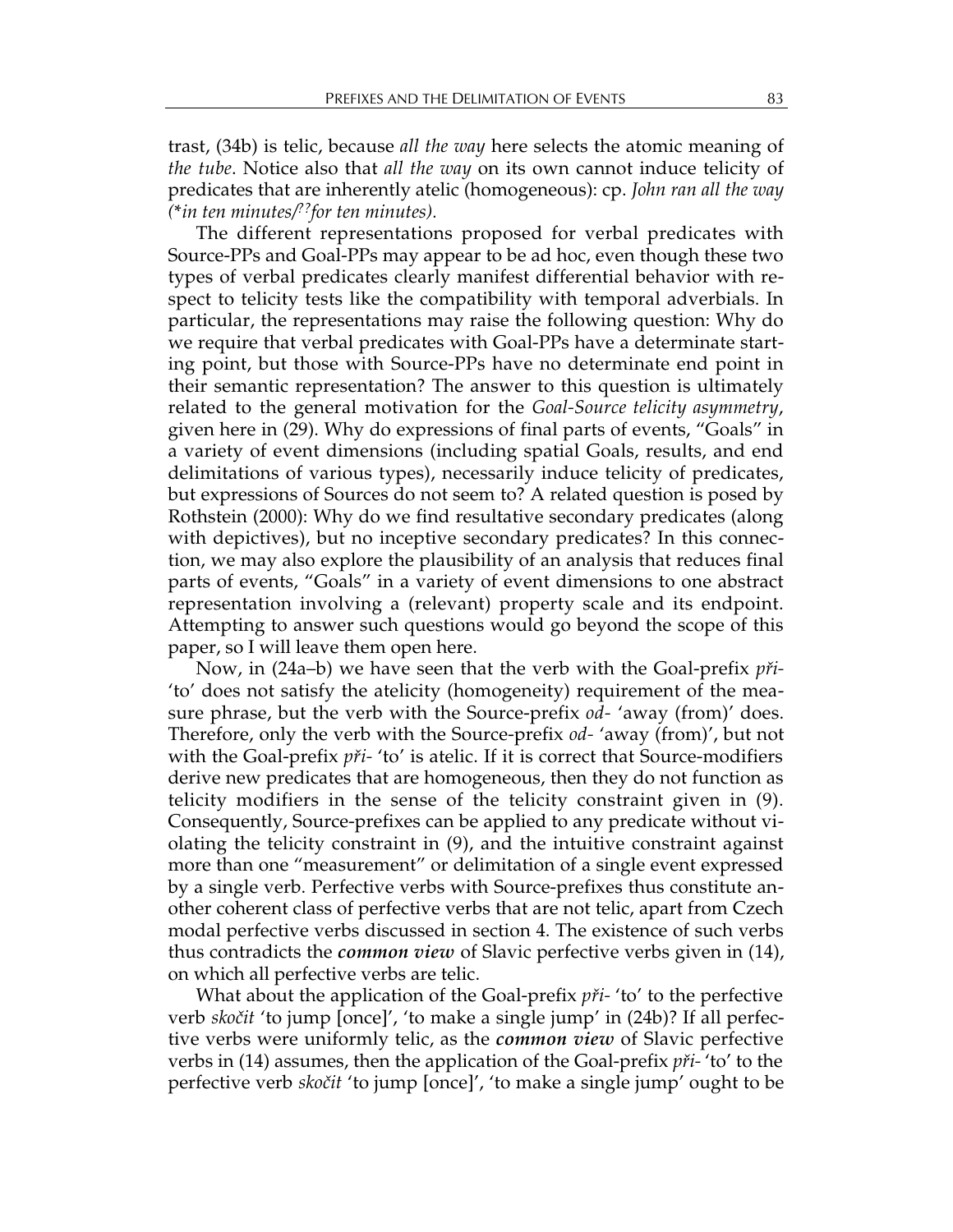excluded. It would also contradict the telicity constraint given in (9), and violate the intuitive "one delimitation per event" constraint. Perfective verbs like *skoãit* 'to jump [once]', 'to make a single jump' are traditionally characterized as semelfactive, i.e., verbs that describe singular events. They are often taken to be the prime examples of verbs that exhibit what is considered to be the prototypical meaning of perfectivity: namely, "totality of action" (or *celostnost*′ *dejstvija*, Russian). (See also section 2 above.) Perfective semelfactives can also be overtly marked with the suffix *-nou-* in Czech (and its cognate *-nu-* in Russian, for example). An example is *k˘vnout* 'to nod [once]'. Now, I would like to propose a different view of Slavic perfective semelfactives on which perfective semelfactives are close to simple imperfective verbs with respect to their eventuality structure and to derivational prefixes, which have an eventuality structure modifying function. The application of Goal-prefixes, and other prefixes that derive perfective verbs that are telic, to semelfactive perfectives is a part of a regular derivational pattern. Some examples are given in (35):

(35) a. při-sed**nout**<sup>P</sup> si

TO-sit.down*SML.INF* PART

'to sit down to (somebody or something)'

b. do-křik**nout<sup>P</sup>** TO-shout.out*SML.INF*

'to shout/call out all the way to (somebody)'

c. pře-křiknout<sup>P</sup>

OVER-shout.out<sub>*SMLINE*</sub>

'to shout over (somebody else's speech)', 'to interrupt by shouting'

In (35a), we see that the prefix *pfii-* used with the Goal, and hence telicity inducing, function is attached to the semelfactive perfective verb *sednout si* 'to sit down'. In (36), the same prefix with the same Goal function is attached to the simple imperfective verb *jet* '(to be) go(ing)', which describes a manner of motion and is atelic, and derives the perfective verb *pfiijet* 'to arrive', which is telic.

(36)  $\text{jet}^{\text{I}}$  při-jet<sup>P</sup> (k nám)  $\overline{SO_{INF}}$  TO-go<sub>INF</sub> (to us) 'to [be] go[ing]' 'to arrive [to us]'[by some means of transportation]

Given that simple perfective semelfactives can serve as inputs of Goal modifiers, just like simple imperfective verbs of manner of motion do, it is plausible to propose that simple perfective semelfactives are atelic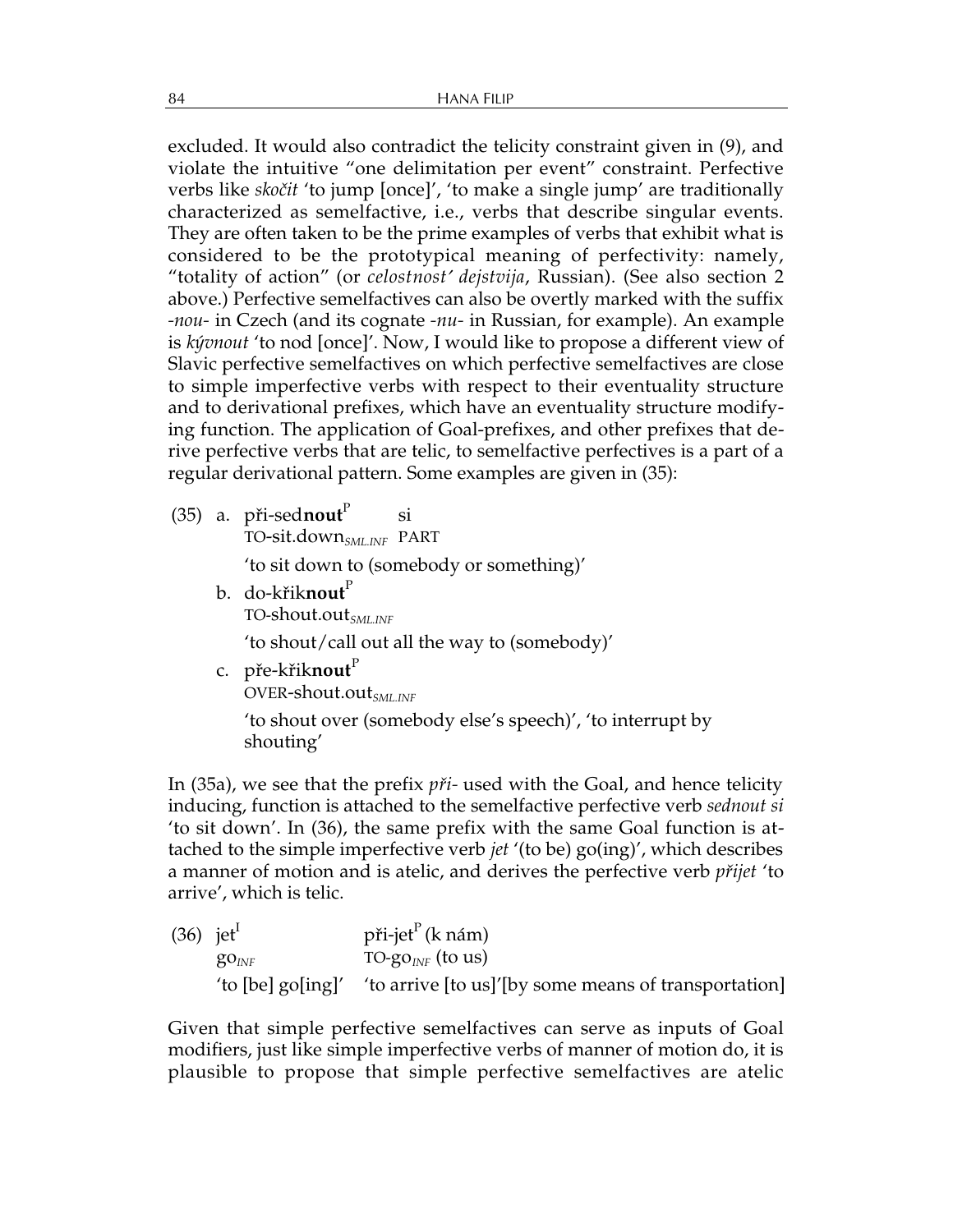(homogeneous) just like simple imperfective verbs of manner of motion. Goal modifiers are the paradigm examples of telicity modifiers in the sense of the telicity constraint given in (9): they express functions that map atelic (homogeneous) predicates onto telic predicates.

Some independent cross-linguistic evidence for the similarities between semelfactives and verbs describing a manner of motion can be drawn from Levin's (2000) work, who argues that English semelfactives like *jump* and processes expressed by manner of motion verbs like *run* are alike, because they have simple eventuality structures, can be found in reflexive resultatives and with *out*-prefixation.

Although semelfactive perfective verbs in Slavic languages do denote sets of singular events, I propose that they do not inherently denote sets of singular *atomic* events. Hence, they do not qualify as telic verbs, according to (7). In so far as they are not telic, perfective semelfactives semantically pattern with simple imperfective verbs, which are clearly atelic (homogeneous). If this is correct, then the application of Goal-prefixes, and of other telicity modifiers in the sense of (9), to perfective semelfactives is expected, rather than prohibited.

In order to understand why perfective semelfactives are not atomic, and hence not telic in the sense of (7), it helps comparing them to certain count nominal predicates that also fail to be atomic. Examples are count predicates like *sequence, twig, fence, quantity, piece*, which I already mentioned as being problematic for Krifka's notion of "quantization" (see section 2). They are count, according to standard tests for mass vs. count predicates: they can occur with a singular indefinite article *a*, with cardinal numerals like *three*, with strong quantifiers like *every* and *each*, and they can be pluralized. Nevertheless, in isolation they are homogeneous and cumulative, according to (2a–b). Rothstein (2003) argues that they may denote a set of atomic entities, provided they are embedded in a context which supplies the criterion for the atomicity of entities in their denotation. What counts as an atomic sequence-unit, twig-unit, or fence-unit, for example, differs from context to context. Take, for example, the sequence of numbers *1, 2, 3, 4.* The same sequence of numbers can be taken to constitute a single atomic unit in one context, or, two atomic units *1, 2* and *3, 4*, in a different context. In each case, the criterion for the identification of such atomic units must be fully recoverable from the given context.

Semelfactive verbs like *skoãit* 'to jump [once]', 'to make a single jump' and *k˘vnout* 'to nod [once]', are formally classified as perfective, because they behave more like perfective verbs than imperfective ones, according to standard syntactic tests, some of which are given in (22). One notable exception is their behavior with temporal adverbials, illustrated by examples in (37). Although they are incompatible with durative adverbials like *vtefiinu* 'for a second' like most perfective verbs, they are also odd with time-span adverbials like *za*-PP ('in'-PP), in the *not* inchoative reading.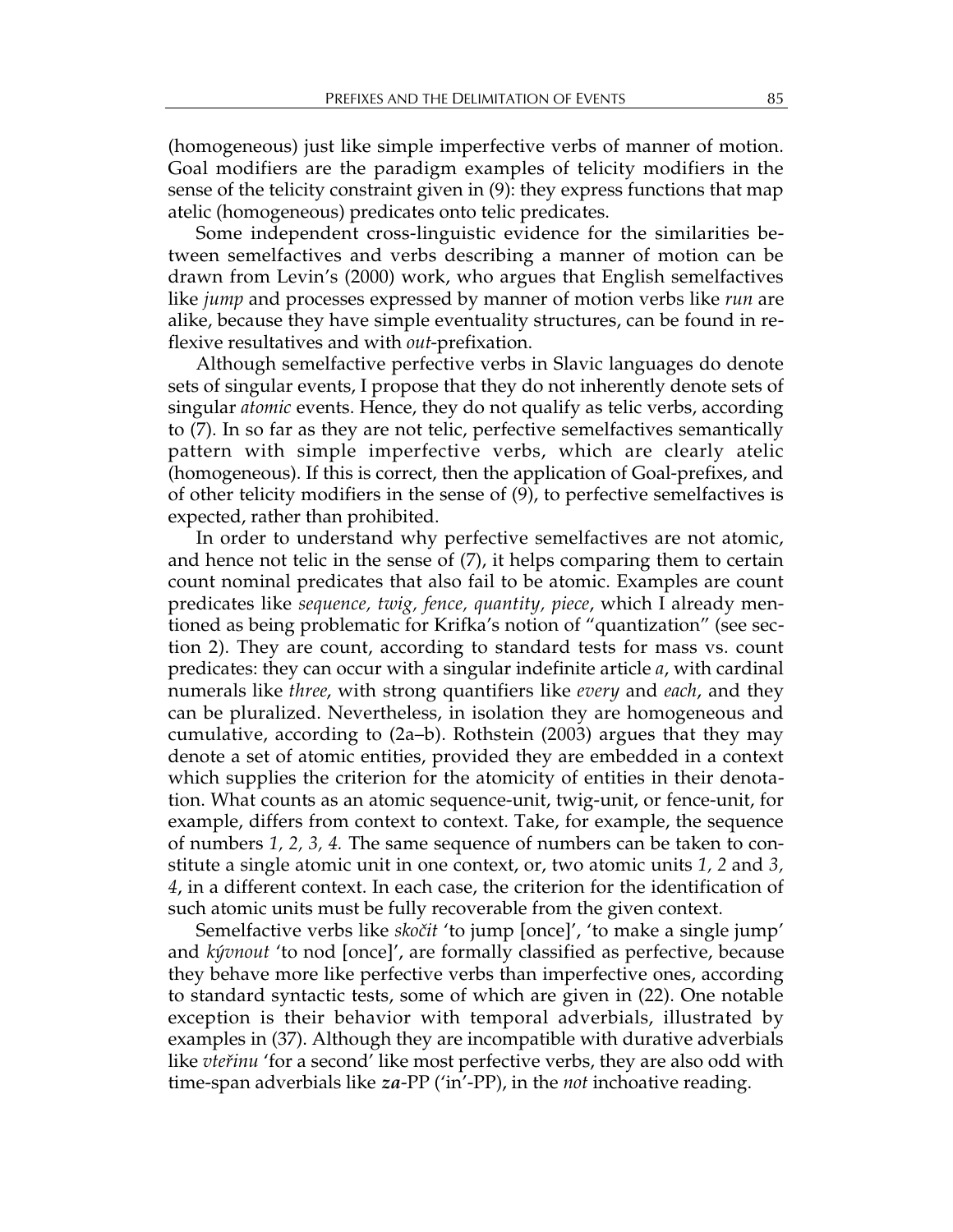- (37) a. Skočil $^{P}$  \*vteřinu/ (?)za vteřinu. jump*PAST.3.SG* \*second*SG.ACC*/ (?)in second*SG.ACC* 'He jumped for a second/in a second.'
	- b.  $K\acute{y}vl^{\prime}$  \*vteřinu/  $(?)$ za vteřinu. nod*PAST.3.SG* \*second*SG.ACC*/ (?)in second*SG.ACC* 'He nodded [i.e., lowered and then raised his head] for a second/in a second.'

Just like *sequence, twig, fence, quantity, piece,* semelfactive perfective verbs denote sets of singular entities, but entail no inherent criteria for determining what constitutes singular *atomic* entities in their denotation. In isolation, *bare* semelfactive verbs are weakly homogeneous, and hence atelic. Take, *k˘vnout* 'to nod', for example. It is weakly homogeneous, because we may have a proper part which also falls under *k˘vnout* 'to nod', but not every proper part of nodding will necessarily count as nodding. In addition, it has a different unit structure in different contexts. Therefore, we cannot make any absolute statement for *k˘vnout* 'to nod' about what counts as an atomic event in its denotation. In this respect, it certainly differs from telic predicates like *run a mile* or *reach the summit*, which entail the criterion for the individuation of their atomic events, and this criterion remains constant, regardless of their context of use.

In the light of the above observations, it is plausible to assume that semelfactive verbs like *skoãit* 'to jump [once]', 'to make a single jump' have a semantic representation that is essentially the same as that of imperfective verbs denoting motion processes like *run*:

(38) [[ *skoãit* ]] ⇒ λxλe∃y[**jump'**(x, y, e)]

A representation of the Goal-prefix like *pfii-* 'to' is given in (39a) and that of the Source-prefix *od-* 'away (from)' in (39b). One of the simplifications in (39) concerns the endpoints of the path, LOC, LOC1 and LOC2, which are treated as constants, and not as variables.

(39) a. 
$$
[[p\tilde{r}i-]] \Rightarrow \lambda P \lambda x \lambda e \lambda y [P(x, y, e) \land |e|_{< t, M>}= 1
$$
  $SOURCE(x, LOC_1, e) \land \text{GOAL}(x, LOC_2, e) \land LOC_1 \neq LOC_2]$  b.  $[[od-]] \Rightarrow \lambda P \lambda x \lambda e \lambda y [P(x, y, e) \land \text{SOURCE}(y, LOC, e)]$ 

The representations in (39a–b) are intended to capture the directional uses of prefixes in the concrete physical domain, and they require that their input predicates establish a relation between a moving entity (*x*), a path (*y*)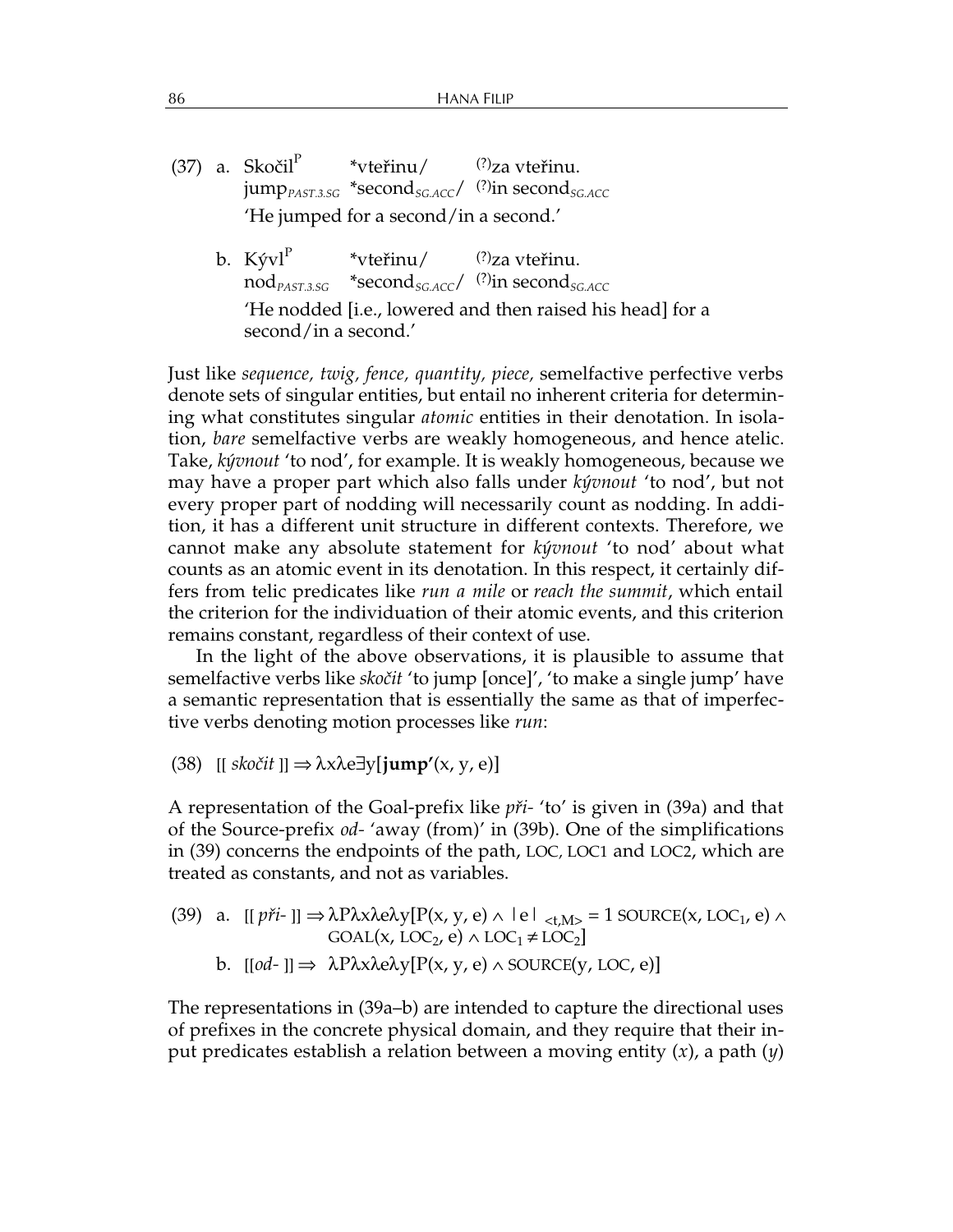and an event  $(e)$ . With a few exceptions,<sup>15</sup> directional uses of prefixes, both Goal and Source ones, are restricted to combinations with verbs of motion, i.e., with verbs that supply the requisite Path argument. If we apply the same prefixal form *pfii-* and *od-* to a verb that is not an inherent verb of motion, we do not get a directed motion verb. This is shown in (40), where the prefix *pfii-* is applied to the imperfective verb *spát* 'to (be) sleep(ing)'. We get the perfective verb *pfiispat si* (the particle *si* can be ignored for our purposes), which approximately means 'to sleep late', 'to sleep longer or more than usual'. Here, the prefix *pfii-* is used in its 'additive' sense of approximately 'more'.

(40) Hodilo<sup>I</sup> se mi, že jsme trénovali<sup>I</sup> až odpoledne, suited<sub>3.SG</sub> PART me that AUX practiced<sub>1.PL</sub> until afternoon protože jsem si potřeboval<sup>I</sup> přispat<sup>P</sup>. because AUX PART needed.1SG **sleep**<sub>*INF</sub>* (*Gol*, 2001, Sept. issue)</sub> 'It was fine with me that we did not practice until afternoon, because I could sleep late (or longer than usual).'

(Apart from the directional Goal and additive uses, the prefix *pfii-* also has other uses, some of which are related to measure like *pfii-zabít* (PF) 'to almost kill'.) In general, if a combination "prefix+base" is transparently compositional, the sense a given prefix will assume depends on the lexical semantic properties of the base to which it is added.

In contrast to prefixes, PPs in their directional uses can be combined with verbs that are not inherent verbs of motion, and can induce a meaning shift of a verb that is not an inherent motion verb into a motion verb. In (41), we see that the directional PP *to San Francisco* can be combined with the imperfective verb *spát* 'to (be) sleep(ing)' in a directed motion sentence, which parallels its English translation.

(41) Bill **spal<sup>1</sup>** celou cestu **do San Franciska.** Bill **slept***3.SG* whole trip **to San Francisco** 'Bill **slept** all the way **to San Francisco**.'

A verb like *sleep*, which entails no motion, is often taken to undergo a shift into a motion verb when it occurs in combination with a directional PP, as in  $(41).^{16}$ 

<sup>&</sup>lt;sup>15</sup> Some examples of exceptions are: *rachotit* (ipf.) 'to rattle', 'to be rattling'  $\rightarrow$  p *irachotit se* (pf.) 'to rattle in(to)', sup [ipf.) 'to [be] huff[ing] and puff[ing]' (appr.)  $\rightarrow$  p  $\pm$ sup (pf.) 'to arrive huffing and puffing' (appr.).

 $16$  In English, this shift is taken to be characteristic for the class of simple process verbs (i.e, *run, sleep*) and for verbs of sound emission: *rattle, croak, rustle, rumble, wheeze,* etc. For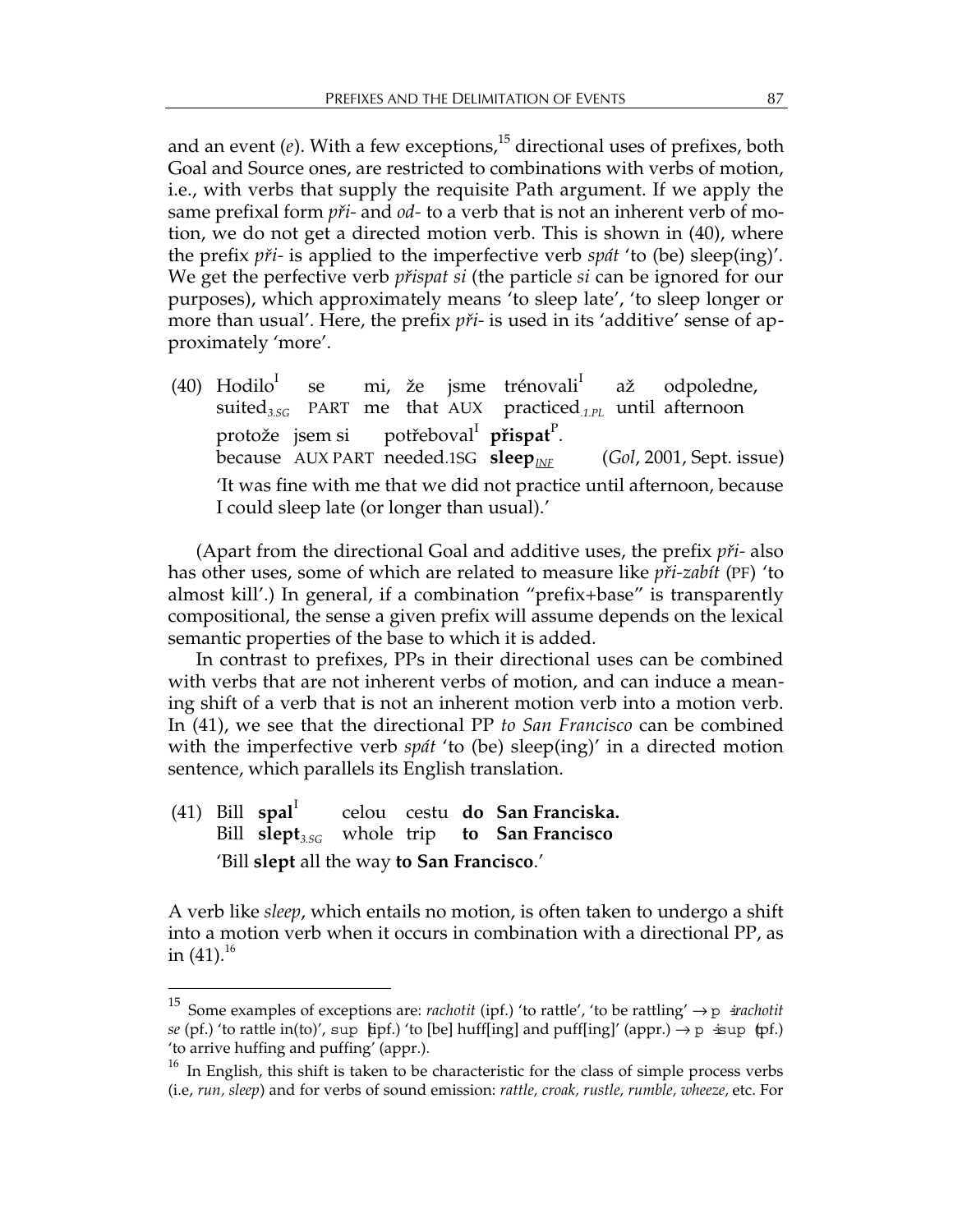To summarize, we have seen that only Goal modifiers, but not Source modifiers, yield telic predicates, regardless whether they are expressed by prefixes or PPs. Goal modifiers are telicity modifiers: they denote functions from denotations of atelic (homogeneous) predicates onto sets of contextually restricted atomic events, expressed by telic predicates. Goalprefixes can be attached to simple perfective semelfactive verbs. This behavior is taken as evidence for the claim that simple perfective semelfactives constitute another class of perfective verbs that fail to be telic, in addition to modal perfective verbs (see section 4) and perfective verbs with Source-prefixes. The existence of perfective verbs that are atelic ((weakly) homogeneous) contradicts the *common view* of Slavic perfective verbs, on which all perfective verbs are telic.

### **5.2. Multiple Prefixation on a Single Perfective Verb**

Combinations of multiple prefixes on the same verb are restricted to a finite small number. Two prefixes can be easily found, three prefixes are much rarer, and four, if they can be found attested in a written or spoken language at all, are certainly quite exceptional. In this respect, prefixation in Slavic languages is more constrained than combinations of prepositional phrases and verbal particles in English, for example. Although combinations like those in (42) may not be frequently found, they are certainly acceptable. The individual prepositional phrases and verb particles are here construed as implying a single path with a single goal, whereby their surface syntactic order iconically reflects the spatial order of the described path segments.

- (42) a. to fall off over a cliff into the water [Talmy 1985]
	- b. You come right back down out from up in there!

Although some standard reference grammars simply list admissible prefixal combinations (see Petr et al. 1986, for example), such combinations are not arbitrary and need not be simply listed in a lexicon. A number of these combinations can be motivated, if we assume that prefixes can iterate on the same verb as long as their input-output constraints are satisfied, and comply with the general telicity constraint given in (9). In this general respect, they behave just like modifiers of eventuality descriptions that are expressed by syntactic means: e.g., measure phrases like *for an hour, a mile* or Goal-PPs like *to the car*.

example, Levin and Rappaport Hovav (1995: 182 and 208) propose that a verb like *rumble* has a basic sound of emission sense (as in *The truck rumbled*), and it is systematically related by a lexical rule to the derived directed motion sense (as in *The truck rumbled into the yard*).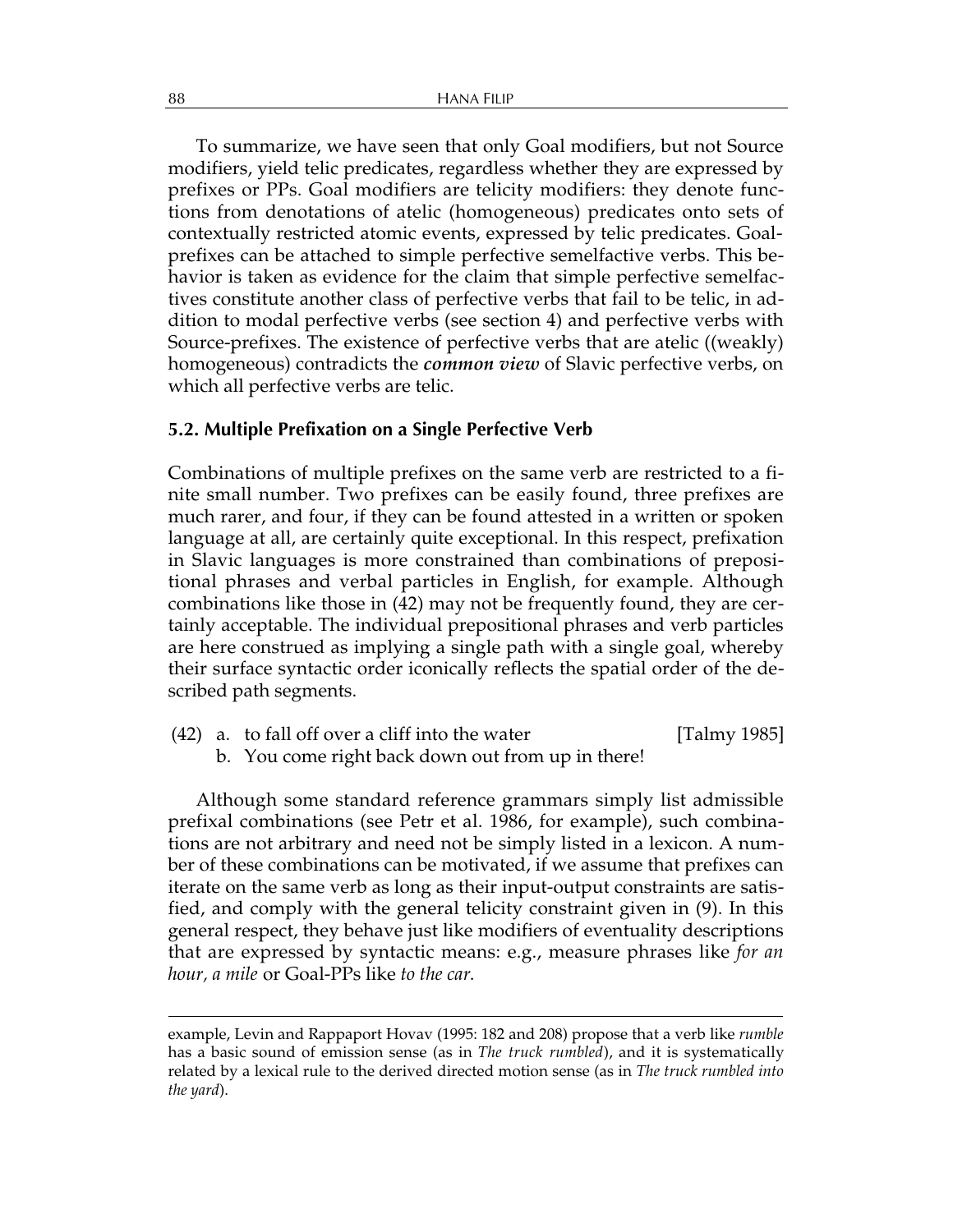Let us again consider our initial examples of perfective verbs with two prefixes, given in section 3. In the Czech example (17a), repeated here in (43a), the prefix *od-* is applied to the simple perfective verb *skoãit* 'to jump [once]', 'to make a single jump', which in turn serves as a base to the second prefixation with *po-: po-od-skoãit* 'to jump a small distance away from'. The prefix *po-* here contributes the meaning of a vague measure to the derived verb, approximately 'a relatively short distance'. It measures the path lexically specified by its input verb. While the measure prefix *po-* can be attached to a perfective verb that contains a Source-prefix, it cannot be attached to a perfective verb with a Goal-prefix like *pfii-* 'to', as we see in (43b). In (43b), '(\*)' means that the prefixed perfective verb is acceptable in the metaphoric sense of approximately 'to help in a quick, diligent and possibly an obsequious manner'. In general, admissible combinations of prefixes are also governed by conventions of usage, such as the possibility of metaphoric senses of verbs.

|  | (43) a. skočit <sup><math>P \rightarrow</math></sup> <b>od</b> -skočit <sup><math>P</math></sup><br>$jump_{INF}$ AWAY-jump <sub>INF</sub> | $\rightarrow$<br>'to jump' to jump away from'                                                                                                                 | po- od- skočit <sup>r</sup><br>MEAS-AWAY-jump $_{INF}$<br>'to jump a small distance                                                                                                                | away from' |
|--|-------------------------------------------------------------------------------------------------------------------------------------------|---------------------------------------------------------------------------------------------------------------------------------------------------------------|----------------------------------------------------------------------------------------------------------------------------------------------------------------------------------------------------|------------|
|  | $jump_{INF}$                                                                                                                              | b. skočit $\stackrel{p}{\longrightarrow}$ <b>při-</b> skočit $\stackrel{p}{\longrightarrow}$<br>$\text{TO-jump}_{INF}$<br>'to jump [once]' to jump to [once]' | $\rightarrow$ (*) po- při-skočit <sup>P</sup><br>MEAS-TO- $\frac{1}{2}$ ump <sub>INF</sub><br>$(i)$ *'to jump a small<br>distance to(wards)'<br>(ii) 'to help in a quick<br>and obsequious manner' |            |
|  | $\sim$ 1 $\sim$ 1 $\sim$ 1                                                                                                                |                                                                                                                                                               |                                                                                                                                                                                                    | (10.11)    |

Assuming that the prefix *po-* has a measure function in (43a–b), its behavior is fully consistent with the interaction between measure functions expressed by nominal phrases and directional prefixes, which we have observed in examples (24a–b). The behavior of the measure prefix *po-* in examples like (43a–b) follows in a straightforward way, if we assume the general input-output constraint of expressions of extensive measure functions, given in (24), and the *Goal-Source telicity asymmetry* proposed in (29).

In Filip 2000, I argued that the measure prefix *po-*, and other such prefixes with a vague measure meaning, can be analyzed as contributing to the verb an extensive measure function whose unit-structure is contextually fixed. The semantic representation of the prefix *po-* in its measure function of approximately a small quantity, measure or degree applied to an eventuality of type *P* is given in (44a). In traditional Aktionsart studies of prefixal semantics, this function of the prefix *po-* is labeled "attenuative" (see Isaãenko 1960: 385–418, 1962, and Forsyth 1970, for example).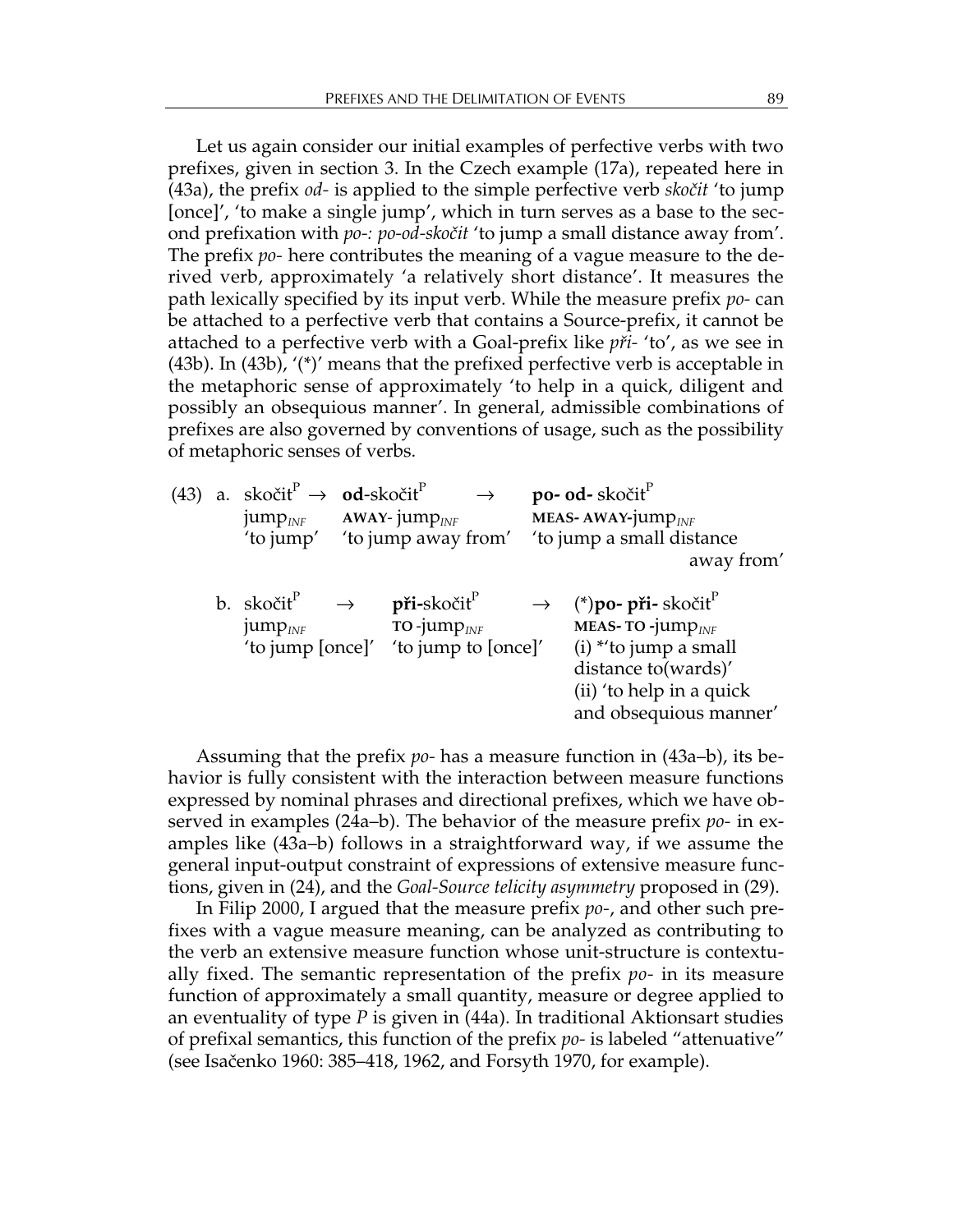(44) a.  $[[po-]] \Rightarrow \lambda P \lambda e[P(e) \wedge m_e(e) = n \wedge n \le r_c]$ 

b. *m* is an extensive measure function for a part structure *P* iff:

- i. *m* is a function from  $U_p$  to the set of positive real numbers.
- ii. **additivity**: ∀x,y ∈U<sub>P</sub>[¬x⊗<sub>*P</sub>*y → m(x⊕<sub>*P</sub>*y) = m(x) + m(y)]</sub></sub>
- iii. **commensurability**:  $\forall x, y \in U_p[m(x)>0 \land \exists z \in U[x=y\oplus_p z]$  $\rightarrow$  m(y) $>0$ ]]

'⊕*P*': binary sum operation.

'⊗*P*': overlap relation: ∀x,y,z ∈ U*P* [x⊗*P*y ↔ ∃z≤∈U*P*[z≤*P*x ∧ z*P*y]]

In (44a), 'm*c*' is a free variable over (extensive) measure functions, where the subscript *c* indicates that the relevant function is linguistically or contextually specified. The measure function  $m<sub>c</sub>$  applied to an eventuality of type *P* yields as a value some positive real number. In the case of the attenuative prefix *po-* it meets or falls short of some contextually determined (standard or subjective) expectation value  $r_c$ , where  $\leq$  is a relation between numeral values. Following proposals in Higginbotham (1995) and Krifka (1998), the extensive measure function can be defined for a part structure *P* as in (44b), where *x* and *y* are variables that range over individuals or eventualities. Krifka's (1998) definition of a part structure *P* is given in the Appendix.

The attenuative prefix *po-* in Czech (and also its cognate in Russian, for example) is most frequently used as a temporal measure, contributing roughly the meaning of a durative adverbial like *for a (short) while* (cf. Isaãenko 1960: 238–240; Pulkina 1964: 247, for example). Much less frequently, *po-* is used as a path measure with verbs of motion, as in (43a). Occasionally, the attenuative sense of *po-* is manifested as quantification over events contributing approximately the meaning of '[action of short duration repeated] a few times, sporadically', 'on and off a few times'. With some verbs, the meaning of a small measure shades into 'partly, incompletely', as in *poobrátit se* (PF) 'to turn a bit, partly'. The attenuative *po*can also function as a quantifier over individuals.

Another salient example of a measure prefix is the prefix *na*- in its "accumulative" use: It adds to the verb the meaning of a sufficient or large measure, quantity or a high degree with respect to some contextually determined expectation value, and in a variety of domains. In (45b), the prefix *na-* expresses a measure function over the individual variable introduced by the direct object argument.

 $(45)$  a. Dělal<sup>1</sup> chyby. do*PAST* mistake*PL.ACC* 'He made/was making mistakes.'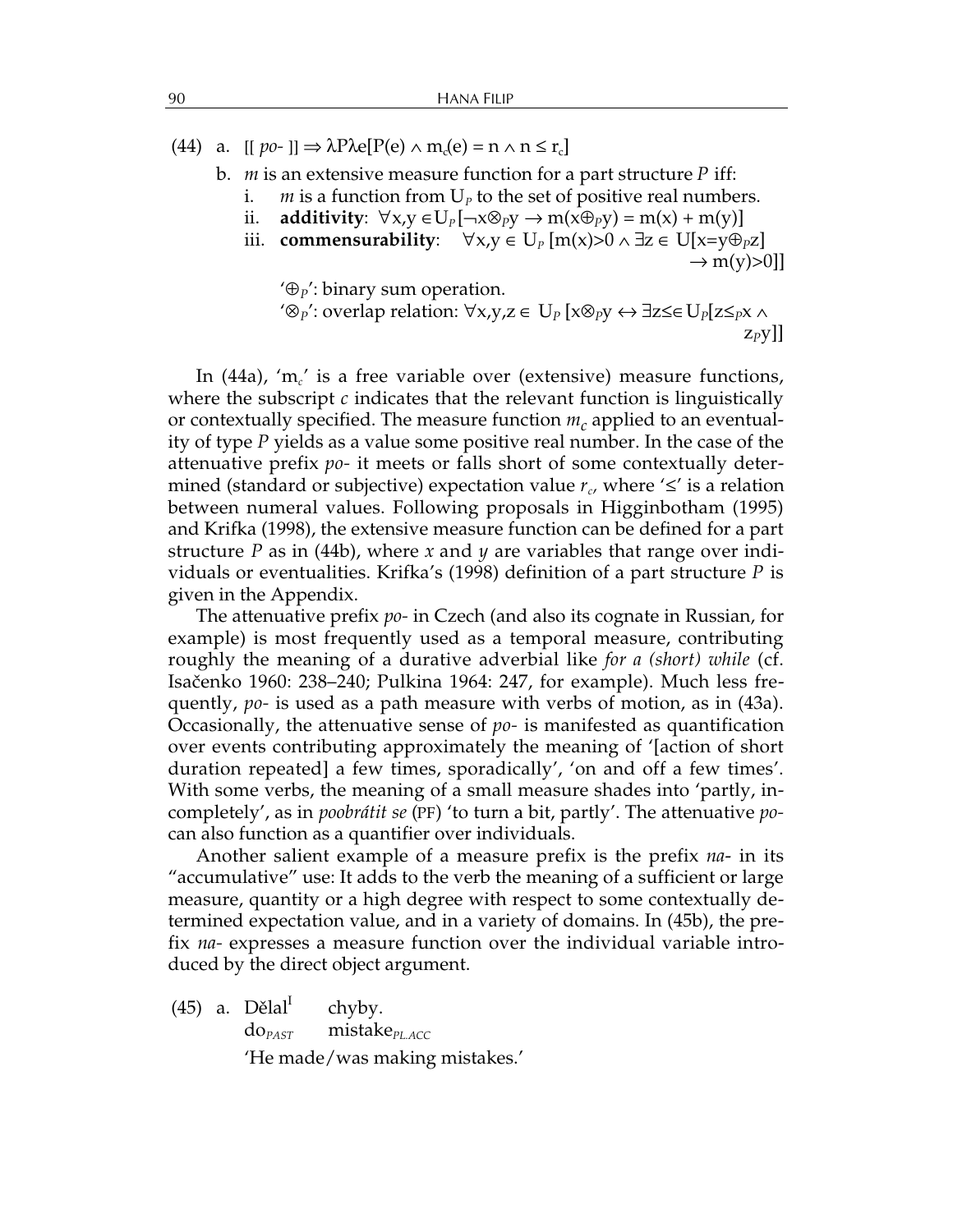- (45) b. **Naděl**al<sup>P</sup> chyby. **MEAS**.do*PAST* mistake*PL.ACC* 'He made a lot of mistakes.'
	- c. **U**dělal<sup>P</sup> mnoho chyb. **PREF**.do*PAST* a.lot.of mistake*PL.GEN* 'He made a lot of mistakes.'
	- d.  $[[ na-]] \Rightarrow \lambda P \lambda e[P(x) \wedge m_c(x) = n \wedge n \ge r_c]$

(45a) and (45b) formally differ only in the presence of the prefix *na-* in (45b), glossed with "ACM" for the traditional "accumulative" Aktionsart classification. It derives the perfective verb *nadûlal* from the imperfective *dûlal*. (45b) is best and most naturally understood as meaning that he made a lot of mistakes. Hence, (45b) can be paraphrased with (45c) which contains the overt weak (adverbial) quantifier *mnoho* 'a lot of', and the prefix *u-*, which has no measurement or weak quantificational force. The contribution of the prefix *na-* in sentences like (45a) can be represented as in (45d).

In the simplest terms, the measure semantics of *po-* and *na-* is comparable to the English nominal expressions that encode vague non-standard measure functions like *a (relatively) large/small quantity*, *a (relatively) large/small piece, a (relatively) long/short distance* and also to vague determiner quantifiers like *a lot (of), a few*. In order to evaluate a sentence with prefixes expressing measure functions, a choice has to be made as to what is the relevant measure function (i.e, which measure units are to be counted), what is its value and how it compares to the expectation value related to it in a particular context. Making these contextually determined choices effectively amounts to fixing the atomic unit structure of the entities, events or individuals, measured by the prefixes. Proposing that perfective verbs with measure prefixes denote sets of atomic events whose unit-structure is contextually fixed amounts to the claim such perfective verbs are telic, according to the characterization of telicity given here in (7). This proposal is also compatible with Krifka's (1998) claim that extensive measure functions can be used to define quantized predicates, and Rothstein's (2003) solution to the problems posed by nominal predicates like *fence, sequence, yard* for Krifka's notion of "quantization" and aspectual compositionality (see above sections 2.1 and 5.1).

If prefixes like *po-* and *na-* in the examples are taken to express an extensive measure function, then they require a homogeneous (atelic) input verb, according to the general characterization in (27). This would then motivate the observation that *po-* can be applied to the perfective verb with the Source-prefix in (43a), because the Source-prefix derives homogeneous verbs, according to the *Goal-Source telicity asymmetry* in (29). In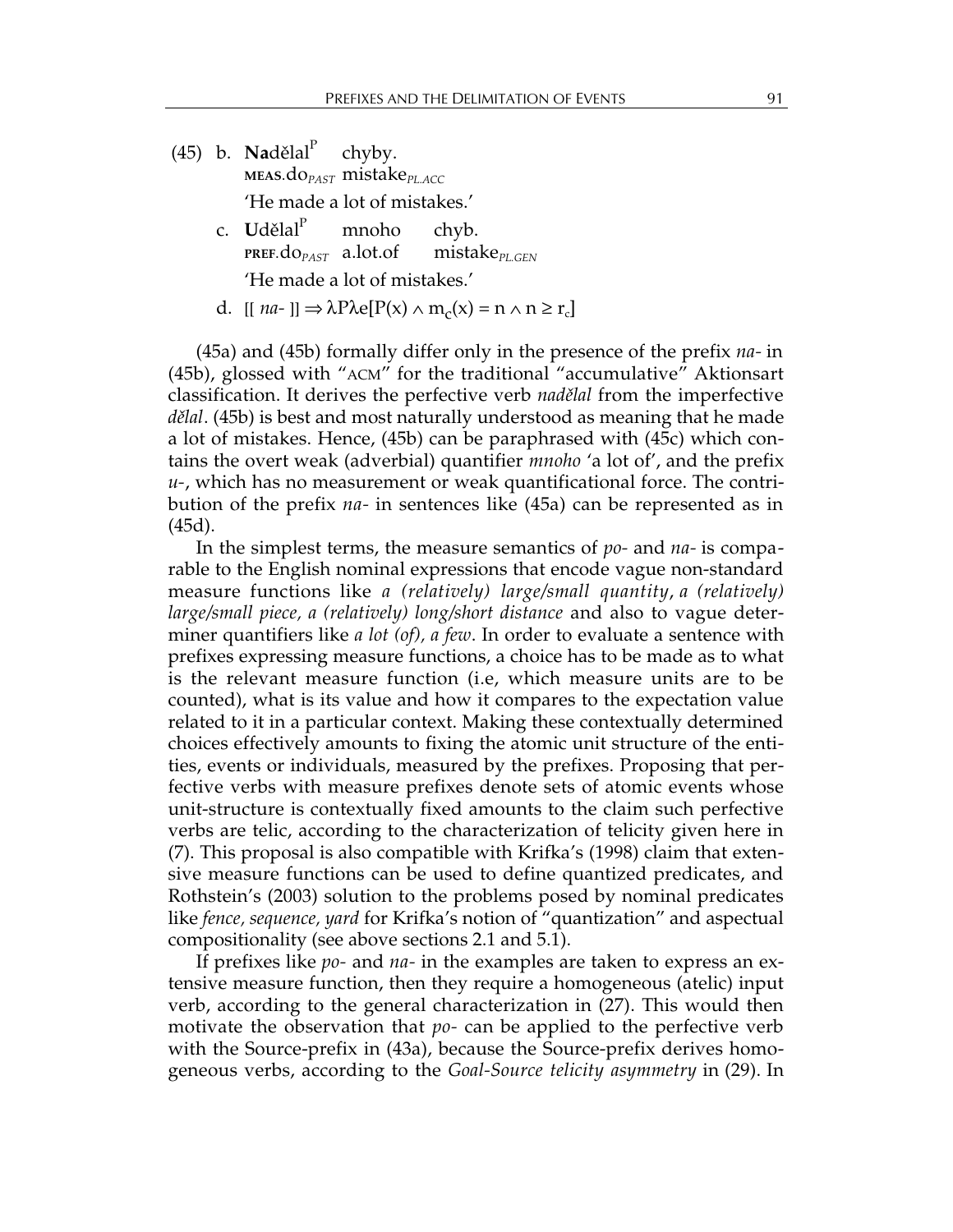contrast, the perfective verb with the Goal-prefix *pfiiskoãit* 'to jump to(wards)' is not homogeneous (atelic), according to the *Goal-Source telicity asymmetry.* Since it does not satisfy the homogeneity input requirement of the measure prefix *po-*, (43b) is systematically excluded as ungrammatical.

The semantic account of admissible prefixal combinations proposed here also makes the right predictions for combinations in which the order of prefixes is reversed: namely, if we apply a measure prefix first to a given verb stem and then a directional prefix, as in (45):

|  | $(45)$ a. skočit <sup>P</sup><br>$jump_{INF}$ | $po-$                                    | skočit <sup>P</sup><br>MEAS - $jump_{INF}$ | $\rightarrow$ | *při-po-skočit <sup>P</sup><br>MEAS-TO- $\text{jump}_{INF}$ |
|--|-----------------------------------------------|------------------------------------------|--------------------------------------------|---------------|-------------------------------------------------------------|
|  | 'to jump [once]'                              |                                          | 'to hop', 'to make a small jump'           |               |                                                             |
|  | b. skočit <sup>P</sup><br>jum $p_{INF}$       | $\mathbf{p}\mathbf{o}$ -<br><b>MEAS-</b> | skočit <sup>r</sup><br>jum $p_{INF}$       |               | od- po- skočiť<br>$AWAY-MEAS-jumpINF$                       |
|  | 'to jump [once]' 'to hop', 'to make           | a small jump'                            |                                            |               | 'to jump a small dist-<br>ance away from'                   |

In (45a–b) the measure prefix *po-* is added to a simple semelfactive perfective verb *skoãit*'to jump [once]'. The fact that semelfactive perfectives can serve as inputs into a measure prefix can be taken as another piece of evidence for their homogeneous (atelic) status. The measure prefix *po-* can also be added to semelfactive perfective verbs that are explicitly marked with the suffix *-nou-:* cp. *po-vzdechnout si* 'to sigh a little'.

A verb with the measure prefix *po-* is necessarily telic, given what we independently know about the behavior of expressions of extensive measure functions (see (27)). Consequently, a Goal-prefix, whose input is restricted to atelic (homogeneous) predicates, according to the telicity constraint given in (9), cannot be applied to it, as we see in (45a): \**pfii-po-skoãit* is systematically excluded as ungrammatical.

In contrast, the Source-prefix *od-* is felicitously applied to the telic perfective verb *po-skoãit* 'to jump a small distance away from' in (45b). A Source-prefix derives an atelic (homogeneous) verb, according to the *Goal-Source telicity asymmetry* in (29). Since a Source-prefix does not behave like a telicity modifier in the sense of the telicity constraint given in (9), its input need not be restricted to an atelic (homogeneous) predicate. Put differently, since a Source-prefix does not add a delimitation to the eventuality expressed by the base verb to which it is applied, we can expect that it may be applied to verbs that entail a limit, that are telic. It is important to mention that *od-po-skoãit* 'to jump a small distance away from' in isolation may seem odd to native speakers. However, it sounds quite natural in a sentence like *Králík, co mi sedûl u nohy, se najednou lekl a odposkoãil* 'A rabbit that sat next to my foot suddenly got frightened and hopped away (i.e.,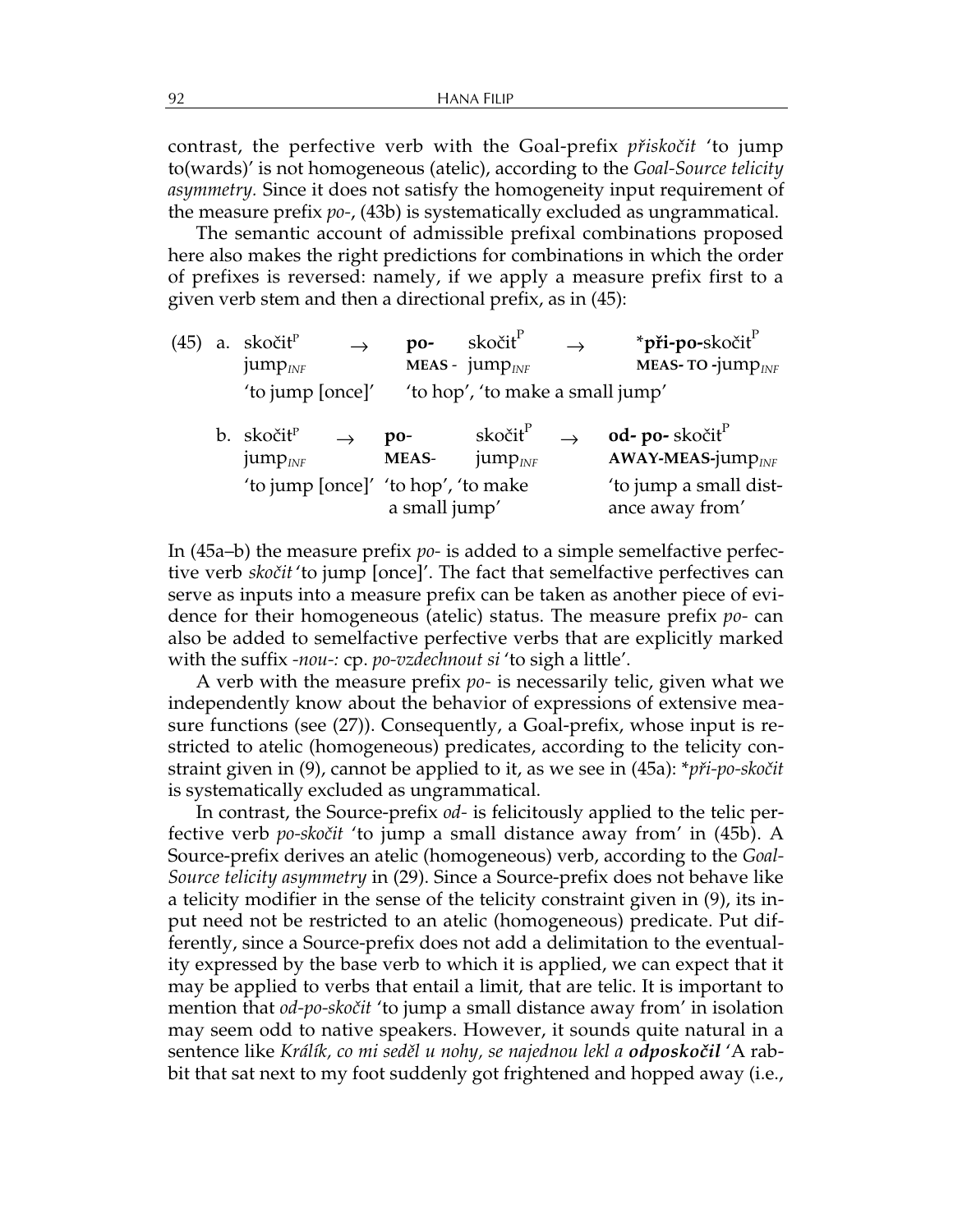made a small hop away)', and evaluated in a world in which pet rabbits are common, for example.

Other examples of perfective verbs in which the measure prefix *po-* is combined with Source- and Goal-prefixes are easy to find, and some are given in (46-47).

|  |                                    | (46) a. sednout <sup>P</sup> si $\rightarrow$ <b>od</b> -sednout <sup>P</sup> si $\rightarrow$<br>$\textbf{sit}_{\textit{INF}}$ PART AWAY- $\textbf{sit}_{\textit{INF}}$ PART | po-od-sednout si<br>MEAS-AWAY-sit <sub>INF</sub> PART                                                                                                                                                                                                              |  |
|--|------------------------------------|-------------------------------------------------------------------------------------------------------------------------------------------------------------------------------|--------------------------------------------------------------------------------------------------------------------------------------------------------------------------------------------------------------------------------------------------------------------|--|
|  |                                    | 'to sit down' to sit down away from'                                                                                                                                          | 'to sit down a small<br>distance away'                                                                                                                                                                                                                             |  |
|  |                                    | $sit.$ <sub><i>INF</i></sub> PART <b>TO-</b> $sit$ <sub><i>INF</i></sub> PART                                                                                                 | b. sednout si $\rightarrow$ při-sednout si $\rightarrow$ *po-při-sednout si<br>$MEAS-TO-sit_{INF}$ PART                                                                                                                                                            |  |
|  |                                    |                                                                                                                                                                               | 'to sit down' to sit down next to' to sit down right next<br>$\mathsf{to}'$                                                                                                                                                                                        |  |
|  |                                    |                                                                                                                                                                               | (47) a. sednout si $\rightarrow$ po-sednout si $\rightarrow$ od-po-sednout si<br>$sit_{INF}$ PART MEAS- $sit_{INF}$ PART AWAY-MEAS- $sit_{INF}$ PART<br>'to sit down' to sit down away from 'to sit down a small<br>[the place where one sat]' distance away from' |  |
|  | $\mathbf{sit}_{\mathit{INF}}$ PART |                                                                                                                                                                               | b. sednout <sup>P</sup> si $\rightarrow$ <b>po-</b> sednout <sup>P</sup> si $\rightarrow$ * <b>při-po-</b> sednout <sup>P</sup> si<br>$MEAS-sit_{INF}$ PART TO-MEAS- $sit_{INF}$ PART                                                                              |  |
|  |                                    |                                                                                                                                                                               | 'to sit down' to sit down next to' 'to sit down right next to'                                                                                                                                                                                                     |  |

Here, too, the behavior of prefixes is fully predicted along the lines described in the above paragraphs. This is not to say that all the prefixal combinations that are grammatical are also equally acceptable. We may find differences in acceptability, which are largely related to the conventions of usage and embedding of the prefixed verbs in question in an appropriate context. Although the account proposed here predicts that a measure prefix may either precede or follow a Source-prefix in a given verb, it is much more common to find a measure prefix preceding a Source-prefix than following it. For example, we get *po-od-skoãit* 'to jump a small distance away from', as in (43a), *po-od-sednout si* 'to sit down a small distance away from', as in (46a), *po-od-stoupit* 'to make a small step away from'*, po-od-strãit* 'to push a small distance away from'*, po-ode-jít* 'to take a few steps away from'*, po-od-bûhnout* 'to run a small distance away from'*, po-od-sunout* 'to shove/push a small distance away from', among others. In contrast, *od-po-sednout si* 'to sit down a small distance away from', as in (47a), is less frequent and may seem odd in isolation; however, in the following sentence it sounds natural and it is fully accepted by native speakers: *Cestující vedle mû zaãal koufiit a proto jsem si odposedla* 'The passenger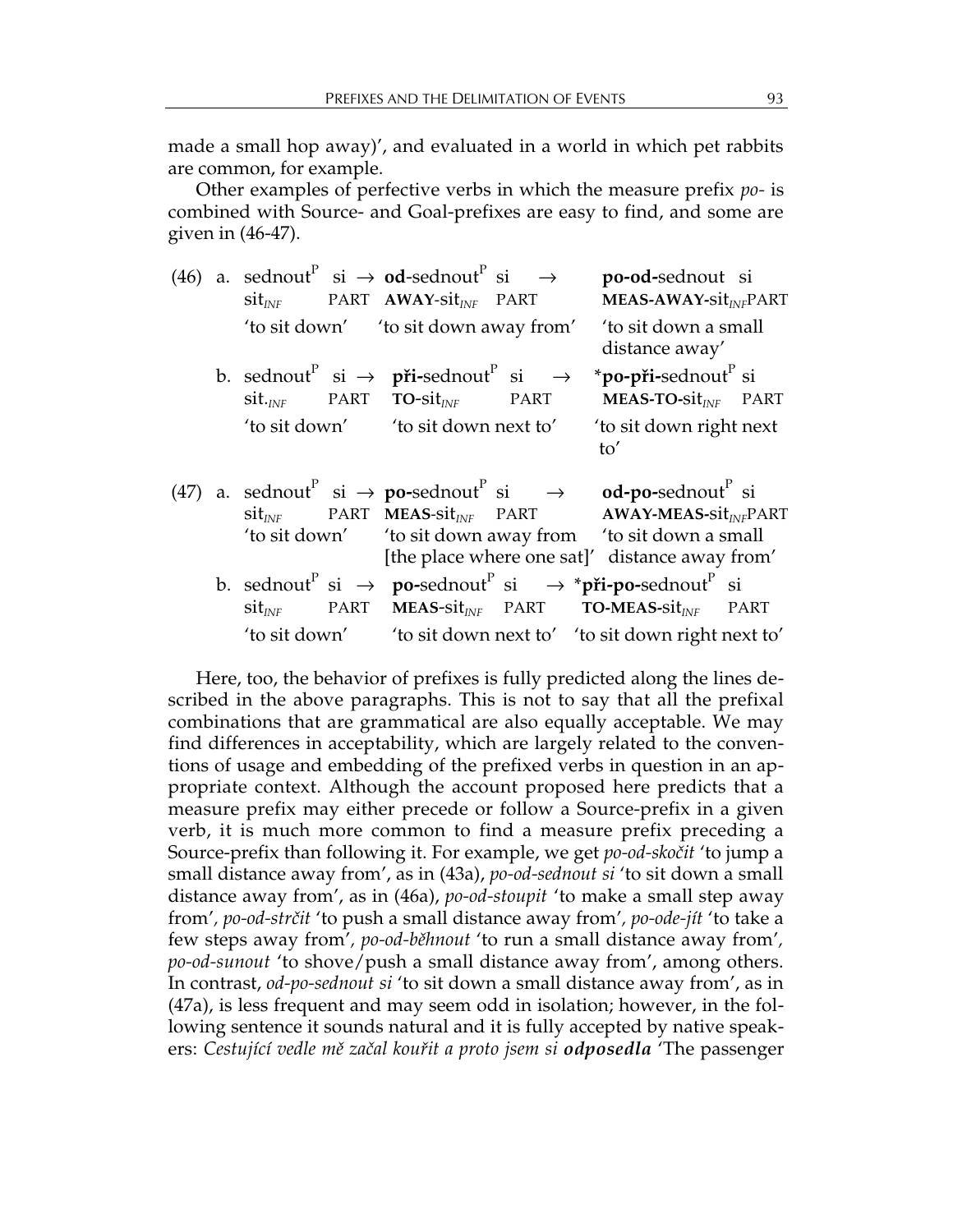next to me started to smoke, and therefore I sat down a bit away from him.'

Other examples that illustrate the behavior of the attenuative measure prefix *po-* with the Source-prefix *vy-* 'out (of)' and the Goal-prefix *do-* 'into' are given in (49-50). The Source-prefix *vy-* 'out (of)' in (49a) forms a perfective verb that is homogeneous, as predicted by the *Goal-Source asymmetry* in (29), and hence it satisfies the input requirement of the measure prefix *po-* in (49b). However, (50b) is systematically excluded, because the perfective verb *dotáhl* contains the Goal-prefix *do-* 'into,' which makes it telic and clash with the measure prefix.

- (48) Táhl<sup>I</sup> káru z příkopu. 'He pulled/was pulling the cart out of the/a ditch.'
- (49) a. **Vy-**táhl<sup>P</sup> káru z příkopu. 'He pulled the cart **out of** the/a ditch.'
	- b. **Po-vy-**táhl<sup>P</sup> káru z příkopu. 'He pulled the cart partly/incompletely **out of** the/a ditch.'
- (50)  $\,$ a.  $\,$  **Do-**táhl $\rm ^{P}$  káru do příkopu. 'He pulled the cart **into** the/a ditch.'
	- b. \***Po-do-**táhl<sup>P</sup> káru do příkopu. '\*He pulled the cart partly/incompletely **into** the/a ditch.'

#### **6. Conclusion**

In this paper I argued that neither verbal prefixes nor perfective verbs in Slavic languages constitute a homogeneous class of linguistic expressions. Not all the verbal prefixes derive perfective verbs that are telic, and not all the perfective verbs are telic. This result contradicts what can be taken to be the standard view of the Slavic perfective aspect and prefixes. What emerges are two constants: First, prefixes uniformly derive verbs that are formally perfective. Second, regardless whether one or more prefixes appear in a single verb, the application of prefixes is governed by semantic constraints that conspire to preserve the intuitive "one delimitation per event" constraint, and the telicity constraint formulated in (9). We essentially find three main cases: (i) prefixes form perfective verbs whose (a)telicity properties are the same as those of their bases, (ii) prefixes derive telic perfective verbs from atelic (im)perfective verbs, or (iii) prefixes derive atelic perfective verbs from telic (im)perfective verbs.

This result points to questions that regard the ontological and referential nature of eventualities, and their representation in the logical structure of sentences. What does it mean for a given eventuality to be delimited at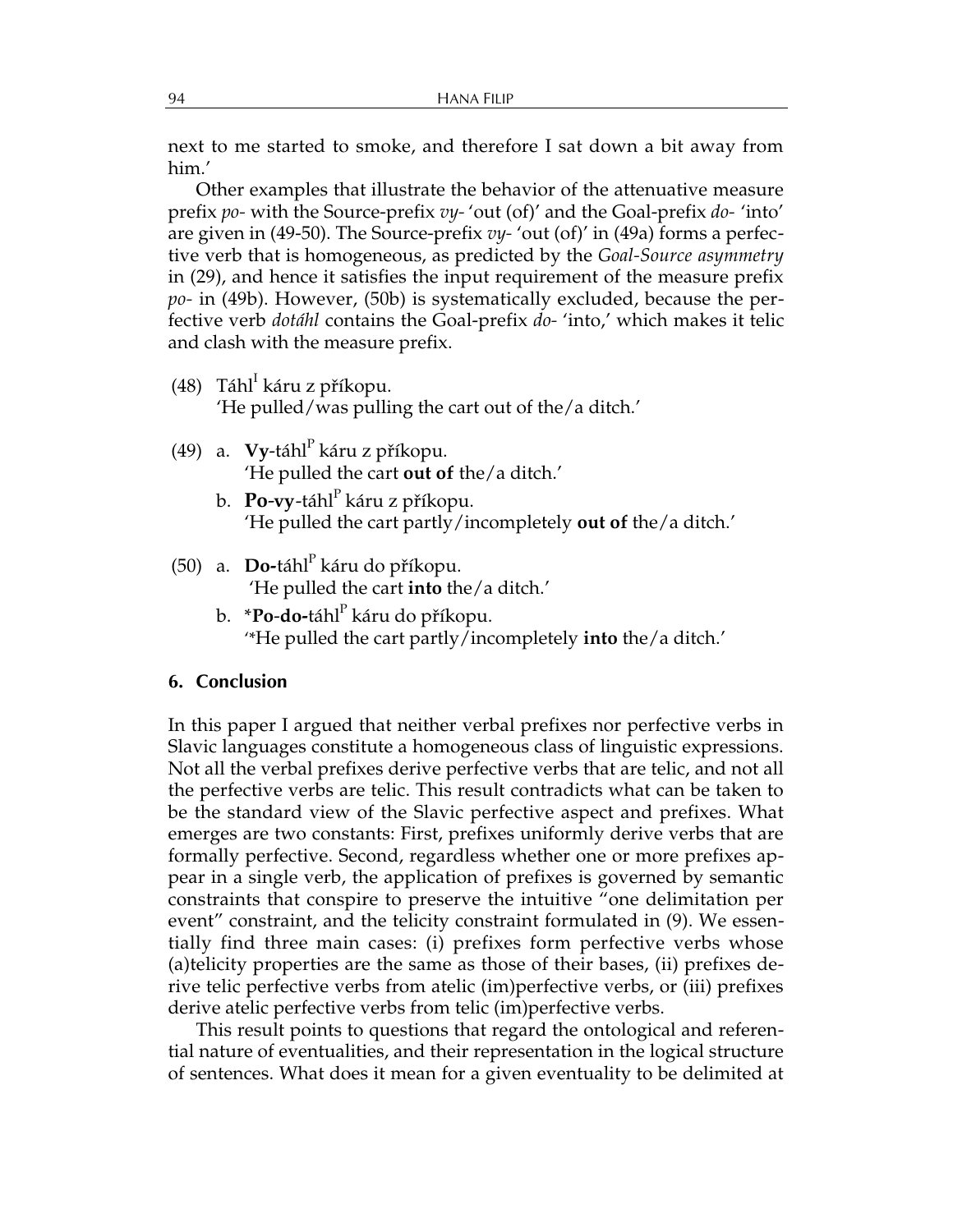most once? Or, to take concrete examples, why is \**run a mile for ten minutes*? Why should natural languages have such a constraint in the first place?

One of the semantic constraints that contributes to the compliance of complex verbal predicates with the intuitive "one delimitation per event" constraint is the *Goal-Source telicity asymmetry* given in (29). One of the questions it poses, and which must be left for future research, concerns the motivation for the privileged role played by the final boundary of eventualities in the event structure. Truly insightful answers to such questions will have to be sought at the intersection of event structure and general cognitive principles in the perception of space. This is an important topic, given that the structure of events and spatial relations are clearly central to our understanding of categories encoded in linguistic expressions and to our understanding of human cognition.

#### **References**

- Agrell, S. (1908) "Aspektänderung und Aktionsartbildung beim polnischen Zeitworte: Ein Beitrag zum Studium der indogermanischen Präverbia und ihrer Bedeutungsfunktionen." Lunds Universitets Arsskrift, new series, I, iv.2.
- Aristotle. (1933) *The Metaphysics.* I–IX. Transl. Hugh Treddenick. London: Heinemann, and Cambridge, MA: Harvard University Press (Loeb Classical Library).
- Allen, R. L. (1966) The verb system of present-day American English. The Hague: Mouton.
- Avilova, N. S. (1976) *Vid glagola i semantika glagol*′*nogo slova*. Moscow.
- Bach, E. (1981) "On Time, Tense, and Aspect: An Essay in English Metaphysics." Cole, P. (ed.). *Radical Pragmatics*. New York: Academic Press, 63–81.<br>— (1986) "The algebra of events." *Linguistics and philosophy* 9: 5–16.
- 
- Bondarko, A. V. (1971) *Vid i vremja russkogo glagola*. Moskva.
- Bondarko, A. V. and L.L. Bulanin. (1967) *Russkij glagol*. Leningrad.
- Borer, H. (2003) *Structuring sense: An exo-skeletal trilogy.* Volume I and II. Oxford: Oxford University Press.
- Carlson, G. N. (1998) "Thematic roles and the individuation of events." S. Rothstein, ed. *Events and grammar*. Dordrecht: Kluwer Academic Publishers, 35–51.
- Carlson, L. (1981) "Aspect and quantification." P.L. Tedeschi and A. Zaenen, eds. *Syntax and semantics 14. Tense and aspect*. New York: Academic Press, 31–64.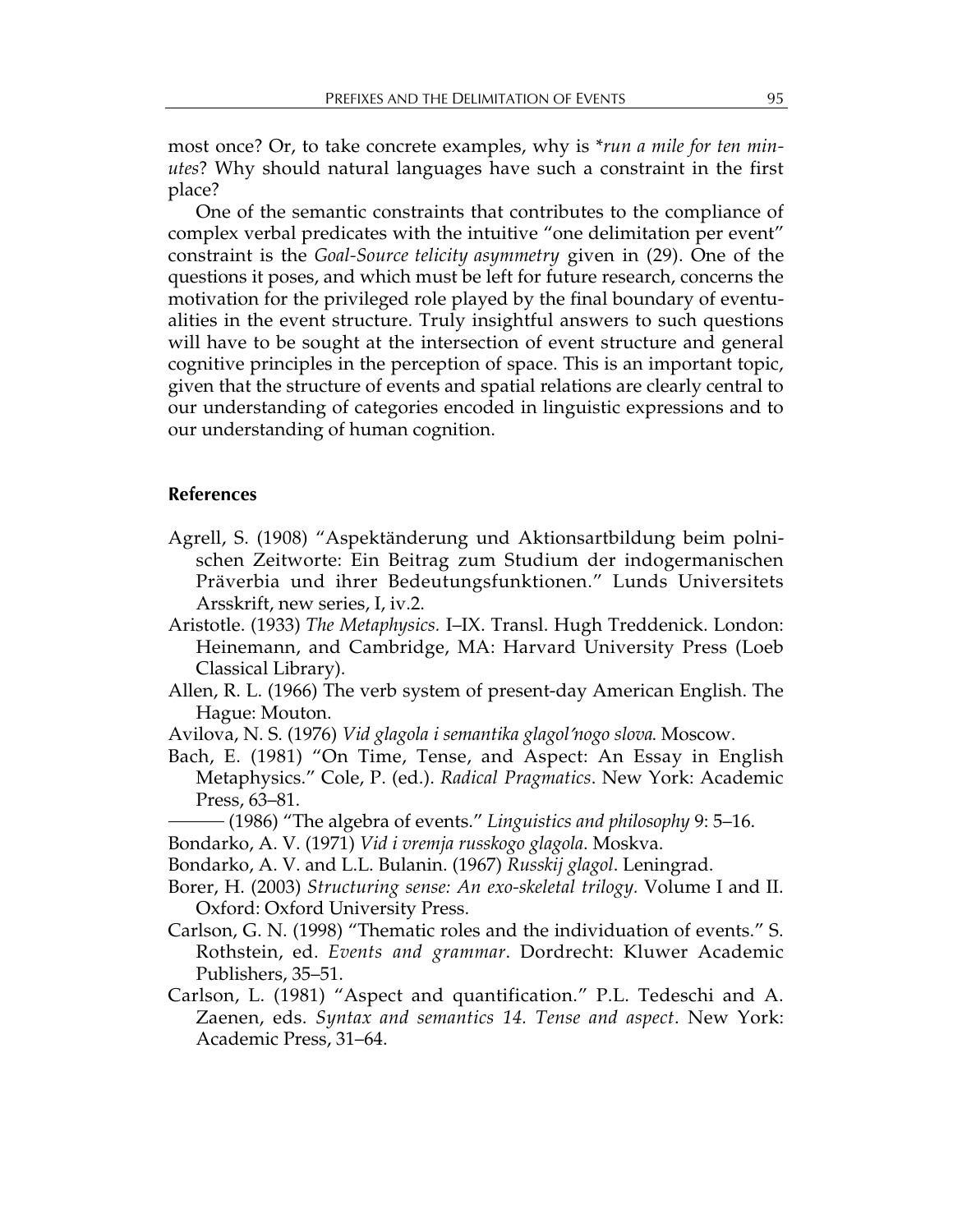- Chierchia, G. (1995) "Individual–level predicates as inherent generics." G.N. Carlson and F.J. Pelletier, eds. *The generic book*. Chicago: University of Chicago Press, 176–223.
- Comrie, B. (1976) *Aspect. An introduction to the study of verbal aspect and related problems.* Cambridge: Cambridge University Press.
- Černy, E. (1877) "Ob otnošenii vidov russkogo glagola k grečeskim vremenam." SPb.
- Dahl, Ö. (1991) "Review of Krifka: *Nominalreferenz und Zeitkonstitution: Zur Semantik von Massentermen, Pluraltermen und Aspektklassen*". *Language* 67: 813–16.
- Declerck, R. (1989) "Boundedness and the strucutre of situations." *Leuvense Bijdragen* 78: 275–308.
- Depraetere, I. (1995) "On the necessity of distinguishing between (un)boundedness and (a)telicity." *Linguistics and philosophy* 18: 1–19.
- Dostál, A. (1954) *Studie o vidovém systému v staroslovûn‰tinû.* [Study concerning the aspectual system in Old Church Slavonic.] Praha.
- Dowty, D. R. (1979) *Word meaning and Montague grammar. The semantics of verbs and times in generative semantics and in Montague's PTQ*. Dordrecht: Reidel. . (1991) "Thematic proto-roles and argument selection." *Language*
	- 67: 547–619. . (1999) *Notes to semantics seminar: Aktionsart*. Ohio State University,
	- Columbus.
- Filip, Hana. (1992) "Aspect and Interpretation of Nominal Arguments." *Proceedings of the Twenty-Eighth Meeting of the Chicago Linguistic Society*. C. P. Canakis, G. P. Chan, and J. M. Denton, eds. Chicago: University of Chicago, 139–58.
- Filip, Hana. (1993/1999) *Aspect, situation types and nominal reference*. Ph.D. Thesis, University of California at Berkeley. 1993. [Published as *Aspect, Eventuality types and noun phrase semantics*. 1999. New York/London:
- $-$ . (1997) "Integrating telicity, aspect and NP semantics: The role of thematic structure." *Formal Approaches to Slavic Linguistics, Volume III. The College Park Meeting 1994*. Jindfiich Toman, ed. Ann Arbor Michigan Slavic Publications, 61–96.<br>— (2000) "The quantization puzzle." James Pustejovsky and Carol
- Tenny, eds. *Events as grammatical objects, from the combined perspectives of lexical semantics, logical semantics and syntax.* Stanford: CSLI Press, 3–60.
- Filip, Hana and G. N. Carlson. (2001) "Distributivity strengthens reciprocity and collectivity weakens it." *Linguistics and philosophy* 24: 417–66.
- Forsyth, J. (1970) *A grammar of aspect. Usage and meaning in the Russian verb*. Cambridge: Cambridge University Press.
- Garey, H. B. (1957) Verbal aspects in French. *Language* 33: 91–110.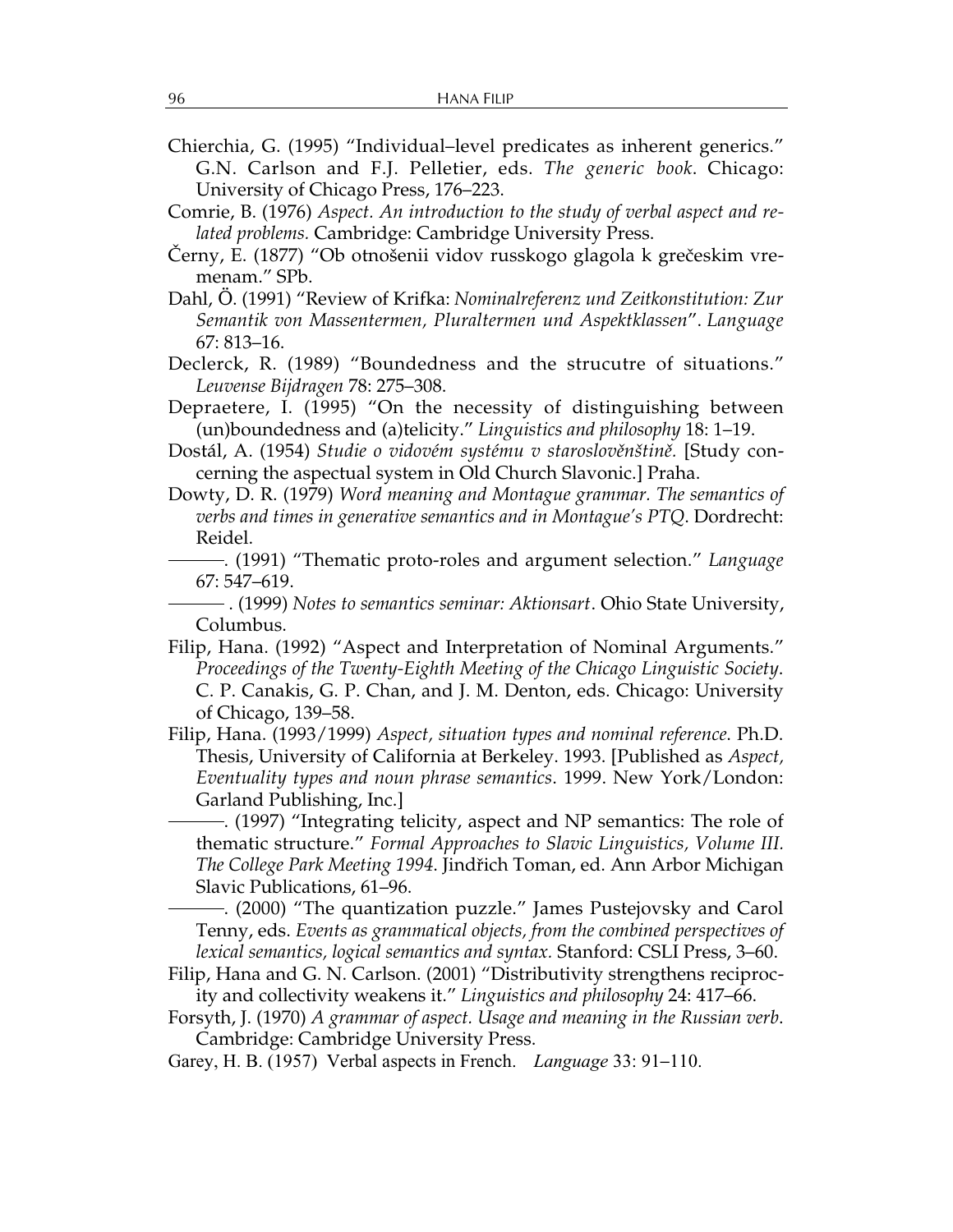- Goldberg, A. E. (1992/1995) *Argument structure constructions*. Ph.D. Thesis. University of California at Berkeley. Chicago: University of Chicago Press.
- Higginbotham, James. (1995) "Mass and count quantifiers." E. Bach, E. Jelinek, A. Kratzer and B. Partee, eds. *Quantification in natural languages*. Studies in Linguistics and Philosophy, 54. Dordrecht: Kluwer Academic Publishers Group, 383–419.
- Hinrichs, E. (1985) *A compositional semantics for Aktionsarten and NP reference in English*. Ph.D. Thesis, Ohio State University.
- van Hout, A. (2003) "Acquiring telicity crosslinguistically: On the acquisition of telicity entailments associated with transitivity". M. Bowerman and P. Brown, eds. *Crosslinguistic perspectives on argument structure: Implications for learnability.* Hillsdale: Lawrence Erlbaum.
- Isaãenko, A. V. (1960) *Grammatiãeskij stroj russkogo jazyka v sopostavlenii s slovackim*. *Morfologija, pt. 2.* [The grammatical system of the Russian language in comparison with Slovak. Morphology, part 2.] Bratislava.<br>- (1962) Die russische Sprache der Gegenwart, Part I, Formenlehre.
- Halle (Saale): Niemeyer.<br>Jackendoff, Ray. (1990) Semantic structures. Cambridge, MA: MIT Press.

- $\rightarrow$  (1996) "The proper treatment of measuring out, telicity, and perhaps even quantification in English." *Natural language and linguistic theory* 14 (2): 305–54.
- Jakobson, R. (1932) "Zur Struktur des russischen Verbums." *Charisteria G. Mathesio*. Prague: Cercle Linguistique de Prague, 74–84.
- Kiparsky, P. (1998) "Partitive case and aspect." M. Butt and W. Geuder, eds. *The projection of arguments: Lexical and compostional factors*. Stanford: CSLI Publications, 275–307.
- Kipka, P. F. (1990) *Slavic aspect and its implications*. Ph.D. Thesis, MIT.
- Kozlowska-Macgregor, M. (2002) "Divergent and incomplete competence in L2 acquisition of Polish aspect." Paper presented at the NSF Workshop on *Syntax, Semantics and Acquisition of Aspect*. University of Iowa.
- Kratzer, A. (1994) "The event argument and the semantics of voice." Manuscript, University of Massachusetts at Amherst.
- Krifka, M. (1986) *Nominalreferenz und Zeitkonstitution. Zur Semantik von Massentermen, Individualtermen, Aspektklassen*. Doctoral Thesis,
	- University of Munich, Germany. . (1992) "Thematic relations as Links between Nominal Reference and Temporal Constitution." I. A. Sag and A. Szabolcsi, eds. *Lexical matters*. Stanford: Center for the Study of Language and Information. Lecture Notes 24: 29–53.<br>— (1998) "The origins of telicity." S. Rothstein, ed. *Events and gram-*
	- *mar*. Dordrecht: Kluwer Academic Publishers, 197–235.
- Lasersohn, P. (1995) *Plurality, conjunction and events*. Dordrecht: Kluwer.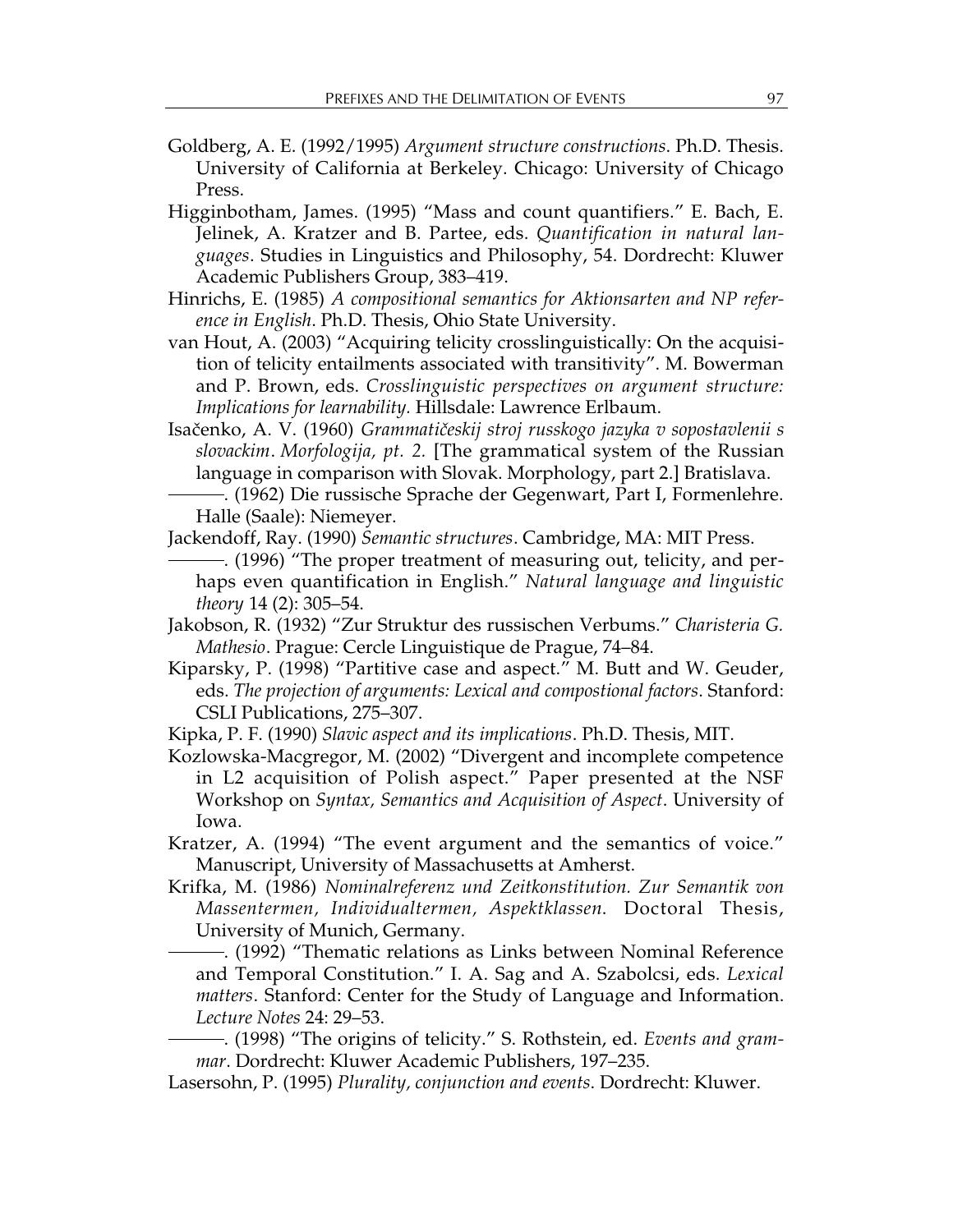- Levin, Beth (2000) "Aspect, lexical semantic representation, and argument expression." *Proceedings of the Twenty-Sixth Meeting of the Berkeley Linguistic Society*. Berkeley, 413–29.
- Levin, Beth and M. Rappaport Hovav. (1995) *Unaccusativity: At the syntaxlexical semantics interface.* Cambridge, MA: MIT Press.
- Link, G. (1983) "The logical analysis of plurals and mass terms." R. Bäuerle, Ch. Schwarze, and A. von Stechow, eds. *Meaning, use, and interpretation of language*. 302–23. . *(1987) erpretation of language.* 302–23. . (1987) "Algebraic semantics of event structures." J. Groenendijk,
	- M. Stokhof, and F. Veltman, eds. *Proceedings of the Sixth Amsterdam Colloquium*, 243–62. Amsterdam: ITLI, University of Amsterdam.
- Maslov, J. S. (1959) "Glagol'nyj vid v sovremennom bolgarskom literaturnom jazyke (znaãenie i upotreblenie)." S. B. Bernstejn, ed. *Voprosy grammatiki bolgarskogo literaturnogo jazyka*. Moscow: Izd-vo AN SSSR, 157–312.
- Matthewson, L. (2000) "On distributivity and pluralactionality." *Proceedings of SALT 10*. Ithaca: Cornell University, 98–114.
- Mittwoch, A. (1988) "Aspects of English aspect: On the interaction of perfect, progressive and durational phrases." *Linguistics and philosophy* 11: 203–54.
- Moltmann, F. (1991) "Measure adverbials." *Linguistics and philosophy* 14: 629–60.
- Mourelatos, A. P. D. (1978/1981). "Events, processes and states." *Linguistics and philosophy* 2: 415–34. Reprinted in P. L. Tedeschi and A. Zaenen, eds. (1981). *Tense and Aspect.* New York: Academic Press, 191– 212, 1981. [*Syntax and Semantics*, 14]
- Parsons, T. (1970/1979). "An analysis of mass and amount terms." *Foundations of language* 6, 362–88. [Reprinted in F. Pelletier, ed. 1979. *Mass terms: Some philosophical problems*. Dordrecht: Reidel.] . (1980). "Modifiers and quantifiers in natural language." *Canadian*
- *journal of philosophy. Supplementary Volume VI, 29–60.* . . . . . *(1985).* "Underlying events in the logical analysis of English." E.
	- LePore and B. McLaughlin, eds. *Actions and events: Perspectives on the philosophy of Donald Davidson.* Oxford: Basil Blackwell.<br>
	- (1990). Events in the semantics of English: A study in subatomic se-

*mantics*. Cambridge, MA: MIT Press.

- Partee, B.H. (1999). "Nominal and temporal semantic structure: Aspect and quantification". E. Hajičová, T. Hoskovec, O. Leška, and P. Sgall, eds. *Prague linguistic circle papers*, Volume 3.
- Paslawska, A. and A. von Stechow. (2002). "Perfective readings in Russian." Manuscript. University of Tübingen.
- Pereltsvaig, A. (2002) "Aspect lost, aspect regained: restructuring of aspectual marking in American Russian." Paper presented at the NSF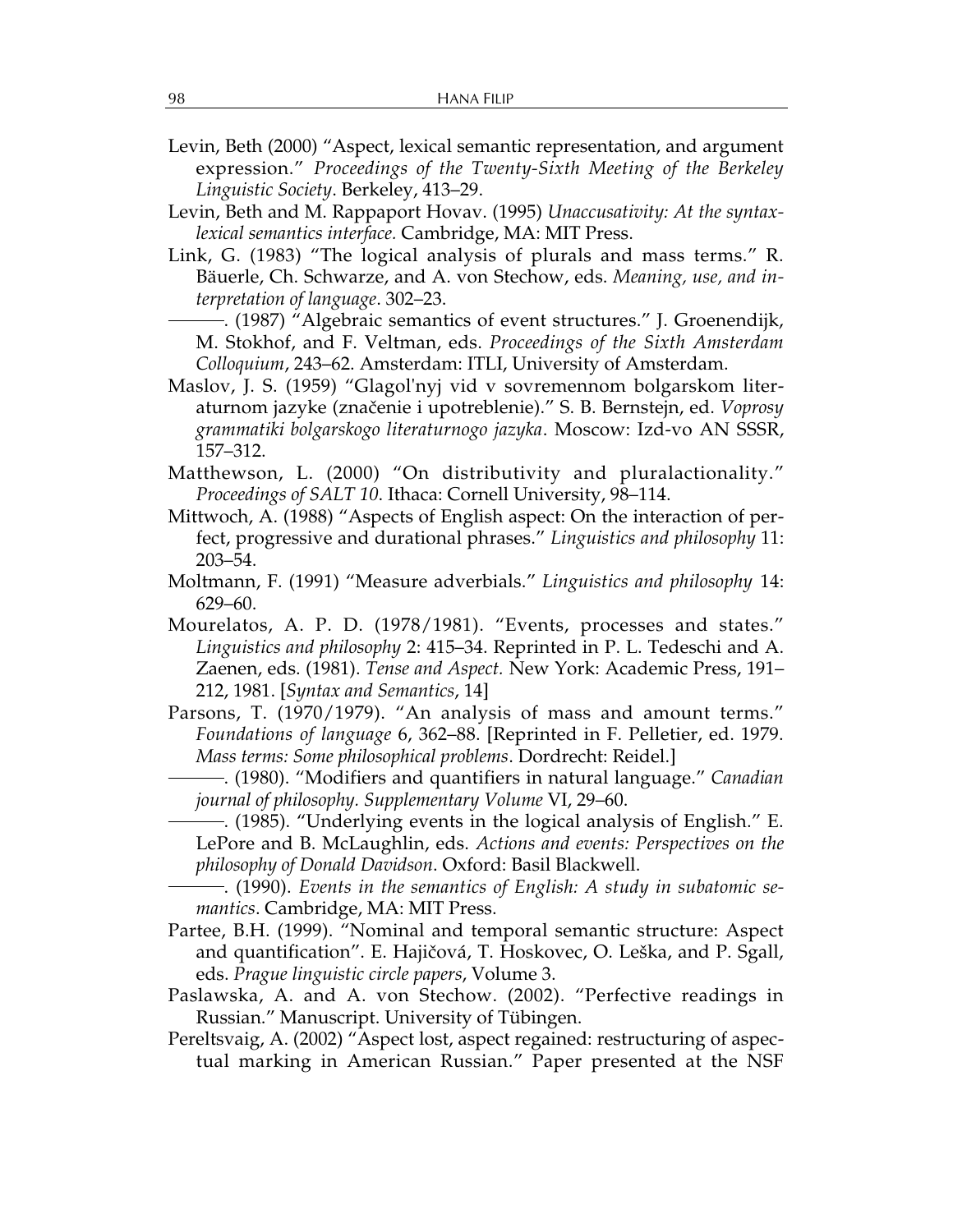Workshop on *Syntax, Semantics and Acquisition of Aspect*. University of Iowa.

- Petr, J. et al. (1986) *Mluvnice Češtiny I: Fonetika, Fonologie, Morfonologie a morfemika, Tvofiení slov.* Praha: Academia. [Grammar of Czech I: Phonetics, Phonology, Morphophonology and Morphology. Word Formation.]
- Piñón, Ch. (1994) "Accumulation and aspectuality in Polish." *Proceedings of the North East Linguistic Society* 24, vol. 2. M. Gonzalez, ed. Amherst: University of Massachusetts, 491–506.
- Pulkina, I. M. (1964) *A short Russian reference grammar*. Moscow: Progress Publishers.
- Quine, Willard V. O. (1960) *Word and object*. Cambridge, MA: MIT Press.
- Rappaport Hovav, M. and B. Levin. (1999) "Two types of compositionally derived events", unpublished ms., Bar Ilan University and Northwestern University, Ramat Gan, Israel and Evanston, IL.
- Rothstein, S. (1983) *The syntactic forms of predication*. Ph.D. Thesis, MIT.<br>----------. (1999) "Fine-grained structure in the eventuality domain: The se-
- mantics of predicate adjective phrases and "be"." *Natural language semantics* 7, 347–420.<br>——. (2000) "Secondary predication and aspectual structure." C.

Fabricius-Hansen, E. Lang, and C. Maienborn, eds. *Approaching the grammar of adjuncts. ZAS Papers in Linguistics* 17: 241–64. (2003) *Structuring of events: A study in the semantics of lexical aspect*.

- Oxford: Blackwell Publishing.
- RÛÏiãka, R. (1952) "Der russische Verbalaspekt." *Russischunterricht* 5: 161– 69.
- de Saussure, F. (1916/1978) *Cours de linguistique générale*. Edition critique préparée par Tullio de Mauro. Paris.
- Schwarzschild, R. (2002) "The quantity-quality distinction in the grammar of measure phrases." SALT XII.
- Simpson, J. (1983) "Aspects of warlpiri morphology and syntax." Ph. D. Thesis, MIT. Cambridge: Mass.
- Slabakova, R. (1997) *Zero acquisition: Second language acquisition of the parameter of aspect*. Ph.D. Thesis, McGill University, Montreal.
- Smith, C. (1991/1997) *The parameter of aspect*. Dordrecht: Kluwer.
- Spencer, A. (1991) *Morphological theory. An introduction to word structure in generative grammar.* Oxford: Basil Blackwell.
- Sørensen, H. Ch. (1949) *Aspect et temps en slave*. Aarhus.
- de Swart, H. (1998) "Aspect shift and coercion." *Natural language and linguistic theory* 16: 347–85.
- Talmy, L. (1985) "Lexicalization patterns: Semantic structure in lexical forms." T. Shopen, ed. *Language typology and syntactic description. Volume 3*. Cambridge: Cambridge University Press.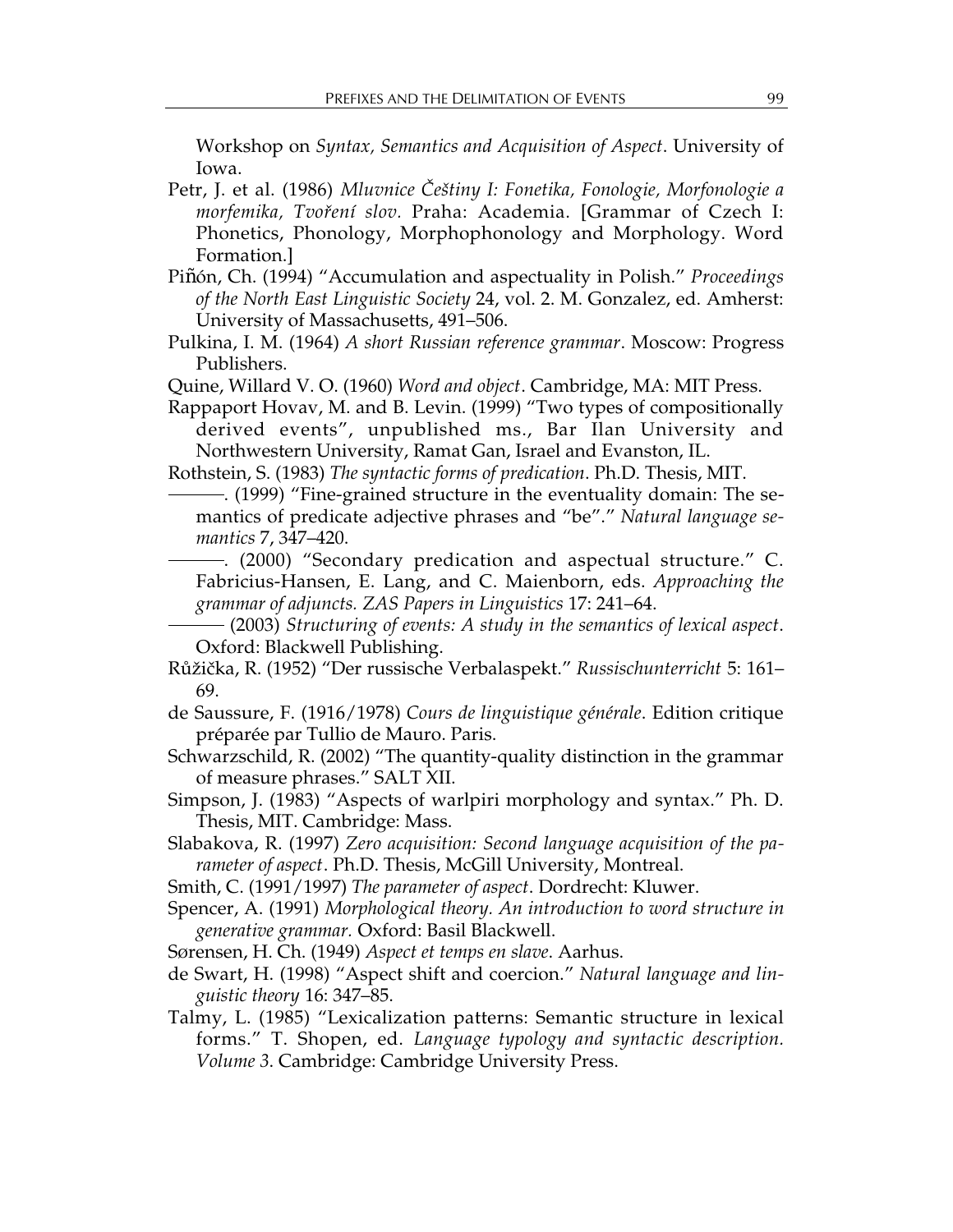Taylor, B. (1977) "Tense and continuity." *Linguistics and philosophy* 1 (2):

| Tenny, C. (1987) Grammaticalizing aspect and affectedness. Ph.D. Thesis, MIT. |                        |
|-------------------------------------------------------------------------------|------------------------|
| Cambridge, MA.                                                                |                        |
|                                                                               |                        |
| Kluwer.                                                                       |                        |
| Van Valin, R. (1990) "Semantic parameters of split intransitivity." Language  |                        |
| $22:221-60.$                                                                  |                        |
| Vendler, Z. (1957) "Verbs and times." Philosophical review 56: 143-60.        |                        |
| White, M. (1994) A computational approach to aspectual composition. Ph.D.     |                        |
| Thesis. Philadelphia: University of Pennsylvania.                             |                        |
| Wierzbicka, A. (1967) "On the semantics of verbal aspect in Polish." To       |                        |
| Honor Roman Jakobson. Volume 3. Mouton, Paris 2231-49.                        |                        |
| Zucchi, A. (1999) "Incomplete events, intensionality and imperfective as-     |                        |
| pect." Natural language semantics 7: 179-215.                                 |                        |
| Zucchi, A and M. White. (1996) "Twigs, sequences and the temporal con-        |                        |
| stitution of predicates." Proceedings from the conference on Semantics        |                        |
| and Linguistics Theory VI. Ithaca: Cornell University, 329-346.               |                        |
| -. (2001) "Twigs, sequences and the temporal constitution of predi-           |                        |
| cates." Linguistics and philosophy 24: 187-222.                               |                        |
|                                                                               |                        |
| Department of Linguistics                                                     | Received:November 2001 |
| Margaret Jacks Hall, Building 460                                             | Revised: February 2001 |
| <b>Stanford University</b>                                                    |                        |
| Stanford, CA 94305-2150                                                       |                        |

199–220.

<hfilip@stanford.edu>